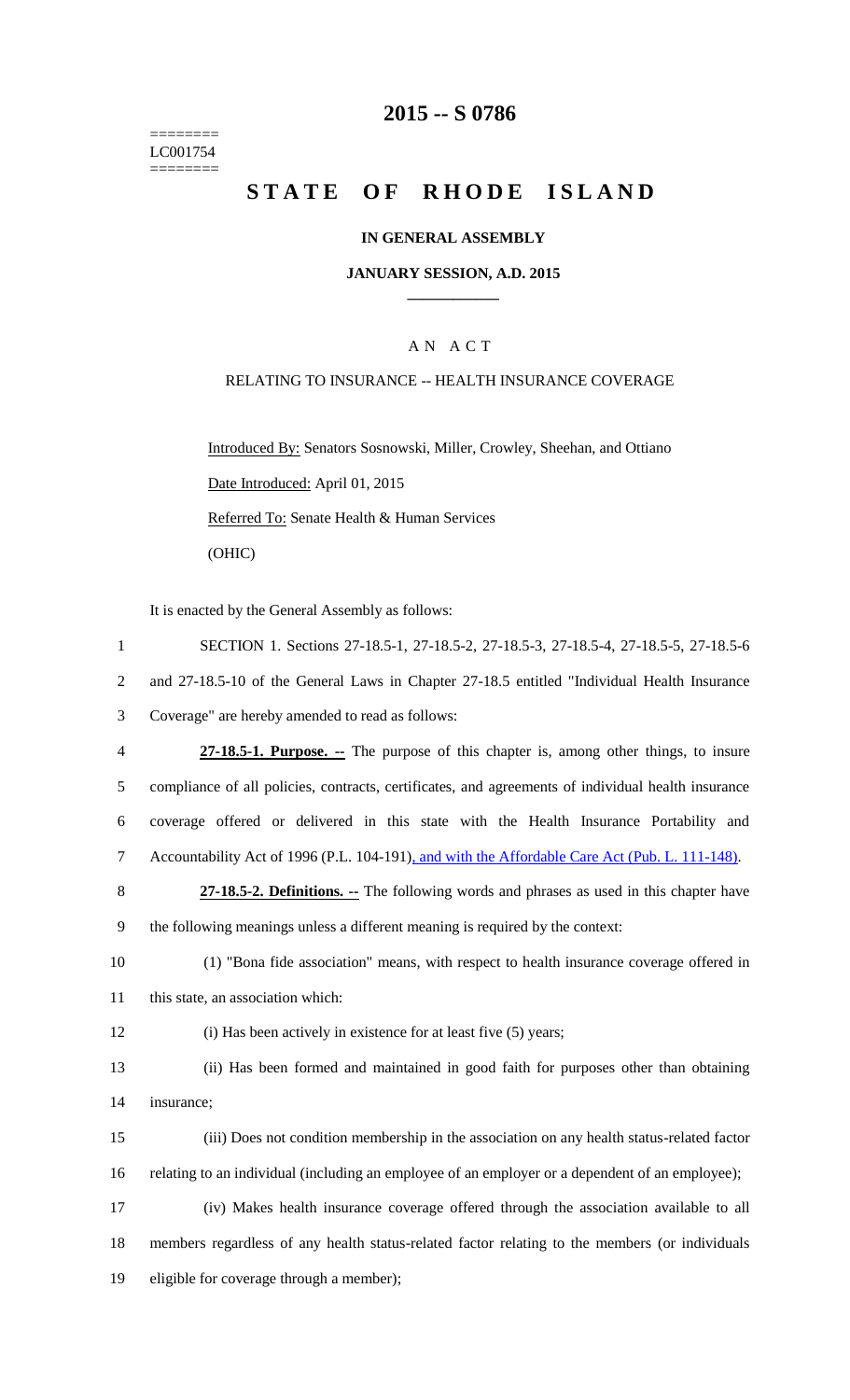| $\mathbf{1}$   | (v) Does not make health insurance coverage offered through the association available             |
|----------------|---------------------------------------------------------------------------------------------------|
| $\overline{2}$ | other than in connection with a member of the association;                                        |
| 3              | (vi) Is composed of persons having a common interest or calling;                                  |
| 4              | (vii) Has a constitution and bylaws; and                                                          |
| 5              | (viii) Meets any additional requirements that the director may prescribe by regulation;           |
| 6              | (2) "COBRA continuation provision" means any of the following:                                    |
| $\tau$         | (i) Section 4980(B) of the Internal Revenue Code of 1986, 26 U.S.C. § 4980B, other                |
| 8              | than subsection $(f)(1)$ of that section insofar as it relates to pediatric vaccines;             |
| 9              | (ii) Part 6 of subtitle B of Title I of the Employee Retirement Income Security Act of            |
| 10             | 1974, 29 U.S.C. § 1161 et seq., other than Section 609 of that act, 29 U.S.C. § 1169; or          |
| 11             | (iii) Title XXII of the United States Public Health Service Act, 42 U.S.C. § 300bb 1 et           |
| 12             | $seq$ ;                                                                                           |
| 13             | (3) "Creditable coverage" has the same meaning as defined in the United States Public             |
| 14             | Health Service Act, Section 2701(c), 42 U.S.C. § 300gg(c), as added by P.L. 104-191;              |
| 15             | (4) "Director" means the director of the department of business regulation;                       |
| 16             | $\frac{5(2)}{2}$ "Eligible individual" means an individual <u>resident in this state</u> :        |
| 17             | (i) For whom, as of the date on which the individual seeks coverage under this chapter,           |
| 18             | the aggregate of the periods of creditable coverage is eighteen (18) or more months and whose     |
| 19             | most recent prior creditable coverage was under a group health plan, a governmental plan          |
| 20             | established or maintained for its employees by the government of the United States or by any of   |
| 21             | its agencies or instrumentalities, or church plan (as defined by the Employee Retirement Income   |
| 22             | Security Act of 1974, 29 U.S.C. § 1001 et seq.);                                                  |
| 23             | (ii) Who is not eligible for coverage under a group health plan, part A or part B of title        |
| 24             | XVIII of the Social Security Act, 42 U.S.C. § 1395c et seq. or 42 U.S.C. § 1395j et seq., or any  |
| 25             | state plan under title XIX of the Social Security Act, 42 U.S.C. § 1396 et seq. (or any successor |
| 26             | program), and does not have other health insurance coverage;                                      |
| 27             | (iii) With respect to whom the most recent coverage within the coverage period was not            |
| 28             | terminated based on a factor described in § 27-18.5-4(b)(relating to nonpayment of premiums or    |
| 29             | fraud);                                                                                           |
| 30             | (iv) If the individual had been offered the option of continuation coverage under a               |
| 31             | COBRA continuation provision, or under chapter 19.1 of this title or under a similar state        |
| 32             | program of this state or any other state, who elected the coverage; and                           |
| 33             | (v) Who, if the individual elected COBRA continuation coverage, has exhausted the                 |
| 34             | continuation coverage under the provision or program;                                             |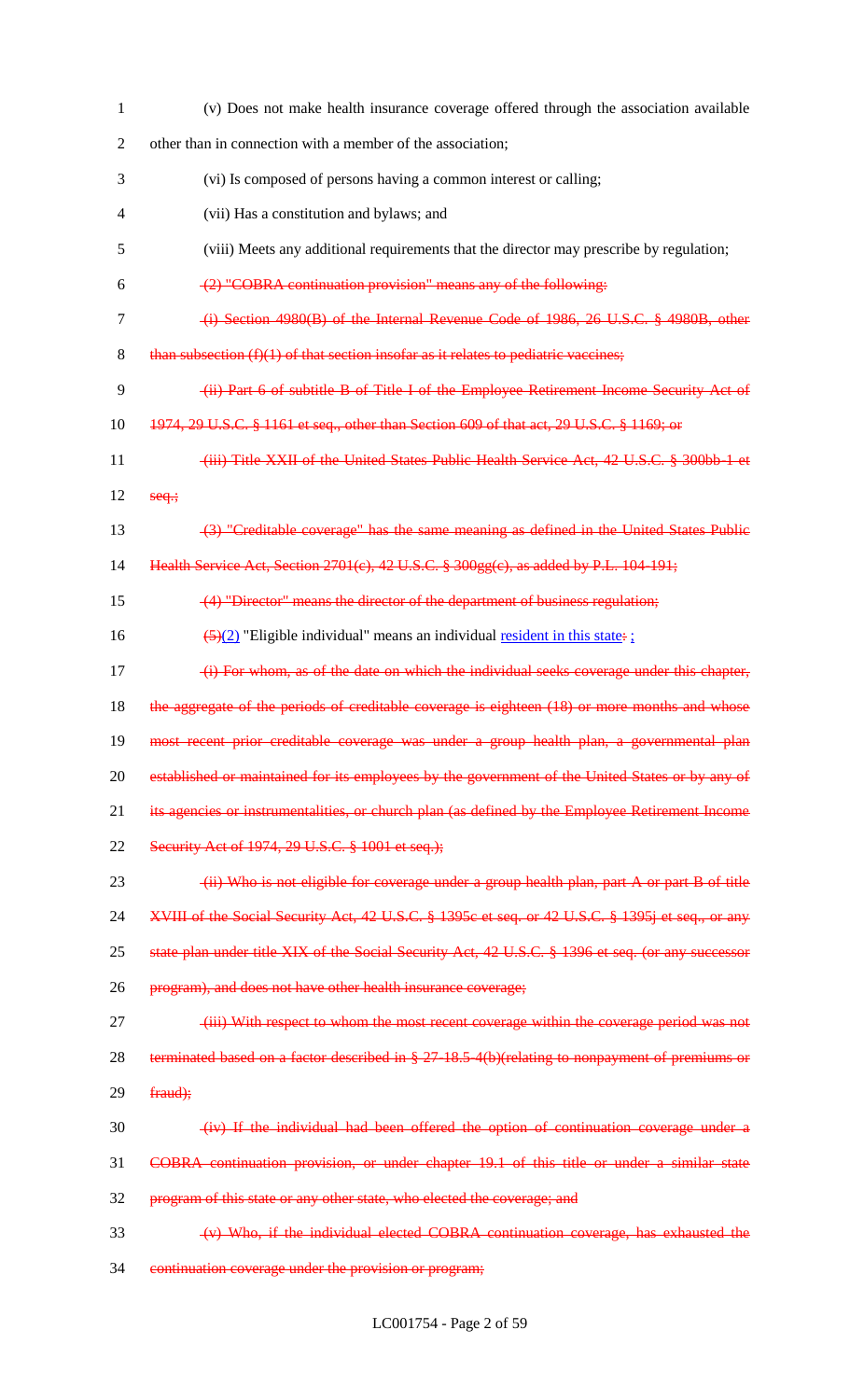$\left(\frac{6}{3}\right)$  "Group health plan" means an employee welfare benefit plan as defined in section 3(1) of the Employee Retirement Income Security Act of 1974, 29 U.S.C. § 1002(1), to the extent that the plan provides medical care and including items and services paid for as medical care to employees or their dependents as defined under the terms of the plan directly or through insurance, reimbursement or otherwise;

 $\frac{(7)(4)}{(7)(4)}$  "Health insurance carrier" or "carrier" means any entity subject to the insurance 7 laws and regulations of this state, or subject to the jurisdiction of the director commissioner, that contracts or offers to contract to provide, deliver, arrange for, pay for, or reimburse any of the costs of health care services, including, without limitation, an insurance company offering 10 accident and sickness insurance, a health maintenance organization, a nonprofit hospital, or 11 medical or dental service corporation, or any other entity providing a plan of health insurance or health benefits by which health care services are paid or financed for an eligible individual or his or her dependents by such entity on the basis of a periodic premium, paid directly or through an association, trust, or other intermediary, and issued, renewed, or delivered within or without Rhode Island to cover a natural person who is a resident of this state, including a certificate issued to a natural person which evidences coverage under a policy or contract issued to a trust or association;

18  $\left(\frac{(8)(5)}{1}\right)$  "Health insurance coverage" means a policy, contract, certificate, or agreement offered by a health insurance carrier to provide, deliver, arrange for, pay for or reimburse any of the costs of health care services.

### (ii) "Health insurance coverage" does not include one or more, or any combination of,

the following:

 (A) Coverage only for accident, or disability income insurance, or any combination of those;

(B) Coverage issued as a supplement to liability insurance;

 (C) Liability insurance, including general liability insurance and automobile liability insurance;

(D) Workers' compensation or similar insurance;

(E) Automobile medical payment insurance;

(F) Credit-only insurance;

(G) Coverage for on-site medical clinics; and

 (H) Other similar insurance coverage, specified in federal regulations issued pursuant to P.L. 104-191, under which benefits for medical care are secondary or incidental to other 34 insurance benefits;  $\frac{and}{.}$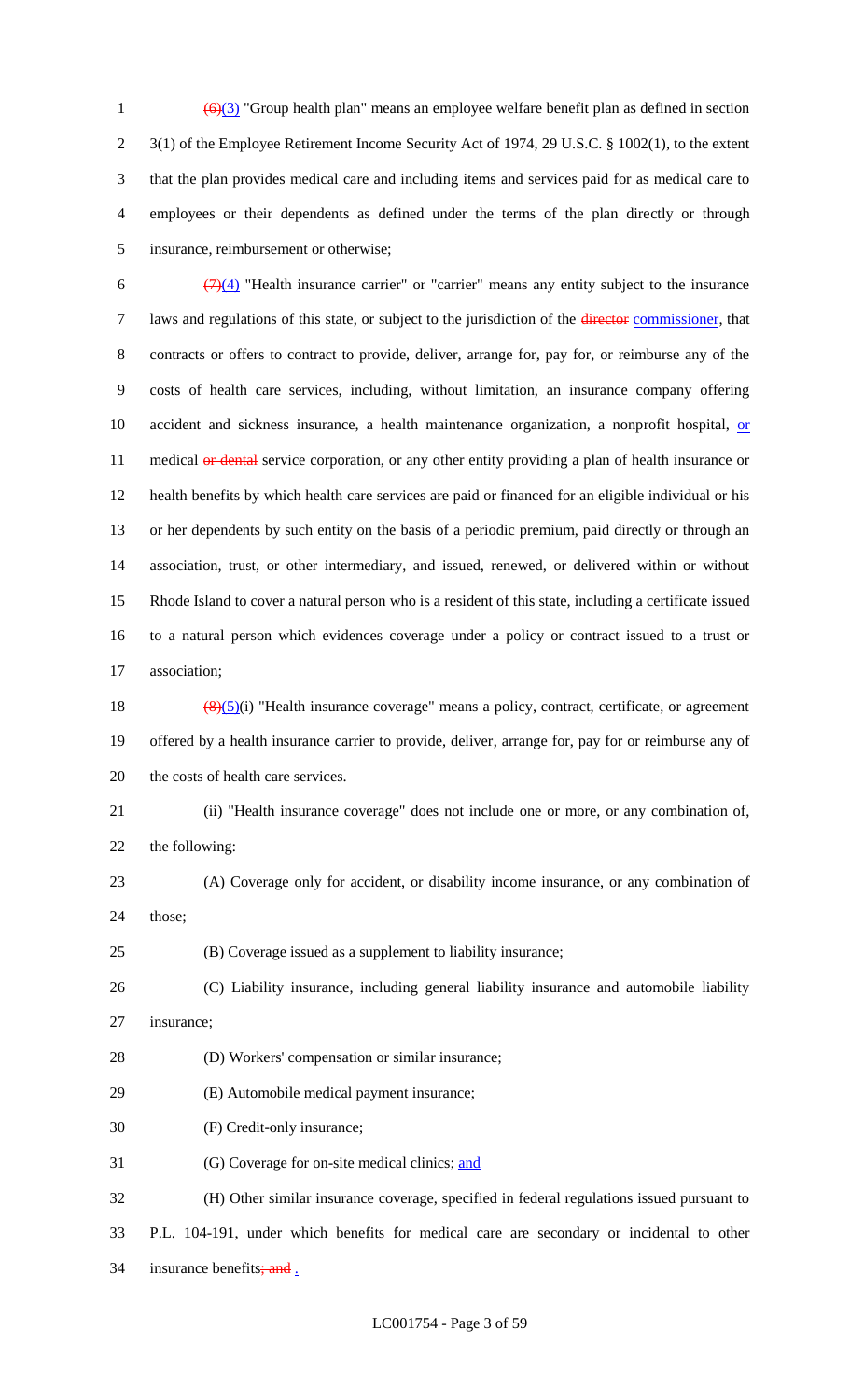# (I) Short term limited duration insurance;

| $\overline{2}$ | (iii) "Health insurance coverage" does not include the following benefits if they are                  |
|----------------|--------------------------------------------------------------------------------------------------------|
| 3              | provided under a separate policy, certificate, or contract of insurance or are not an integral part of |
| 4              | the coverage, and if the coverage complies with all other applicable state and federal laws and        |
| 5              | regulations:                                                                                           |
| 6              | (A) Limited scope dental or vision benefits;                                                           |
| 7              | (B) Benefits for long-term care, nursing home care, home health care, community-based                  |
| 8              | care, or any combination of these;                                                                     |
| 9              | (C) Any other similar, limited benefits that are specified in federal regulation issued                |
| 10             | pursuant to P.L. 104-191;                                                                              |
| 11             | (iv) "Health insurance coverage" does not include the following benefits if the benefits               |
| 12             | are provided under a separate policy, certificate, or contract of insurance, there is no coordination  |
| 13             | between the provision of the benefits and any exclusion of benefits under any group health plan        |
| 14             | maintained by the same plan sponsor, and the benefits are paid with respect to an event without        |
| 15             | regard to whether benefits are provided with respect to the event under any group health plan          |
| 16             | maintained by the same plan sponsor and if the coverage complies with all other applicable state       |
| 17             | and federal laws and regulations:                                                                      |
| 18             | (A) Coverage only for a specified disease or illness; or                                               |
| 19             | (B) Hospital indemnity or other fixed indemnity insurance; and                                         |
| 20             | (v) "Health insurance coverage" does not include the following if it is offered as a                   |
| 21             | separate policy, certificate, or contract of insurance:                                                |
| 22             | (A) Medicare supplemental health insurance as defined under section $1882(g)(1)$ of the                |
| 23             | Social Security Act, 42 U.S.C. § 1395ss(g)(1);                                                         |
| 24             | (B) Coverage supplemental to the coverage provided under 10 U.S.C. $\S$ 1071 et seq.; and              |
| 25             | (C) Similar supplemental coverage provided to coverage under a group health plan;                      |
| 26             | $\left(\frac{9}{6}\right)$ "Health status-related factor" means any of the following factors:          |
| 27             | (i) Health status;                                                                                     |
| 28             | (ii) Medical condition, including both physical and mental illnesses;                                  |
| 29             | (iii) Claims experience;                                                                               |
| 30             | (iv) Receipt of health care;                                                                           |
| 31             | (v) Medical history;                                                                                   |
| 32             | (vi) Genetic information;                                                                              |
| 33             | (vii) Evidence of insurability, including conditions arising out of acts of domestic                   |

violence; and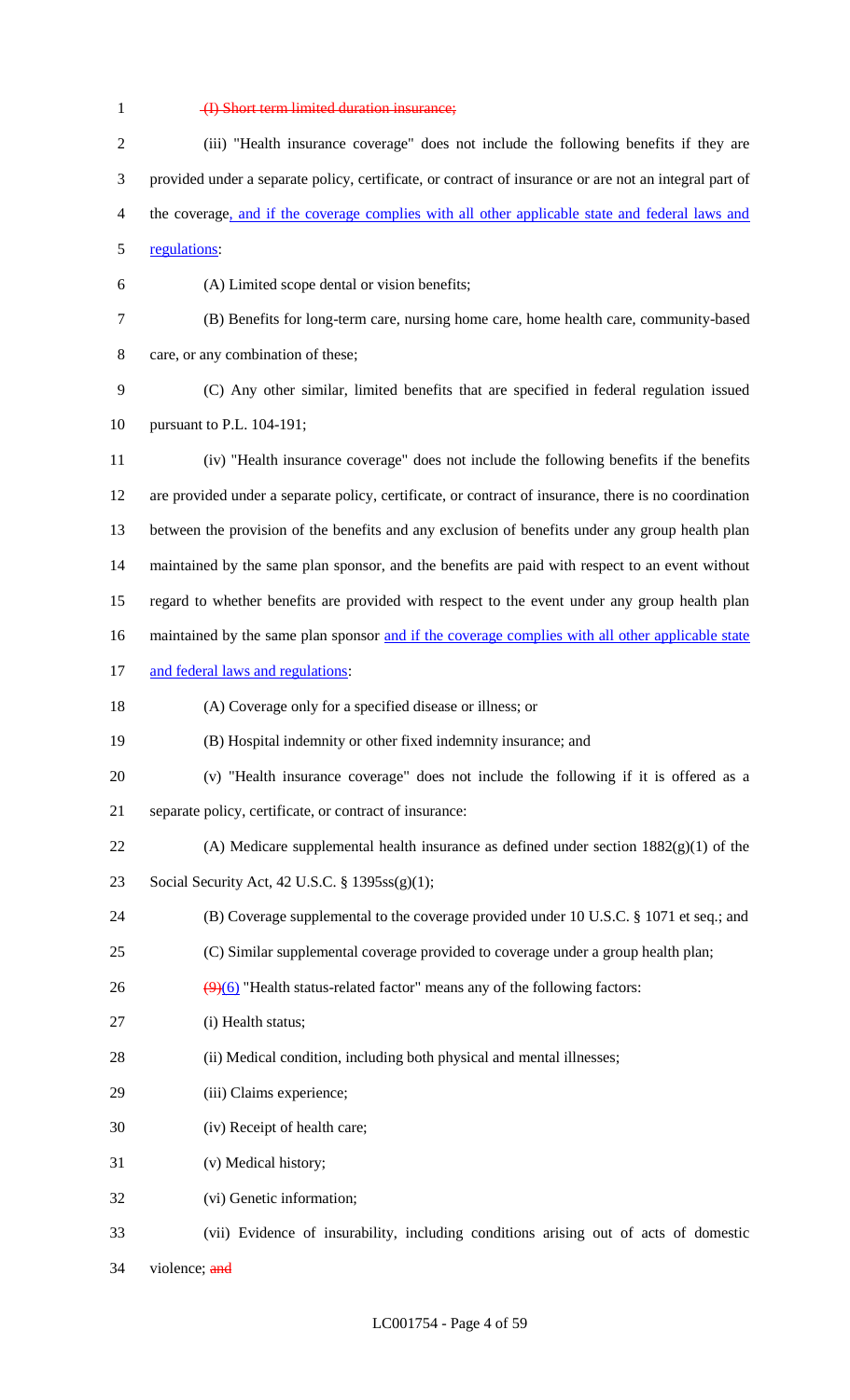- 1 (viii) Disability; and 2 (ix) Any other factor designated by the commissioner which he or she determines is 3 susceptible to use as a health status-related factor.  $\left(\frac{10}{7}\right)$  "Individual market" means the market for health insurance coverage offered to 5 individuals other than in connection with a group health plan; 6  $\left(\frac{(11)(8)}{8}\right)$  "Network plan" means health insurance coverage offered by a health insurance 7 carrier under which the financing and delivery of medical care including items and services paid 8 for as medical care are provided, in whole or in part, through a defined set of providers under 9 contract with the carrier; 10  $\left(\frac{(12)(9)}{2}\right)$  "Preexisting condition" means, with respect to health insurance coverage, a 11 condition (whether physical or mental), regardless of the cause of the condition, that was present 12 before the date of enrollment for the coverage, for which medical advice, diagnosis, care, or 13 treatment was recommended or received within the six (6) month period ending on the enrollment 14 date. Genetic information shall not be treated as a preexisting condition in the absence of a 15 diagnosis of the condition related to that information a limitation or exclusion of benefits 16 (including a denial of coverage) based on the fact that the condition was present before the 17 effective date of coverage (or if coverage is denied, the date of the denial) under a group health 18 plan or group or individual health insurance coverage (or other coverage provided to federally 19 eligible individuals pursuant to 45 CFR part 148), whether or not any medical advice, diagnosis, 20 care, or treatment was recommended or received before that day. A preexisting condition 21 exclusion includes any limitation or exclusion of benefits (including a denial of coverage) 22 applicable to an individual as a result of information relating to an individual's health status 23 before the individual's effective date of coverage (or if coverage is denied, the date of the denial) 24 under a group health plan, or group or individual health insurance coverage (or other coverage 25 provided to federally eligible individuals pursuant to 45 CFR part 148), such as a condition 26 identified as a result of a pre-enrollment questionnaire or physical examination given to the 27 individual, or review of medical records relating to the pre-enrollment period; and 28 (13) "High-risk individuals" means those individuals who do not pass medical 29 underwriting standards, due to high health care needs or risks; 30 (14) "Wellness health benefit plan" means that health benefit plan offered in the 31 individual market pursuant to § 27-18.5-8; and  $\frac{(15)(10)}{20}$  "Commissioner" means the health insurance commissioner. 33 **27-18.5-3. Guaranteed availability to certain individuals. --** (a) Subject to subsections
- 34 (b) through (h) of this section, Notwithstanding any of the provisions of this title to the contrary,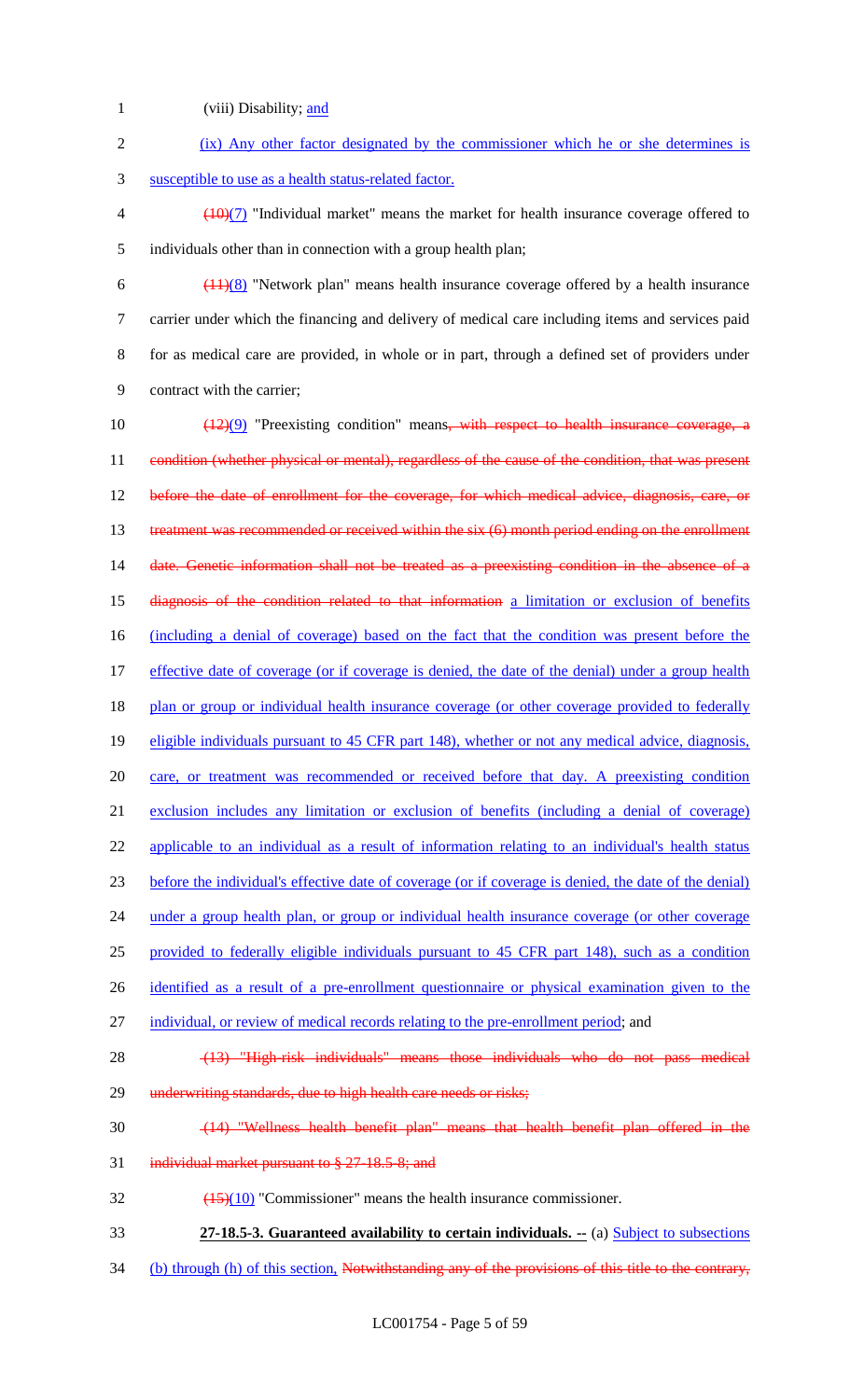1 all health insurance carriers that offer health insurance coverage in the individual market in this 2 state shall provide for the guaranteed availability of coverage to an eligible individual. or an 3 individual who has had health insurance coverage, including coverage in the individual market, or 4 coverage under a group health plan or coverage under 5 U.S.C. § 8901 et seq. and had that 5 coverage continuously for at least twelve (12) consecutive months and who applies for coverage 6 in the individual market no later than sixty-three (63) days following termination of the coverage, 7 desiring to enroll in individual health insurance coverage, and who is not eligible for coverage 8 under a group health plan, part A or part B or title XVIII of the Social Security Act, 42 U.S.C. § 9 1395c et seq. or 42 U.S.C. § 1395j et seq., or any state plan under title XIX of the Social Security 10 Act, 42 U.S.C. § 1396 et seq. (or any successor program) and does not have other health 11 insurance coverage (provided, that eligibility for the other coverage shall not disqualify an 12 individual with twelve (12) months of consecutive coverage if that individual applies for 13 coverage in the individual market for the primary purpose of obtaining coverage for a specific 14 pre-existing condition, and the other available coverage excludes coverage for that pre-existing 15 condition) and A carrier offering health insurance coverage in the individual market must offer to 16 any eligible individual in the state all health insurance coverage plans that are approved for sale in 17 the individual market, and must accept any eligible individual that applies for coverage under 18 those plans. A carrier may not: 19 (1) Decline to offer the coverage to, or deny enrollment of, the individual; or 20 (2) Impose any preexisting condition exclusion with respect to the coverage. 21 (b) (1) All health insurance carriers that offer health insurance coverage in the individual 22 market in this state shall offer to all eligible individuals all policy forms of health insurance 23 coverage. Provided, the carrier may elect to limit the coverage offered so long as it offers at least 24 two (2) different policy forms of health insurance coverage (policy forms which have different 25 cost-sharing arrangements or different riders shall be considered to be different policy forms) 26 both of which: 27 (i) Are designed for, made generally available to, and actively market to, and enroll both 28 eligible and other individuals by the carrier; and 29  $(iii)$  Meet the requirements of subparagraph  $(A)$  or  $(B)$  of this paragraph as elected by the 30 carrier: 31 (A) If the carrier offers the policy forms with the largest, and next to the largest, 32 premium volume of all the policy forms offered by the carrier in this state; or 33 (B) If the carrier offers a choice of two (2) policy forms with representative coverage, 34 consisting of a lower-level coverage policy form and a higher-level coverage policy form each of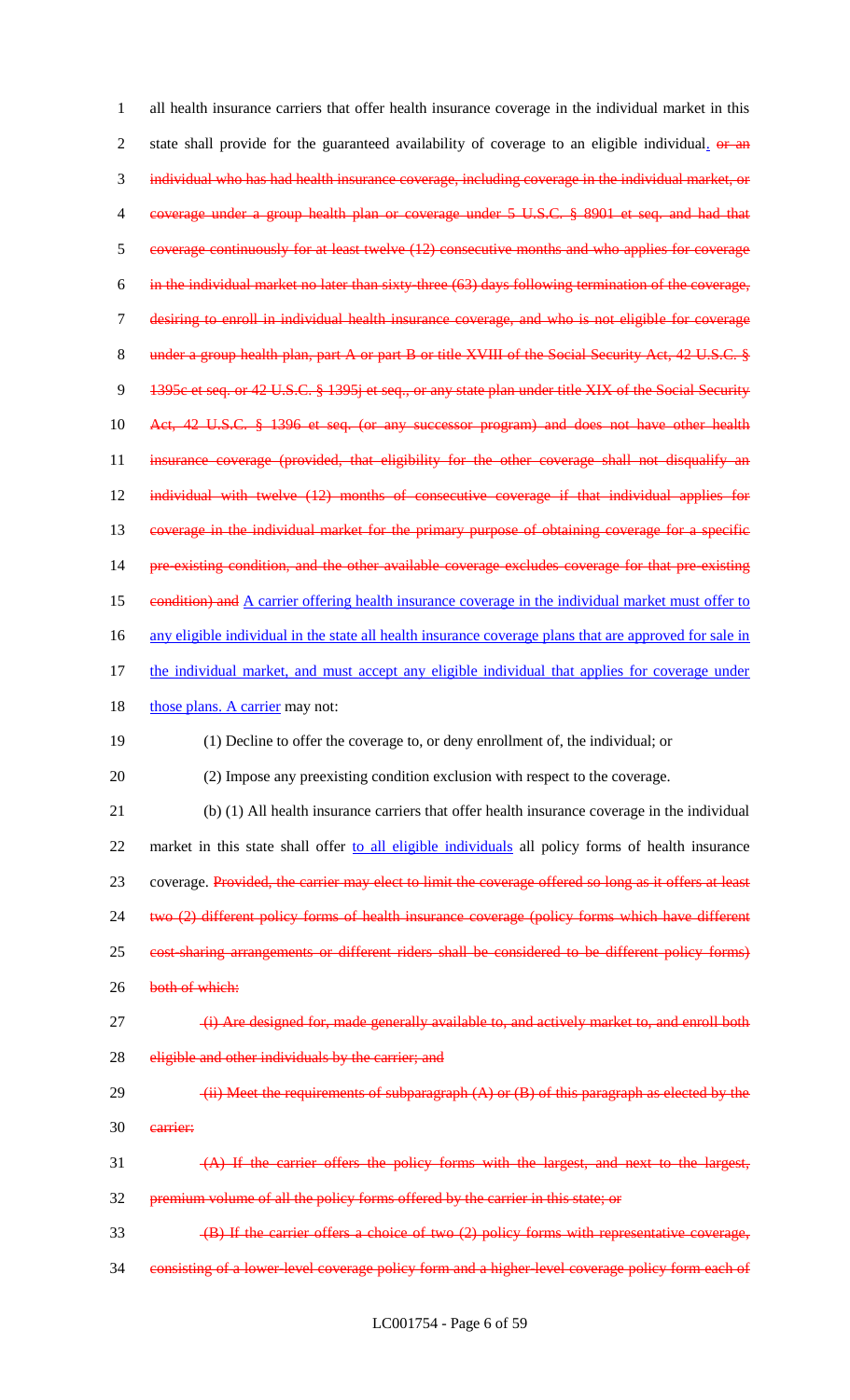1 which includes benefits substantially similar to other individual health insurance coverage offered 2 by the carrier in this state and each of which is covered under a method that provides for risk 3 adjustment, risk spreading, or financial subsidization.

4 (2) For the purposes of this subsection, "lower-level coverage" means a policy form for 5 which the actuarial value of the benefits under the coverage is at least eighty-five percent (85%) 6 but not greater than one hundred percent (100%) of the policy form weighted average.

7 (3) For the purposes of this subsection, "higher-level coverage" means a policy form for 8 which the actuarial value of the benefits under the coverage is at least fifteen percent (15%) 9 greater than the actuarial value of lower-level coverage offered by the carrier in this state, and the 10 actuarial value of the benefits under the coverage is at least one hundred percent (100%) but not 11 greater than one hundred twenty percent (120%) of the policy form weighted average.

12 (4) For the purposes of this subsection, "policy form weighted average" means the 13 average actuarial value of the benefits provided by all the health insurance coverage issued (as 14 elected by the carrier) either by that carrier or, if the data are available, by all carriers in this state 15 in the individual market during the previous year (not including coverage issued under this 16 subsection), weighted by enrollment for the different coverage. The actuarial value of benefits 17 shall be calculated based on a standardized population and a set of standardized utilization and 18 cost factors.

19 (5) The carrier elections under this subsection shall apply uniformly to all eligible 20 individuals in this state for that carrier. The election shall be effective for policies offered during 21 a period of not shorter than two (2) years.

22 (c)(1) A carrier may deny health insurance coverage in the individual market to an 23 eligible individual if the carrier has demonstrated to the director satisfaction of the commissioner 24 that:

25 (i) It does not have the financial reserves necessary to underwrite additional coverage; 26 and

27 (ii) It is applying this subsection uniformly to all individuals in the individual market in 28 this state consistent with applicable state law and without regard to any health status-related 29 factor of the individuals and without regard to whether the individuals are eligible individuals.

 (2) A carrier upon denying individual health insurance coverage in this state in accordance with this subsection may not offer that coverage in the individual market in this state for a period of one hundred eighty (180) days after the date the coverage is denied or until the 33 carrier has demonstrated to the director satisfaction of the commissioner that the carrier has sufficient financial reserves to underwrite additional coverage, whichever is later.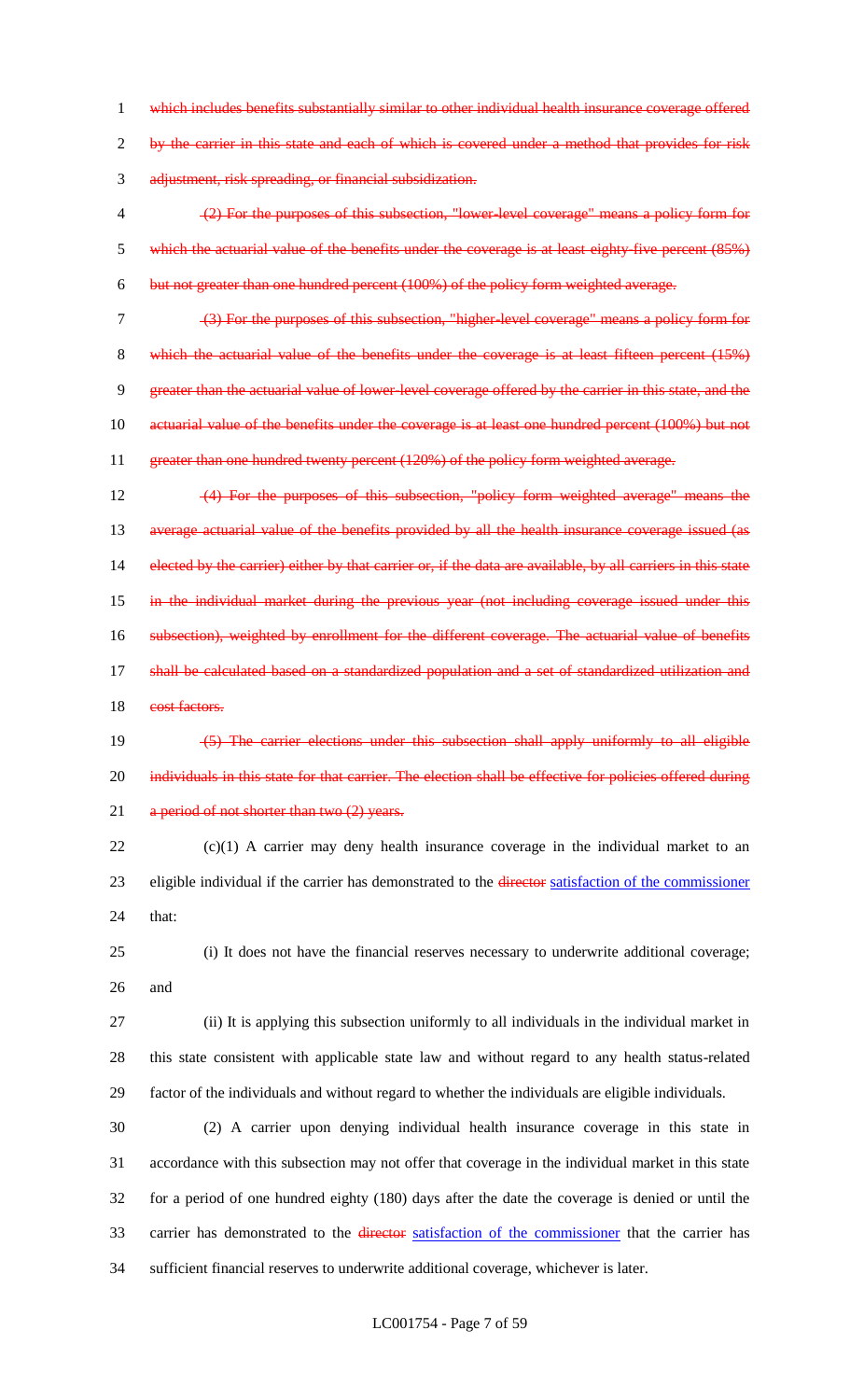(d) Nothing in this section shall be construed to require that a carrier offering health insurance coverage only in connection with group health plans or through one or more bona fide associations, or both, offer health insurance coverage in the individual market.

 (e) A carrier offering health insurance coverage in connection with group health plans under this title shall not be deemed to be a health insurance carrier offering individual health insurance coverage solely because the carrier offers a conversion policy.

 (f) Except for any high risk pool rating rules to be established by the Office of the Health 8 Insurance Commissioner (OHIC) as described in this section, nothing Nothing in this section shall be construed to create additional restrictions on the amount of premium rates that a carrier may charge an individual for health insurance coverage provided in the individual market; or to prevent a health insurance carrier offering health insurance coverage in the individual market from establishing premium rates or modifying applicable copayments or deductibles in return for adherence to programs of health promotion and disease prevention.

 (g) OHIC may pursue federal funding in support of the development of a high risk pool 15 for the individual market, as defined in § 27-18.5-2, contingent upon a thorough assessment of 16 any financial obligation of the state related to the receipt of said federal funding being presented 17 to, and approved by, the general assembly by passage of concurrent general assembly resolution. 18 The components of the high risk pool program, including, but not limited to, rating rules, 19 eligibility requirements and administrative processes, shall be designed in accordance with § 2745 of the Public Health Service Act (42 U.S.C. § 300gg-45) also known as the State High Risk 21 Pool Funding Extension Act of 2006 and defined in regulations promulgated by the office of the health insurance commissioner on or before October 1, 2007.

23  $\left(\frac{h}{g}(1)\right)$  In the case of a health insurance carrier that offers health insurance coverage in 24 the individual market through a restricted provider network plan, the carrier may limit the individuals who may be enrolled under that coverage to those who live, reside, or work within the 26 service geographic areas for which can be served by the providers and facilities that are participating in the network plan, consistent with state and federal network adequacy 28 requirements; and within the service areas of the plan, deny coverage to individuals if the carrier 29 has demonstrated to the director satisfaction of the commissioner that:

 (i) It will not have the capacity to deliver services adequately to additional individual enrollees because of its obligations to existing group contract holders and enrollees and individual enrollees; and

 (ii) It is applying this subsection uniformly to individuals without regard to any health status-related factor of the individuals and without regard to whether the individuals are eligible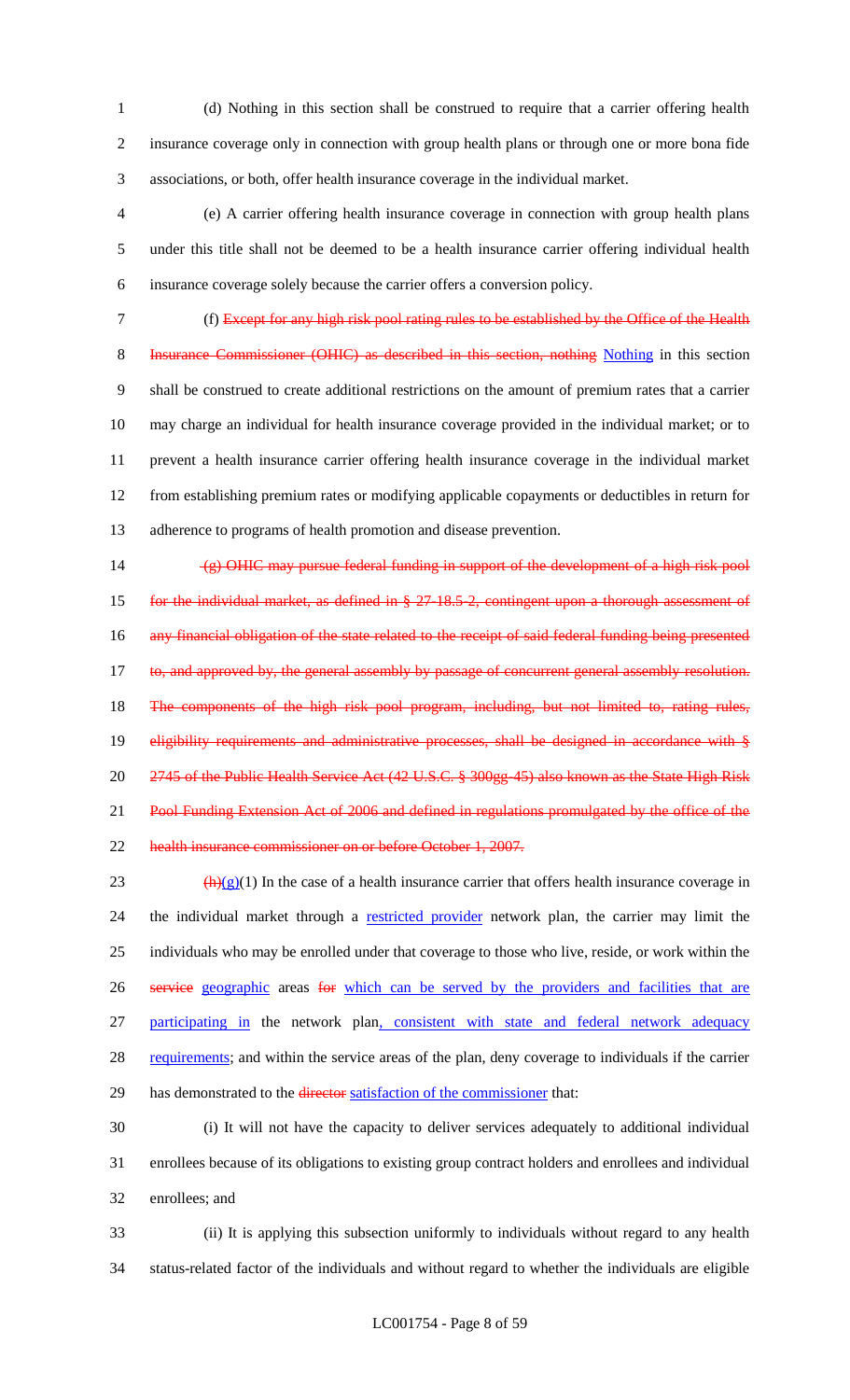individuals.

- (2) Upon denying health insurance coverage in any service area in accordance with the terms of this subsection, a carrier may not offer coverage in the individual market within the service area for at least a period of one hundred eighty (180) days after the coverage is denied, or 5 for a longer period of time if so ordered by the commissioner.
- **27-18.5-4. Continuation of coverage -- Renewability. --** (a) A health insurance carrier 7 that provides individual health insurance coverage to an eligible individual in this state shall renew or continue in force that coverage at the option of the individual.

 (b) A health insurance carrier may nonrenew or discontinue health insurance coverage of an individual in the individual market based only on one or more of the following:

 (1) The individual has failed to pay premiums or contributions in accordance with the 12 terms of the health insurance coverage or the carrier has not received timely premium payments;

 (2) The individual has performed an act or practice that constitutes fraud or made an 14 intentional misrepresentation of material fact under the terms of the coverage within two (2) years from the act or practice of the application, and the eligible individual has failed to reimburse the

16 carrier for the premiums associated with the fraud or misrepresentation;

 (3) The carrier is ceasing to offer coverage in accordance with subsections (c) and (d) of 18 this section;

 (4) In the case of a carrier that offers health insurance coverage in the market through a 20 geographically-restricted network plan, the individual no longer resides, lives, or works in the service area (or in an area for which the carrier is authorized to do business) but only if the coverage is terminated uniformly without regard to any health status-related factor of covered individuals; or

 (5) In the case of health insurance coverage that is made available in the individual market only through one or more bona fide associations, the membership of the individual in the association (on the basis of which the coverage is provided) ceases but only if the coverage is terminated uniformly and without regard to any health status-related factor of covered individuals.

29 (c) In any case in which a carrier decides to discontinue offering a particular type of 30 health insurance coverage plan policy form offered in the individual market, coverage of that type under that form may be discontinued only if:

32 (1) The carrier provides notice, to each covered individual provided coverage of this type 33 in the market, of the discontinuation at least ninety (90) days prior to the date of discontinuation of the coverage;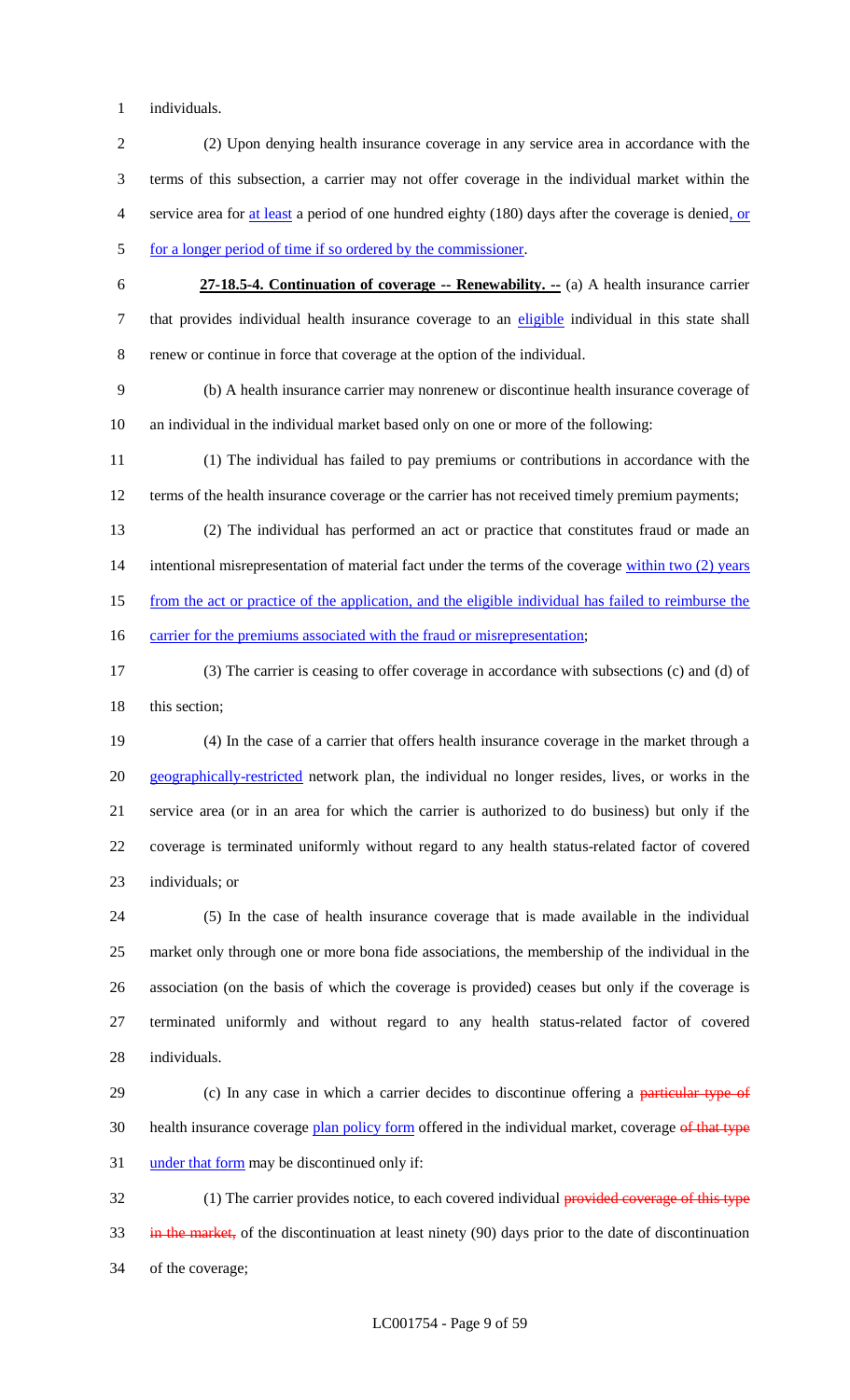1 (2) The carrier offers to each individual in the individual market provided coverage of 2 this type, the opportunity to purchase any other individual health insurance coverage currently 3 being offered by the carrier for individuals in the market; and

 (3) In exercising this option to discontinue coverage of this type and in offering the option of coverage under subdivision (2) of this subsection, the carrier acts uniformly without regard to any health status-related factor of enrolled individuals or individuals who may become 7 eligible for the coverage- $\frac{1}{2}$  and

#### (4) The commissioner determines the discontinuance is in the best interests of the public.

 (d) In any case in which a carrier elects to discontinue offering all health insurance coverage in the individual market in this state, health insurance coverage may be discontinued only if:

12 (1) The carrier provides notice to the director commissioner and to each individual of the discontinuation at least one hundred eighty (180) days prior to the date of the expiration of the 14 coverage; and

 (2) All health insurance issued or delivered in this state in the market is discontinued and 16 coverage under this health insurance coverage in the market is not renewed. *;* and

(3) The commissioner determines the discontinuance is in the best interests of the public.

 (e) In the case of a discontinuation under subsection (d) of this section, the carrier may not provide for the issuance of any health insurance coverage in the individual market in this state during the five (5) year period beginning on the date the carrier filed its notice with the department to withdraw from the individual health insurance market in this state. This five (5) year period may be reduced to a minimum of three (3) years at the discretion of the health insurance commissioner, based on his/her analysis of market conditions and other related factors.

 (f) The provisions of subsections (d) and (e) of this section do not apply if, at the time of coverage renewal, a health insurance carrier modifies the health insurance coverage for a policy form offered to individuals in the individual market so long as the modification is consistent with this chapter and other applicable law and effective on a uniform basis among all individuals with that policy form.

 (g) In applying this section in the case of health insurance coverage made available by a carrier in the individual market to individuals only through one or more associations, a reference to an "individual" includes a reference to the association (of which the individual is a member).

 **27-18.5-5. Enforcement -- Limitation on actions. --** The director commissioner has the power to enforce the provisions of this chapter in accordance with § 42-14-16 and all other applicable laws.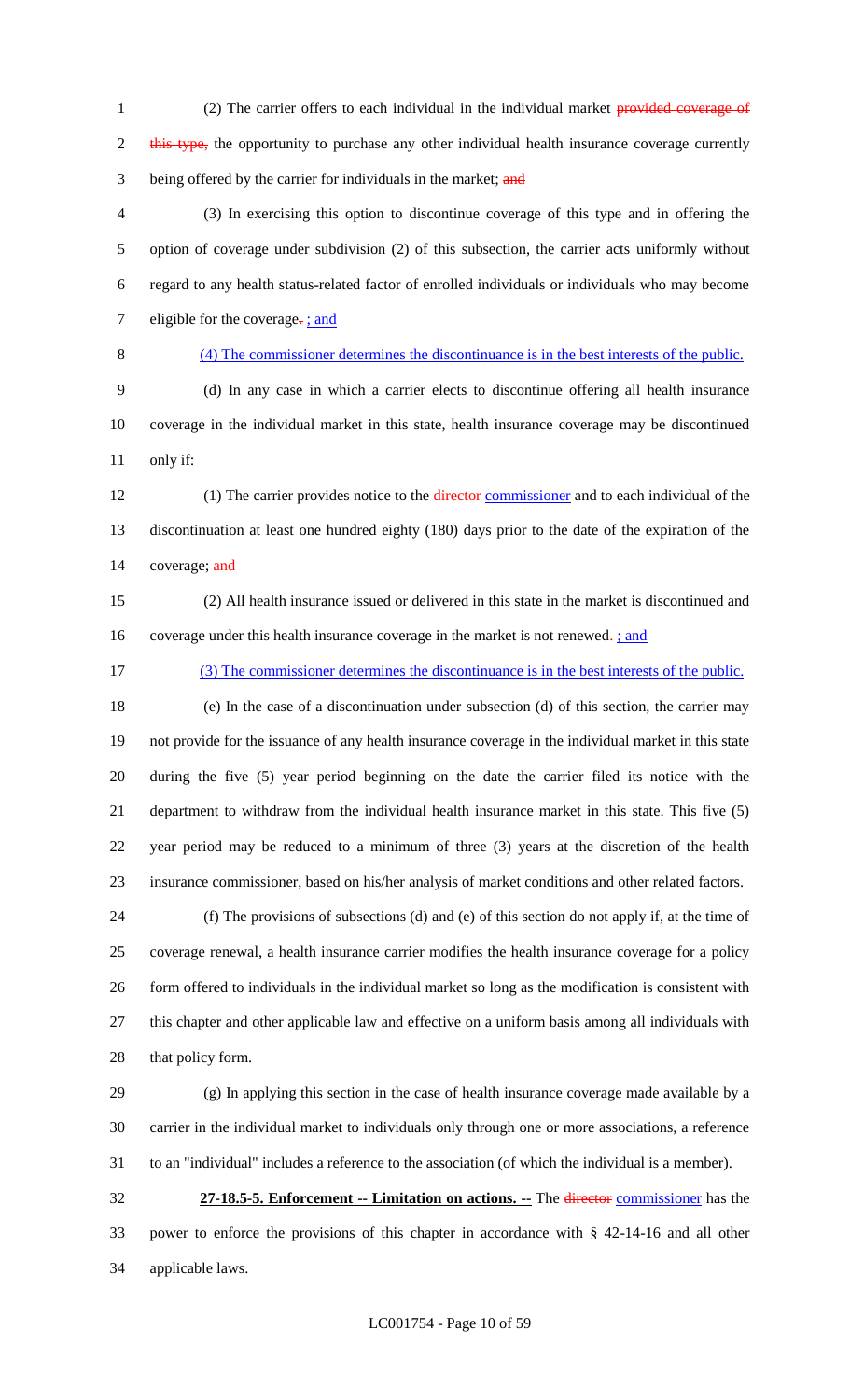**27-18.5-6. Rules and regulations Rules and regulations; Compliance with federal laws and regulations. --** The director commissioner may promulgate rules and regulations 3 necessary to effectuate the purposes of this chapter. A carrier shall comply with all federal laws and regulations relating to health insurance coverage in the individual market, as interpreted and 5 enforced by the commissioner. The commissioner may establish additional standards relating to health insurance coverage in the individual market that the commissioner determines are necessary to provide greater protection for Rhode Island consumers, to ensure the stability and proper functioning of the individual health insurance market, and to clarify the meaning of the requirements of federal laws and regulations. **27-18.5-10. Prohibition on preexisting condition exclusions. --** (a) A health insurance policy, subscriber contract, or health plan offered, issued, issued for delivery, or issued to cover a 12 resident of this state by a health insurance company licensed pursuant to this title and/or chapter. (1) Shall not limit or exclude coverage for an individual under the age of nineteen (19) 14 by imposing a preexisting condition exclusion on that individual. (2) For plan or policy years beginning on or after January 1, 2014, shall not limit or exclude coverage for any individual by imposing a preexisting condition exclusion on that individual. (b) As used in this section: 19 (1) "Preexisting condition exclusion" means a limitation or exclusion of benefits, 20 including a denial of coverage, based on the fact that the condition (whether physical or mental) 21 was present before the effective date of coverage, or if the coverage is denied, the date of denial, under a health benefit plan whether or not any medical advice, diagnosis, care or treatment was recommended or received before the effective date of coverage. "Preexisting condition exclusion" means a limitation or exclusion of benefits (including a denial of coverage) based on the fact that the condition was present before the effective date of coverage (or if coverage is denied, the date 26 of the denial) under a group health plan or group or individual health insurance coverage (or other coverage provided to federally eligible individuals pursuant to 45 CFR part 148), whether or not 28 any medical advice, diagnosis, care, or treatment was recommended or received before that day. 29 A preexisting condition exclusion includes any limitation or exclusion of benefits (including a denial of coverage) applicable to an individual as a result of information relating to an individual's health status before the individual's effective date of coverage (or if coverage is denied, the date of the denial) under a group health plan, or group or individual health insurance coverage (or other coverage provided to federally eligible individuals pursuant to 45 CFR part 148), such as a condition identified as a result of a pre-enrollment questionnaire or physical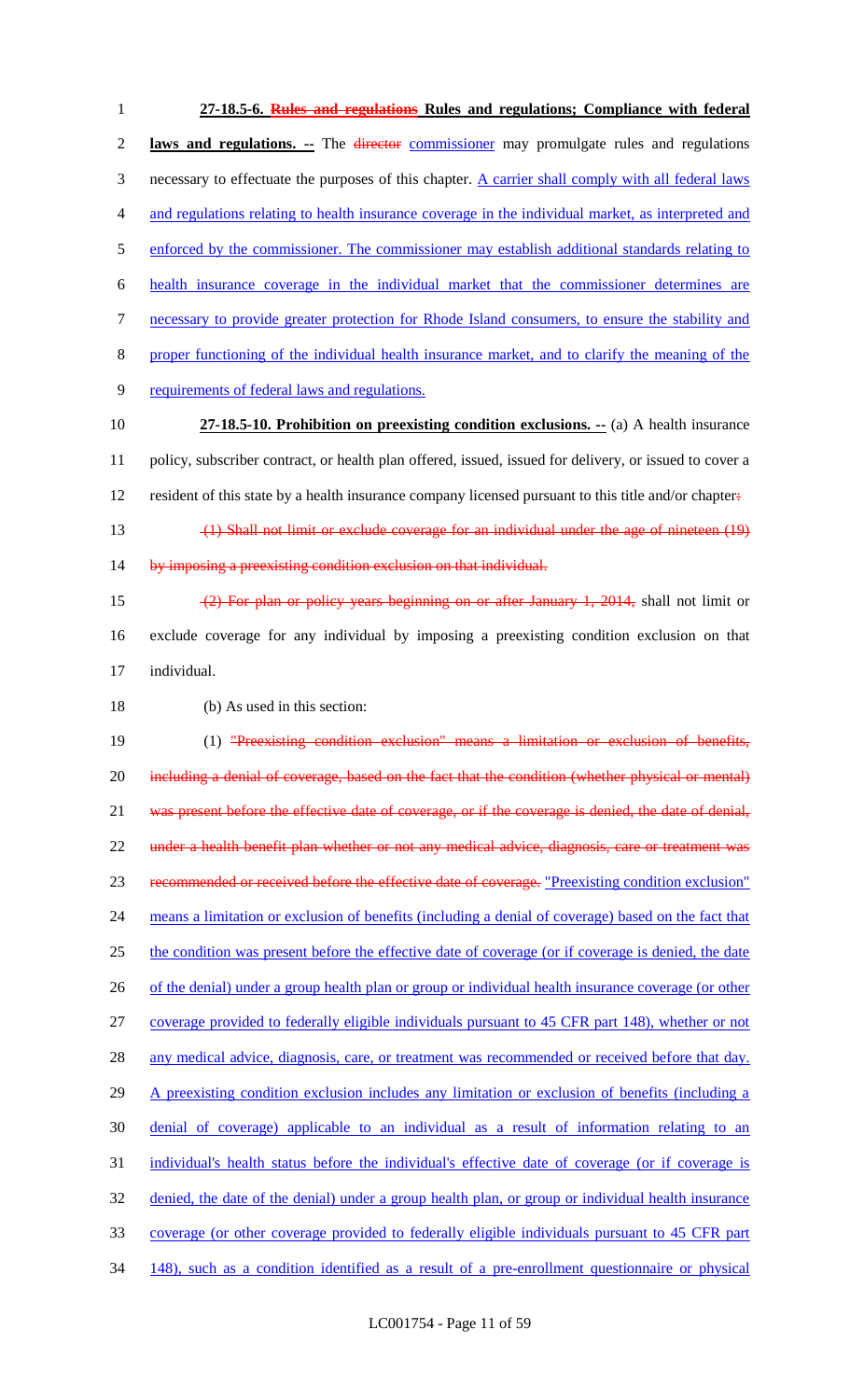examination given to the individual, or review of medical records relating to the pre-enrollment

period.

 (2) "Preexisting condition exclusion" means any limitation or exclusion of benefits, 4 including a denial of coverage, applicable to an individual as a result of information relating to an individual's health status before the individual's effective date of coverage, or if the coverage is denied, the date of denial, under the health benefit plan, such as a condition (whether physical or mental) identified as a result of a pre-enrollment questionnaire or physical examination given to the individual, or review of medical records relating to the pre-enrollment period.

 (c) This section shall not apply to grandfathered health plans providing individual health insurance coverage.

 (d) This section shall not apply to insurance coverage providing benefits for: (1) Hospital 12 confinement indemnity; (2) Disability income; (3) Accident only; (4) Long-term care; (5) 13 Medicare supplement; (6) Limited benefit health; (7) Specified disease indemnity; (8) Sickness or bodily injury or death by accident or both; and (9) Other limited benefit policies.

 SECTION 2. Sections 27-18.5-8 and 27-18.5-9 of the General Laws in Chapter 27-18.5 entitled "Individual Health Insurance Coverage" are hereby repealed.

 **27-18.5-8. Wellness health benefit plan. --** All carriers that offer health insurance in the 18 individual market shall actively market and offer the wellness health direct benefit plan to eligible individuals. The wellness health direct benefit plan shall be determined by regulation 20 promulgated by the office of the health insurance commissioner (OHIC). The OHIC shall develop 21 the criteria for the direct wellness health benefit plan, including, but not limited to, benefit levels, cost sharing levels, exclusions and limitations in accordance with the following:

23 (1) Form and utilize an advisory committee in accordance with subsection 27-50-10(5).

24 (2) Set a target for the average annualized individual premium rate for the direct wellness health benefit plan to be less than ten percent (10%) of the average annual statewide 26 wage, dependent upon the availability of reinsurance funds, as reported by the Rhode Island 27 department of labor and training, in their report entitled "Quarterly Census of Rhode Island 28 Employment and Wages." In the event that this report is no longer available, or the OHIC determines that it is no longer appropriate for the determination of maximum annualized premium, an alternative method shall be adopted in regulation by the OHIC. The maximum annualized individual premium rate shall be determined no later than August 1st of each year, to be applied to the subsequent calendar year premiums rates.

(3) Ensure that the direct wellness health benefit plan creates appropriate incentives for

employers, providers, health plans and consumers to, among other things: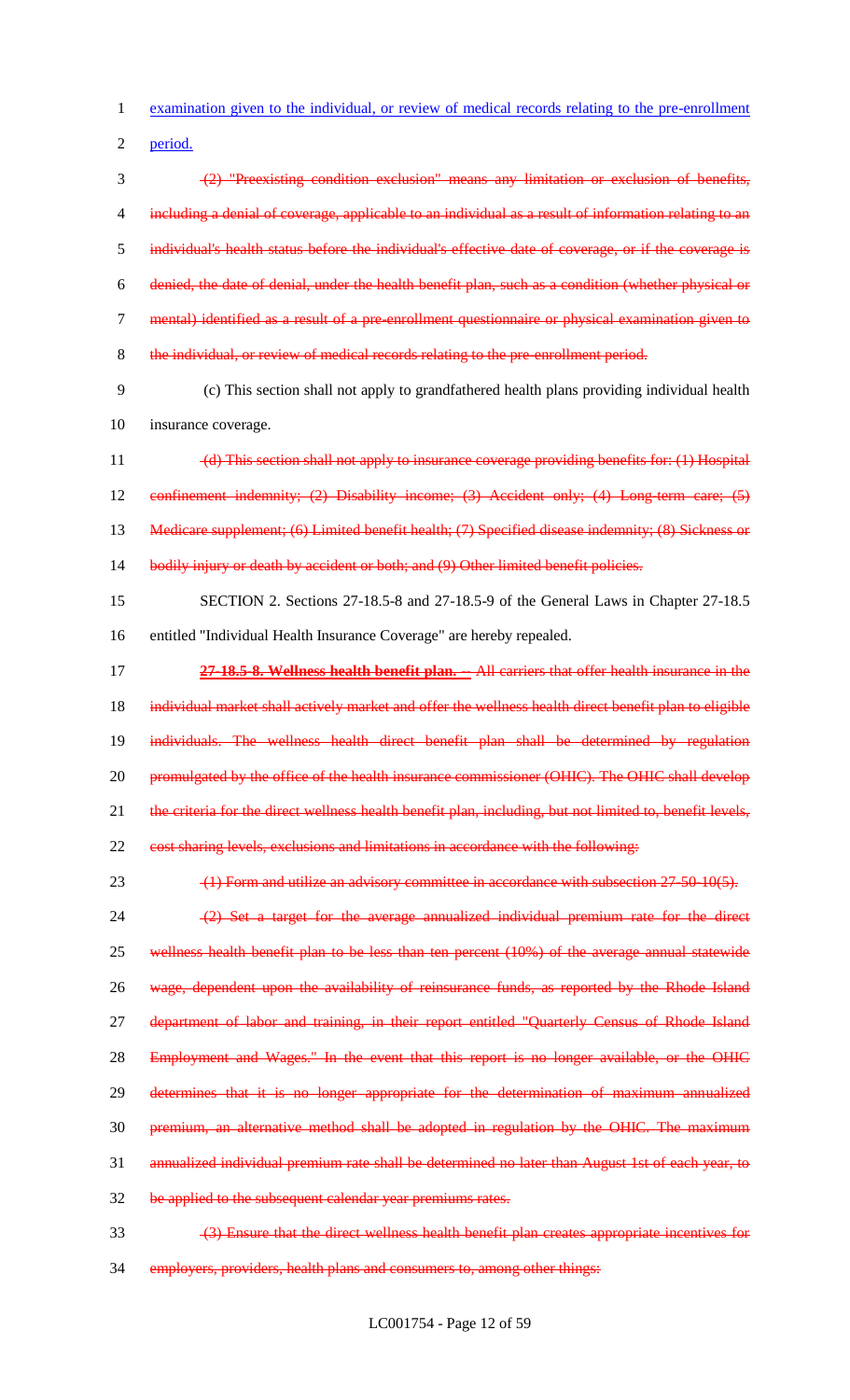| 1  | (i) Focus on primary care, prevention and wellness;                                                 |
|----|-----------------------------------------------------------------------------------------------------|
| 2  | (ii) Actively manage the chronically ill population;                                                |
| 3  | (iii) Use the least cost, most appropriate setting; and                                             |
| 4  | (iv) Use evidence based, quality care.                                                              |
| 5  | $(4)$ The plan shall be made available in accordance with title 27, chapter 18.5 as required        |
| 6  | by regulation on or before May 1, 2007.                                                             |
| 7  | $27-18.5-9$ . Affordable health plan reinsurance program for individuals. $-$ (a) The               |
| 8  | commissioner shall allocate funds from the affordable health plan reinsurance fund for the          |
| 9  | affordable health reinsurance program.                                                              |
| 10 | (b) The affordable health reinsurance program for individuals shall only be available to            |
| 11 | high-risk individuals as defined in § 27-18.5-2, and who purchase the direct wellness health        |
| 12 | benefit plan pursuant to the provisions of this section. Eligibility shall be determined based on   |
| 13 | state and federal income tax filings.                                                               |
| 14 | (e) The affordable health plan reinsurance shall be in the form of a carrier cost sharing           |
| 15 | arrangement, which encourages carriers to offer a discounted premium rate to participating          |
| 16 | individuals, and whereby the reinsurance fund subsidizes the carriers' losses within a prescribed   |
| 17 | corridor of risk as determined by regulation.                                                       |
| 18 | (d) The specific structure of the reinsurance arrangement shall be defined by regulations           |
| 19 | promulgated by the commissioner.                                                                    |
| 20 | (e) The commissioner shall determine total eligible enrollment under qualifying                     |
| 21 | individual health insurance contracts by dividing the funds available for distribution from the     |
| 22 | reinsurance fund by the estimated per member annual cost of claims reimbursement from the           |
| 23 | reinsurance fund.                                                                                   |
| 24 | (f) The commissioner shall suspend the enrollment of new individuals under qualifying               |
| 25 | individual health insurance contracts if the director determines that the total enrollment reported |
| 26 | under such contracts is projected to exceed the total eligible enrollment, thereby resulting in     |
| 27 | anticipated annual expenditures from the reinsurance fund in excess of ninety five percent (95%)    |
| 28 | of the total funds available for distribution from the fund.                                        |
| 29 | $(g)$ The commissioner shall provide the health maintenance organization, health insurers           |
| 30 | and health plans with notification of any enrollment suspensions as soon as practicable after       |
| 31 | receipt of all enrollment data.                                                                     |
| 32 | (h) The premiums of qualifying individual health insurance contracts must be no more                |
| 33 | than ninety percent (90%) of the actuarially determined and commissioner approved premium for       |
| 34 | this health plan without the reinsurance program assistance.                                        |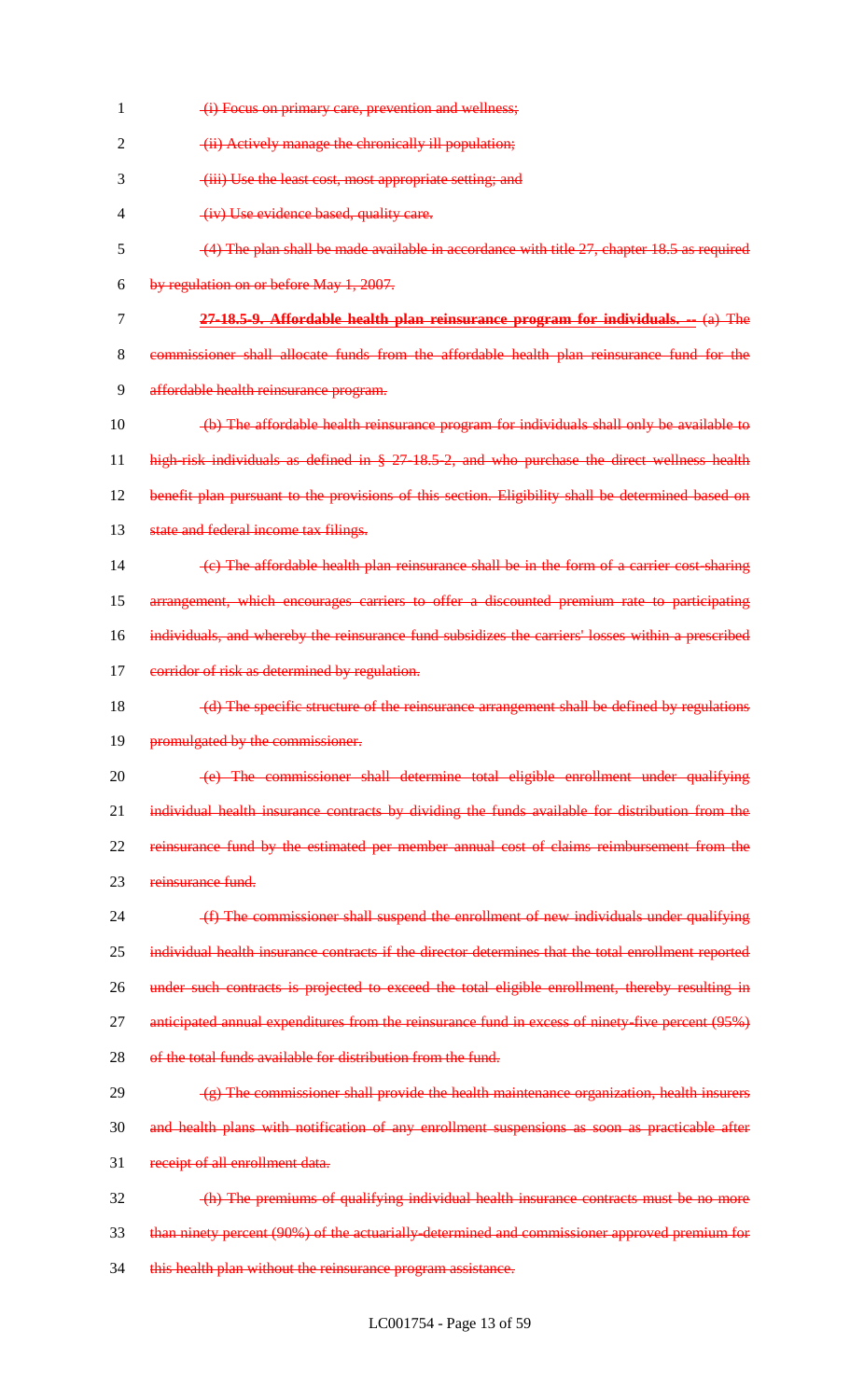(i) The commissioner shall prepare periodic public reports in order to facilitate evaluation and ensure orderly operation of the funds, including, but not limited to, an annual report of the affairs and operations of the fund, containing an accounting of the administrative expenses charged to the fund. Such reports shall be delivered to the co-chairs of the joint legislative committee on health care oversight by March 1st of each year. SECTION 3. Sections 27-18.6-1, 27-18.6-2, 27-18.6-3, 27-18.6-5, 27-18.6-6 and 27- 18.6-9 of the General Laws in Chapter 27-18.6 entitled "Large Group Health Insurance Coverage" are hereby amended to read as follows: **27-18.6-1. Purpose. --** The purpose of this chapter is to insure compliance of all policies, contracts, certificates, and agreements of group health insurance coverage offered or delivered in this state with the Health Insurance Portability and Accountability Act of 1996 (P.L. 104-191) 12 and with the Affordable Care Act (Pub. L. 111-148). **27-18.6-2. Definitions. --** The following words and phrases as used in this chapter have the following meanings unless a different meaning is required by the context: (1) "Affiliation period" means a period which, under the terms of the health insurance

 coverage offered by a health maintenance organization, must expire before the health insurance coverage becomes effective. The health maintenance organization is not required to provide health care services or benefits during the period and no premium shall be charged to the participant or beneficiary for any coverage during the period;

- (2) "Beneficiary" has the meaning given that term under section 3(8) of the Employee Retirement Security Act of 1974, 29 U.S.C. § 1002(8);
- (3) "Bona fide association" means, with respect to health insurance coverage in this state, an association which:
- 24 (i) Has been actively in existence for at least five (5) years;

 (ii) Has been formed and maintained in good faith for purposes other than obtaining insurance;

 (iii) Does not condition membership in the association on any health status-relating factor relating to an individual (including an employee of an employer or a dependent of an employee);

 (iv) Makes health insurance coverage offered through the association available to all members regardless of any health status-related factor relating to the members (or individuals eligible for coverage through a member);

 (v) Does not make health insurance coverage offered through the association available other than in connection with a member of the association;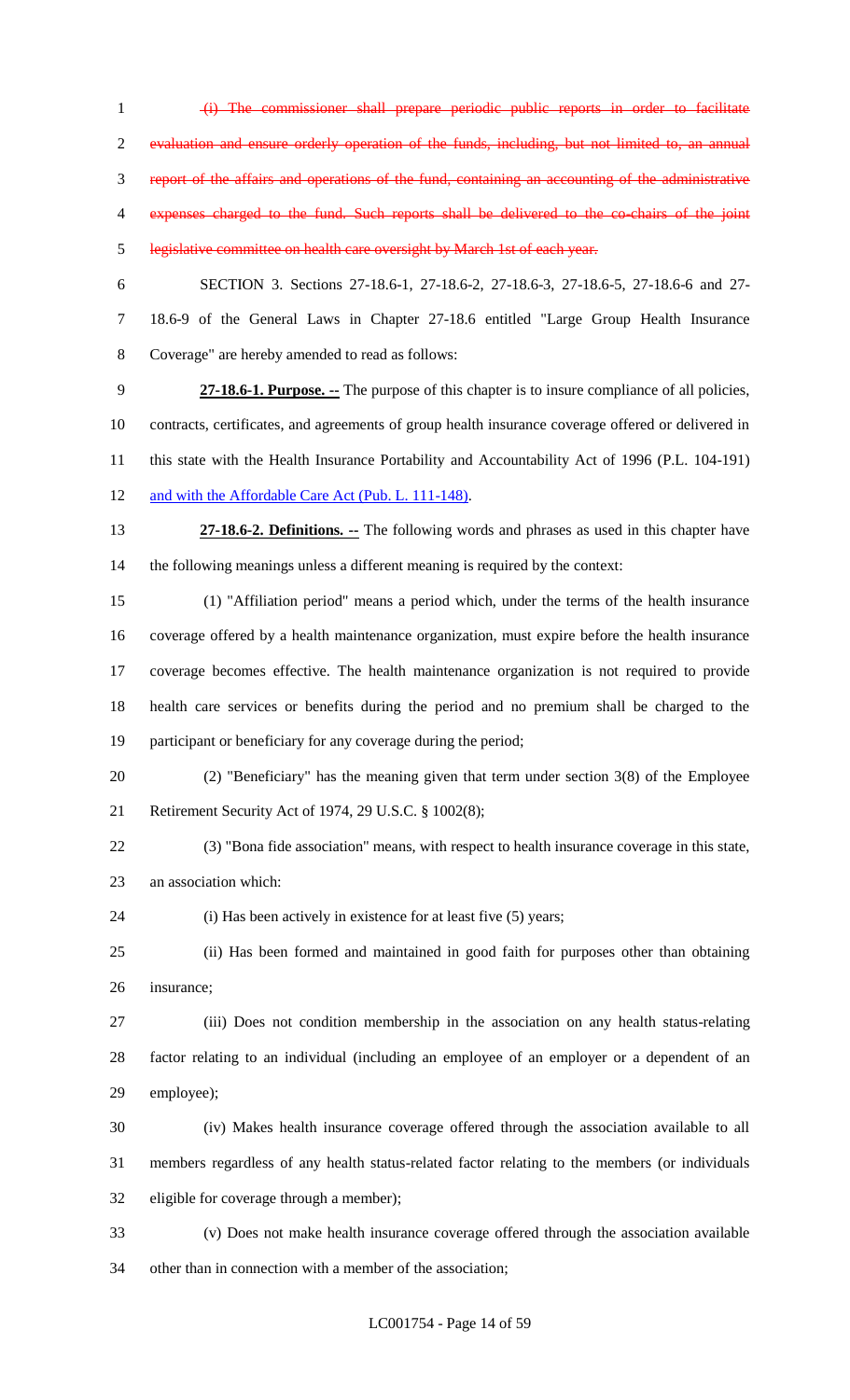| $\mathbf{1}$   | (vi) Is composed of persons having a common interest or calling;                                         |
|----------------|----------------------------------------------------------------------------------------------------------|
| $\overline{2}$ | (vii) Has a constitution and bylaws; and                                                                 |
| 3              | (viii) Meets any additional requirements that the director may prescribe by regulation;                  |
| 4              | (4) "COBRA continuation provision" means any of the following:                                           |
| 5              | (i) Section 4980(B) of the Internal Revenue Code of 1986, 26 U.S.C. § 4980B, other                       |
| 6              | than the subsection $(f)(1)$ of that section insofar as it relates to pediatric vaccines;                |
| $\tau$         | (ii) Part 6 of subtitle B of title 1 of the Employee Retirement Income Security Act of                   |
| 8              | 1974, 29 U.S.C. § 1161 et seq., other than section 609 of that act, 29 U.S.C. § 1169; or                 |
| 9              | (iii) Title XXII of the United States Public Health Service Act, 42 U.S.C. § 300bb-1 et                  |
| 10             | $seq$ ;                                                                                                  |
| 11             | (5) "Creditable coverage" has the same meaning as defined in the United States Public                    |
| 12             | Health Service Act, section 2701(c), 42 U.S.C. § 300gg(c), as added by P.L. 104-191;                     |
| 13             | $\left(\frac{6}{24}\right)$ "Church plan" has the meaning given that term under section 3(33) of the     |
| 14             | Employee Retirement Income Security Act of 1974, 29 U.S.C. § 1002(33);                                   |
| 15             | (7) "Director" means the director of the department of business regulation;                              |
| 16             | (5) "Commissioner" means the health insurance commissioner;                                              |
| 17             | $\frac{8(6)}{2(6)}$ "Employee" has the meaning given that term under section 3(6) of the Employee        |
| 18             | Retirement Income Security Act of 1974, 29 U.S.C. § 1002(6);                                             |
| 19             | $\left(\frac{9}{7}\right)$ "Employer" has the meaning given that term under section 3(5) of the Employee |
| 20             | Retirement Income Security Act of 1974, 29 U.S.C. § 1002(5), except that the term includes only          |
| 21             | employers of two (2) or more employees;                                                                  |
| 22             | $(10)(8)$ "Enrollment date" means, with respect to an individual covered under a group                   |
| 23             | health plan or health insurance coverage, the date of enrollment of the individual in the plan or        |
| 24             | coverage or, if earlier, the first day of the waiting period for the enrollment;                         |
| 25             | $(1.1)(9)$ "Governmental plan" has the meaning given that term under section 3(32) of the                |
| 26             | Employee Retirement Income Security Act of 1974, 29 U.S.C. § 1002(32), and includes any                  |
| 27             | governmental plan established or maintained for its employees by the government of the United            |
| 28             | States, the government of any state or political subdivision of the state, or by any agency or           |
| 29             | instrumentality of government;                                                                           |
| 30             | $\frac{(12)(10)}{(12)(10)}$ "Group health insurance coverage" means, in connection with a group health   |
| 31             | plan, health insurance coverage offered in connection with that plan;                                    |
| 32             | $\left(\frac{13}{11}\right)$ "Group health plan" means an employee welfare benefits plan as defined in   |
| 33             | section 3(1) of the Employee Retirement Income Security Act of 1974, 29 U.S.C. § 1002(1), to             |
| 34             | the extent that the plan provides medical care and including items and services paid for as              |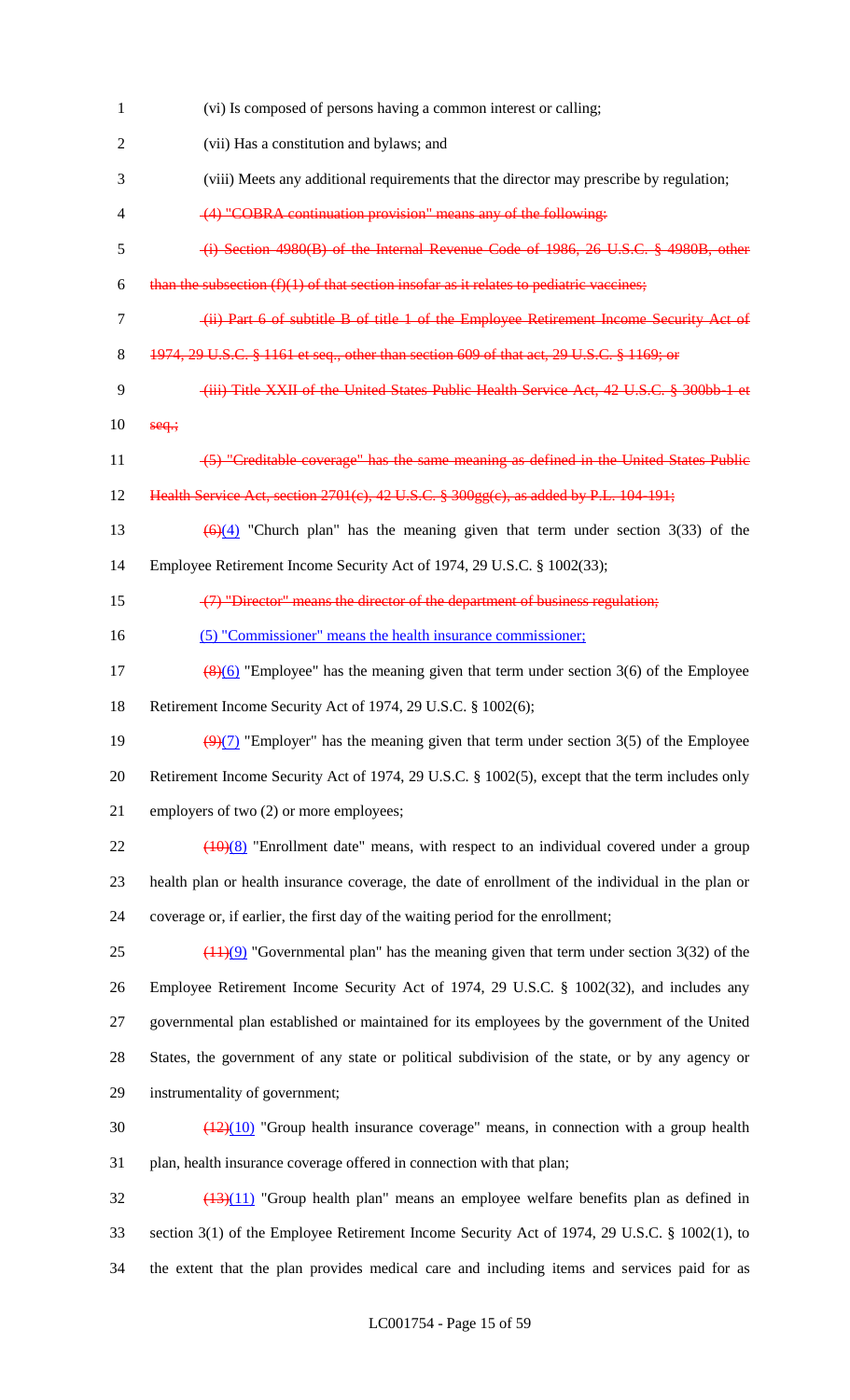medical care to employees or their dependents as defined under the terms of the plan directly or through insurance, reimbursement or otherwise;

 $\frac{(14)(12)}{14}$  "Health insurance carrier" or "carrier" means any entity subject to the insurance laws and regulations of this state, or subject to the jurisdiction of the director, that contracts or offers to contract to provide, deliver, arrange for, pay for, or reimburse any of the costs of health care services, including, without limitation, an insurance company offering accident and sickness insurance, a health maintenance organization, a nonprofit hospital, medical or dental service corporation, or any other entity providing a plan of health insurance, health benefits, or health services;

 (15)(13)(i) "Health insurance coverage" means a policy, contract, certificate, or agreement offered by a health insurance carrier to provide, deliver, arrange for, pay for, or reimburse any of the costs of health care services. Health insurance coverage does include short- term and catastrophic health insurance policies, and a policy that pays on a cost-incurred basis, except as otherwise specifically exempted in this definition;

 (ii) "Health insurance coverage" does not include one or more, or any combination of, 16 the following "excepted benefits": provided, such coverage is consistent with other applicable 17 state and federal laws and regulations:

 (A) Coverage only for accident, or disability income insurance, or any combination of those;

(B) Coverage issued as a supplement to liability insurance;

- (C) Liability insurance, including general liability insurance and automobile liability insurance;
- (D) Workers' compensation or similar insurance;
- (E) Automobile medical payment insurance;
- (F) Credit-only insurance;
- (G) Coverage for on-site medical clinics; and

(H) Other similar insurance coverage, specified in federal regulations issued pursuant to

 P.L. 104-191, under which benefits for medical care are secondary or incidental to other insurance benefits;

 (iii) "Health insurance coverage" does not include the following "limited, excepted benefits" if they are provided under a separate policy, certificate of insurance, or are not an 32 integral part of the plan, and if the coverage complies with other applicable state and federal laws and regulations:

(A) Limited scope dental or vision benefits;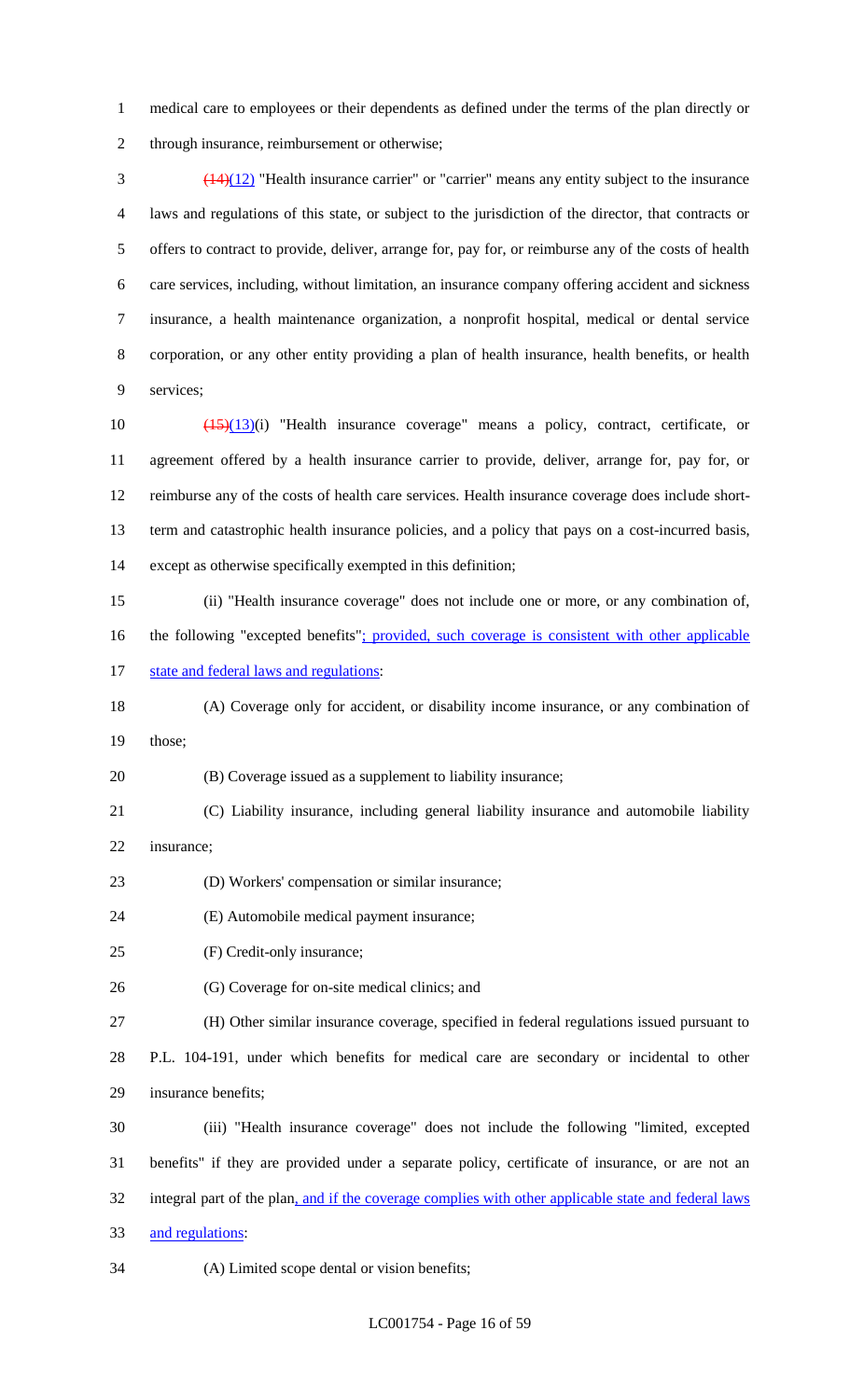| $\mathbf{1}$   | (B) Benefits for long-term care, nursing home care, home health care, community-based                |
|----------------|------------------------------------------------------------------------------------------------------|
| $\mathfrak{2}$ | care, or any combination of those; and                                                               |
| 3              | (C) Any other similar, limited benefits that are specified in federal regulations issued             |
| 4              | pursuant to P.L. 104-191;                                                                            |
| $\mathfrak s$  | (iv) "Health insurance coverage" does not include the following "noncoordinated,                     |
| 6              | excepted benefits" if the benefits are provided under a separate policy, certificate, or contract of |
| $\overline{7}$ | insurance, there is no coordination between the provision of the benefits and any exclusion of       |
| $8\,$          | benefits under any group health plan maintained by the same plan sponsor, if the coverage            |
| $\mathbf{9}$   | complies with all other applicable state and federal laws and regulations, and the benefits are paid |
| 10             | with respect to an event without regard to whether benefits are provided with respect to the event   |
| 11             | under any group health plan maintained by the same plan sponsor:                                     |
| 12             | (A) Coverage only for a specified disease or illness; and                                            |
| 13             | (B) Hospital indemnity or other fixed indemnity insurance;                                           |
| 14             | (v) "Health insurance coverage" does not include the following "supplemental, excepted               |
| 15             | benefits" if offered as a separate policy, certificate, or contract of insurance:                    |
| 16             | (A) Medicare supplemental health insurance as defined under section $1882(g)(1)$ of the              |
| 17             | Social Security Act, 42 U.S.C. § 1395ss(g)(1);                                                       |
| 18             | (B) Coverage supplemental to the coverage provided under 10 U.S.C. $\S$ 1071 et seq.; and            |
| 19             | (C) Similar supplemental coverage provided to coverage under a group health plan;                    |
| 20             | $\overline{(16)(14)}$ "Health maintenance organization" ("HMO") means a health maintenance           |
| 21             | organization licensed under chapter 41 of this title;                                                |
| 22             | $(17)(15)$ "Health status-related factor" means any of the following factors:                        |
| 23             | (i) Health status;                                                                                   |
| 24             | (ii) Medical condition, including both physical and mental illnesses;                                |
| 25             | (iii) Claims experience;                                                                             |
| 26             | (iv) Receipt of health care;                                                                         |
| 27             | (v) Medical history;                                                                                 |
| 28             | (vi) Genetic information;                                                                            |
| 29             | (vii) Evidence of insurability, including contributions arising out of acts of domestic              |
| 30             | violence; and                                                                                        |
| 31             | (viii) Disability; and                                                                               |
| 32             | (ix) Any other factor designated by the commissioner which he or she determines is                   |
| 33             | susceptible to use as a health status-related factor.                                                |
| 34             | $\frac{(18)(16)}{2}$ "Large employer" means, in connection with a group health plan with respect to  |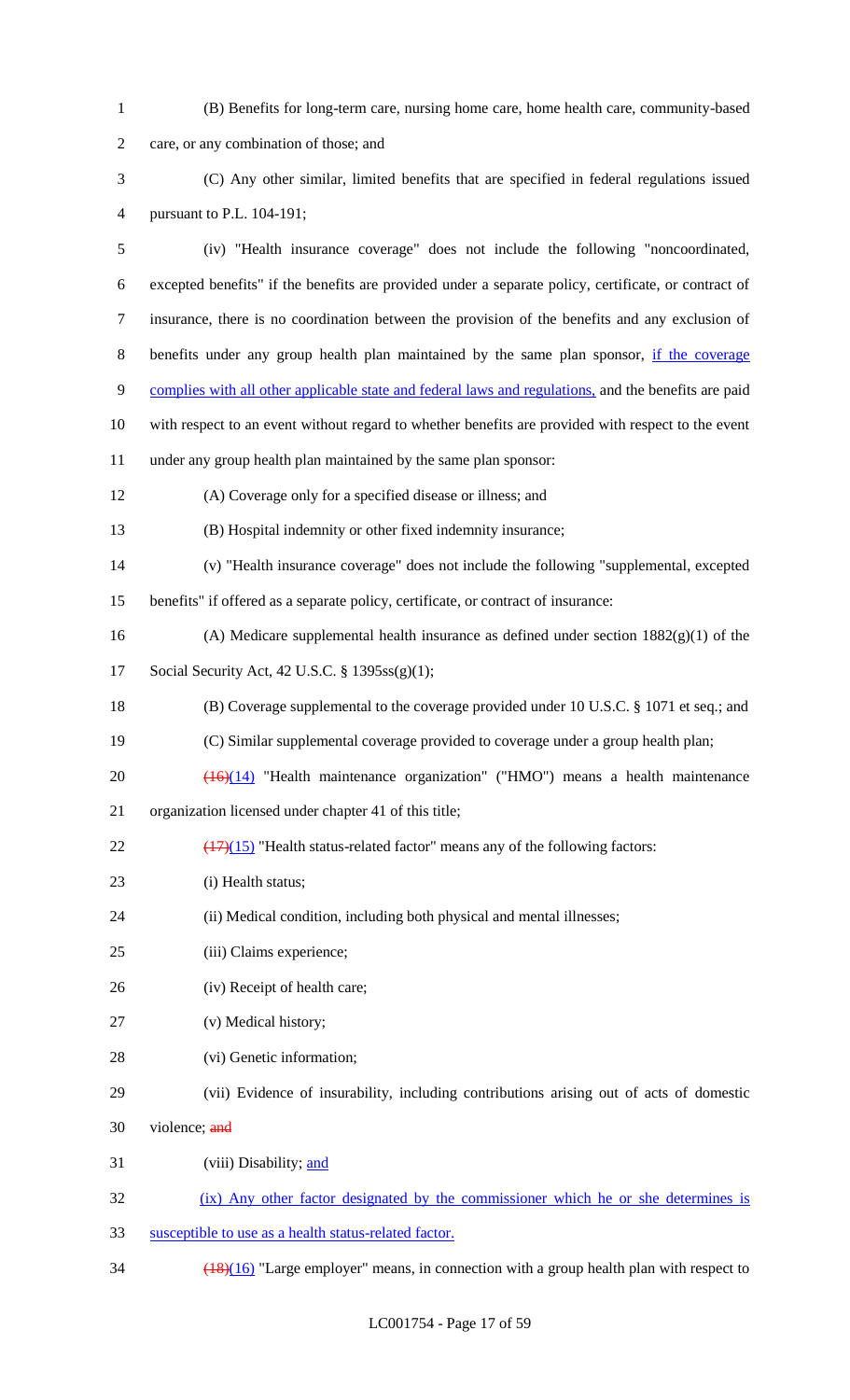a calendar year and a plan year, an employer who employed an average of at least fifty-one (51) employees on business days during the preceding calendar year and who employs at least two (2) employees on the first day of the plan year. In the case of an employer which was not in existence throughout the preceding calendar year, the determination of whether the employer is a large employer shall be based on the average number of employees that is reasonably expected the 6 employer will employ on business days in the current calendar year; Effective upon a 7 determination by the commissioner that adopting the federal definition of "large employer" is in the best interests of policyholders, certificate holders, and the public, "large employer" means, in 9 connection with a group health plan with respect to a calendar year and a plan year, an employer who employed an average of at least one hundred one (101) employees on business days during 11 the preceding calendar year and who employs at least two (2) employees on the first day of the 12 plan year. In the case of an employer which was not in existence throughout the preceding 13 calendar year, the determination of whether the employer is a large employer shall be based on 14 the average number of employees that is reasonably expected the employer will employ on 15 business days in the current calendar year; 16 (19)(17) "Large group market" means the health insurance market under which individuals obtain health insurance coverage (directly or through any arrangement) on behalf of themselves (and their dependents) through a group health plan maintained by a large employer;  $\frac{(20)(18)}{20}$  "Late enrollee" means, with respect to coverage under a group health plan, a participant or beneficiary who enrolls under the plan other than during: (i) The first period in which the individual is eligible to enroll under the plan; or 22 (ii) A special enrollment period;  $(21)(19)$  "Medical care" means amounts paid for: (i) The diagnosis, cure, mitigation, treatment, or prevention of disease, or amounts paid for the purpose of affecting any structure or function of the body; (ii) Amounts paid for transportation primarily for and essential to medical care referred to in paragraph (i) of this subdivision; and (iii) Amounts paid for insurance covering medical care referred to in paragraphs (i) and (ii) of this subdivision;  $\frac{(22)(20)}{20}$  "Network plan" means health insurance coverage offered by a health insurance carrier under which the financing and delivery of medical care including items and services paid for as medical care are provided, in whole or in part, through a defined set of providers under contract with the carrier;  $\frac{(23)(21)}{2}$  "Participant" has the meaning given such term under section 3(7) of the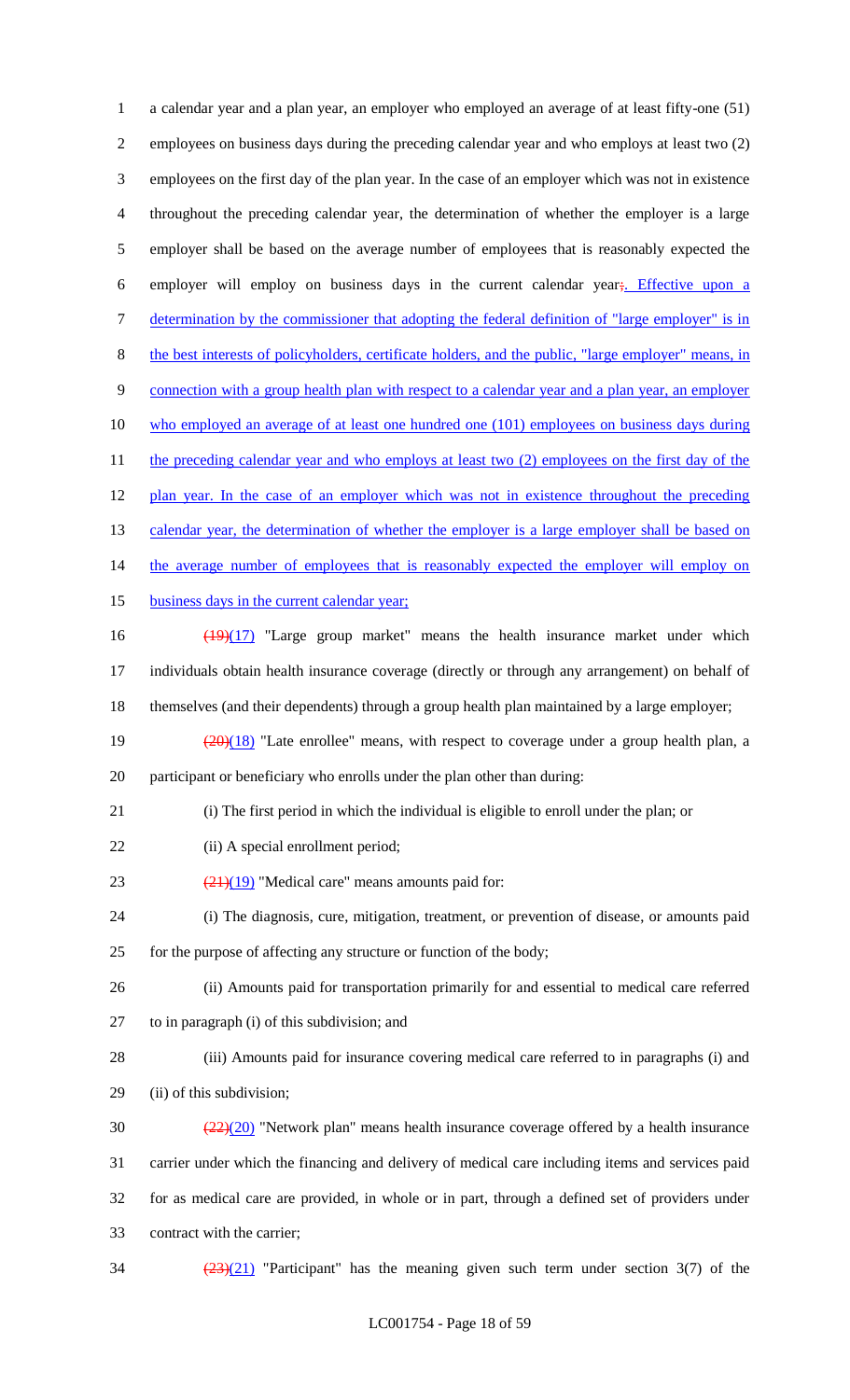1 Employee Retirement Income Security Act of 1974, 29 U.S.C. § 1002(7);

 $\frac{(24)(22)}{24}$  "Placed for adoption" means, in connection with any placement for adoption of a child with any person, the assumption and retention by that person of a legal obligation for total or partial support of the child in anticipation of adoption of the child. The child's placement with the person terminates upon the termination of the legal obligation;

6  $\frac{(25)(23)}{25}$  "Plan sponsor" has the meaning given that term under section 3(16)(B) of the 7 Employee Retirement Income Security Act of 1974, 29 U.S.C. § 1002(16)(B). "Plan sponsor" 8 also includes any bona fide association, as defined in this section;

9 (26)(24) "Preexisting condition exclusion" means, with respect to health insurance 10 coverage, a limitation or exclusion of benefits relating to a condition based on the fact that the 11 condition was present before the date of enrollment for the coverage, whether or not any medical 12 advice, diagnosis, care or treatment was recommended or received before the date a limitation or 13 exclusion of benefits (including a denial of coverage) based on the fact that the condition was 14 present before the effective date of coverage (or if coverage is denied, the date of the denial) 15 under a group health plan or group or individual health insurance coverage (or other coverage 16 provided to federally eligible individuals pursuant to 45 CFR part 148), whether or not any 17 medical advice, diagnosis, care, or treatment was recommended or received before that day. A 18 preexisting condition exclusion includes any limitation or exclusion of benefits (including a 19 denial of coverage) applicable to an individual as a result of information relating to an 20 individual's health status before the individual's effective date of coverage (or if coverage is 21 denied, the date of the denial) under a group health plan, or group or individual health insurance 22 coverage (or other coverage provided to federally eligible individuals pursuant to 45 CFR part 23 148), such as a condition identified as a result of a pre-enrollment questionnaire or physical 24 examination given to the individual, or review of medical records relating to the pre-enrollment 25 period; and 26  $\frac{(27)(25)}{27}$  "Waiting period" means, with respect to a group health plan and an individual

27 who is a potential participant or beneficiary in the plan, the period that must pass with respect to 28 the individual before the individual is eligible to be covered for benefits under the terms of the 29 plan.

 **27-18.6-3. Limitation on preexisting condition exclusion Preexisting conditions. --** (a) (1) Notwithstanding any of the provisions of this title to the contrary, a group health plan and a health insurance carrier offering group health insurance coverage shall not deny, exclude, or limit benefits with respect to a participant or beneficiary because of a preexisting condition exclusion 34 except if: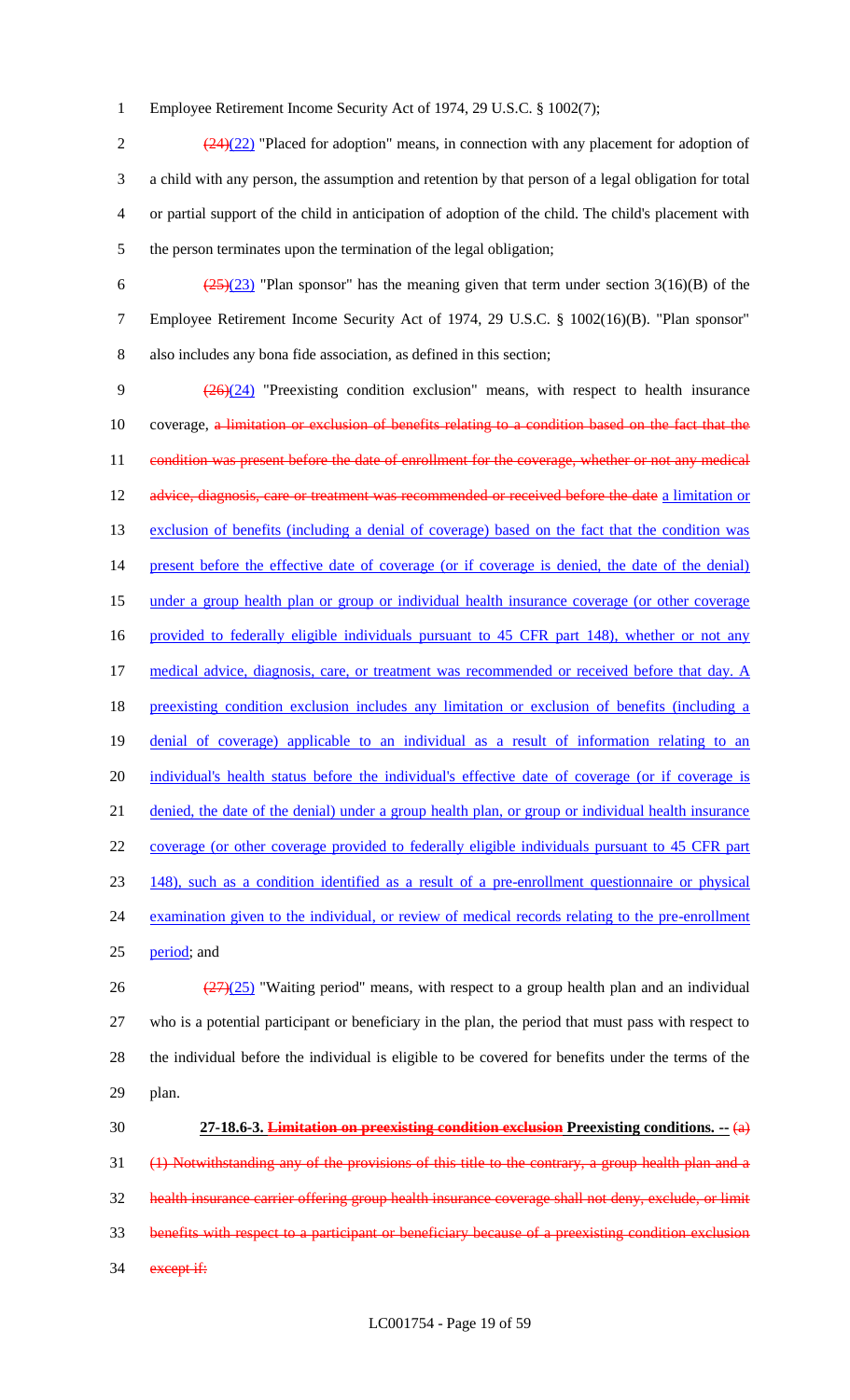1 (i) The exclusion relates to a condition (whether physical or mental), regardless of the 2 cause of the condition, for which medical advice, diagnosis, care, or treatment was recommended 3 or received within the six (6) month period ending on the enrollment date; 4 (ii) The exclusion extends for a period of not more than twelve (12) months (or eighteen 5 (18) months in the case of a late enrollee) after the enrollment date; and 6 (iii) The period of the preexisting condition exclusion is reduced by the aggregate of the 7 periods of creditable coverage, if any, applicable to the participant or the beneficiary as of the 8 enrollment date.  $9 \left( \frac{2}{2} \right)$  For purposes of this section, genetic information shall not be treated as a preexisting 10 condition in the absence of a diagnosis of the condition related to that information. 11 (b) With respect to paragraph (a)(1)(iii) of this section, a period of creditable coverage 12 shall not be counted, with respect to enrollment of an individual under a group health plan, if, 13 after that period and before the enrollment date, there was a sixty-three (63) day period during 14 which the individual was not covered under any creditable coverage.  $15 \left( c \right)$  Any period that an individual is in a waiting period for any coverage under a group 16 health plan or for group health insurance or is in an affiliation period shall not be taken into 17 account in determining the continuous period under subsection (b) of this section. 18 (d) Except as otherwise provided in subsection (e) of this section, for purposes of 19 applying paragraph (a)(1)(iii) of this section, a group health plan and a health insurance carrier 20 offering group health insurance coverage shall count a period of creditable coverage without 21 regard to the specific benefits covered during the period. 22 (e) (1) A group health plan or a health insurance carrier offering group health insurance 23 may elect to apply paragraph  $(a)(1)(iii)$  of this section based on coverage of benefits within each 24 of several classes or categories of benefits. Those classes or categories of benefits are to be 25 determined by the secretary of the United States Department of Health and Human Services 26 pursuant to regulation. The election shall be made on a uniform basis for all participants and 27 beneficiaries. Under the election, a group health plan or carrier shall count a period of creditable 28 coverage with respect to any class or category of benefits if any level of benefits is covered 29 within the class or category.  $\frac{2}{2}$  In the case of an election under this subsection with respect to a group health plan 31 (whether or not health insurance coverage is provided in connection with that plan), the plan  $32$  shall: 33 (i) Prominently state in any disclosure statements concerning the plan, and state to each 34 enrollee under the plan, that the plan has made the election; and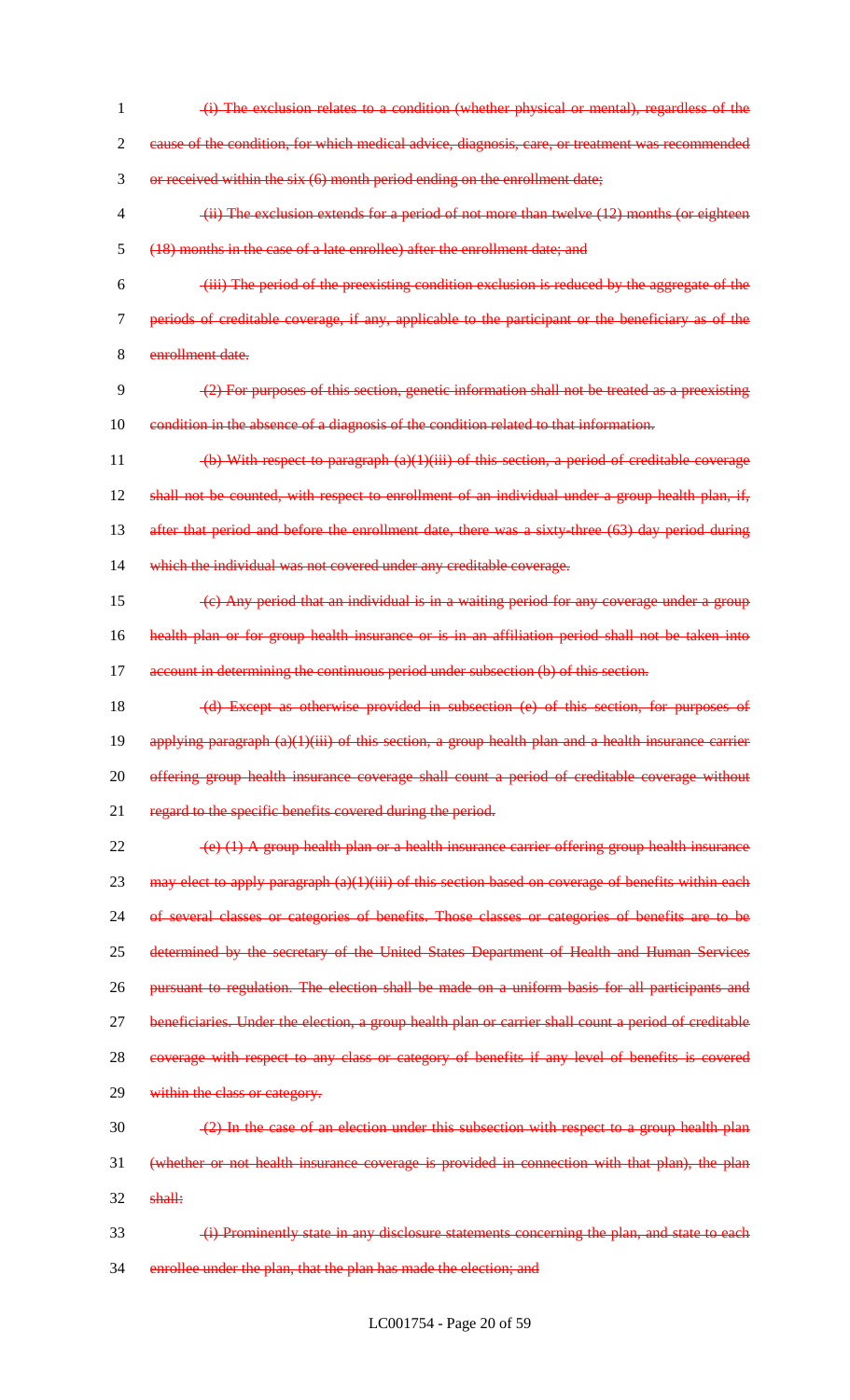- 1 (ii) Include in the statements a description of the effect of this election.  $2 \left(3\right)$  In the case of an election under this subsection with respect to health insurance 3 coverage offered by a carrier in the large group market, the carrier shall: 4 (i) Prominently state in any disclosure statements concerning the coverage, and to each 5 employer at the time of the offer or sale of the coverage, that the carrier has made the election;
- 6 and

7 (ii) Include in the statements a description of the effect of the election.

 $8 \left( f \right) (1)$  A group health plan and a health insurance carrier offering group health insurance 9 coverage may not impose any preexisting condition exclusion in the case of an individual who, as 10 of the last day of the thirty (30) day period beginning with the date of birth, is covered under 11 creditable coverage.

12 (2) Subdivision (1) of this subsection shall no longer apply to an individual after the end 13 of the first sixty-three (63) day period during all of which the individual was not covered under 14 any creditable coverage. Moreover, any period that an individual is in a waiting period for any 15 coverage under a group health plan (or for group health insurance coverage) or is in an affiliation 16 period shall not be taken into account in determining the continuous period for purposes of 17 determining creditable coverage.

18  $(g)(1)$  A group health plan and a health insurance carrier offering group health insurance 19 coverage may not impose any preexisting condition exclusion in the case of a child who is 20 adopted or placed for adoption before attaining eighteen (18) years of age and who, as of the last 21 day of the thirty (30) day period beginning on the date of the adoption or placement for adoption, 22 is covered under creditable coverage. The previous sentence does not apply to coverage before 23 the date of the adoption or placement for adoption.

24 (2) Subdivision (1) of this subsection shall no longer apply to an individual after the end 25 of the first sixty-three (63) day period during all of which the individual was not covered under 26 any creditable coverage. Any period that an individual is in a waiting period for any coverage 27 under a group health plan (or for group health insurance coverage) or is in an affiliation period 28 shall not be taken into account in determining the continuous period for purposes of determining 29 creditable coverage.

 $\frac{1}{20}$  (h) A group health plan and a health insurance carrier offering group health insurance 31 coverage may not impose any preexisting condition exclusion relating to pregnancy as a 32 preexisting condition or with regard to an individual who is under nineteen (19) years of age.

33 (i) (1) Periods of creditable coverage with respect to an individual shall be established 34 through presentation of certifications. A group health plan and a health insurance carrier offering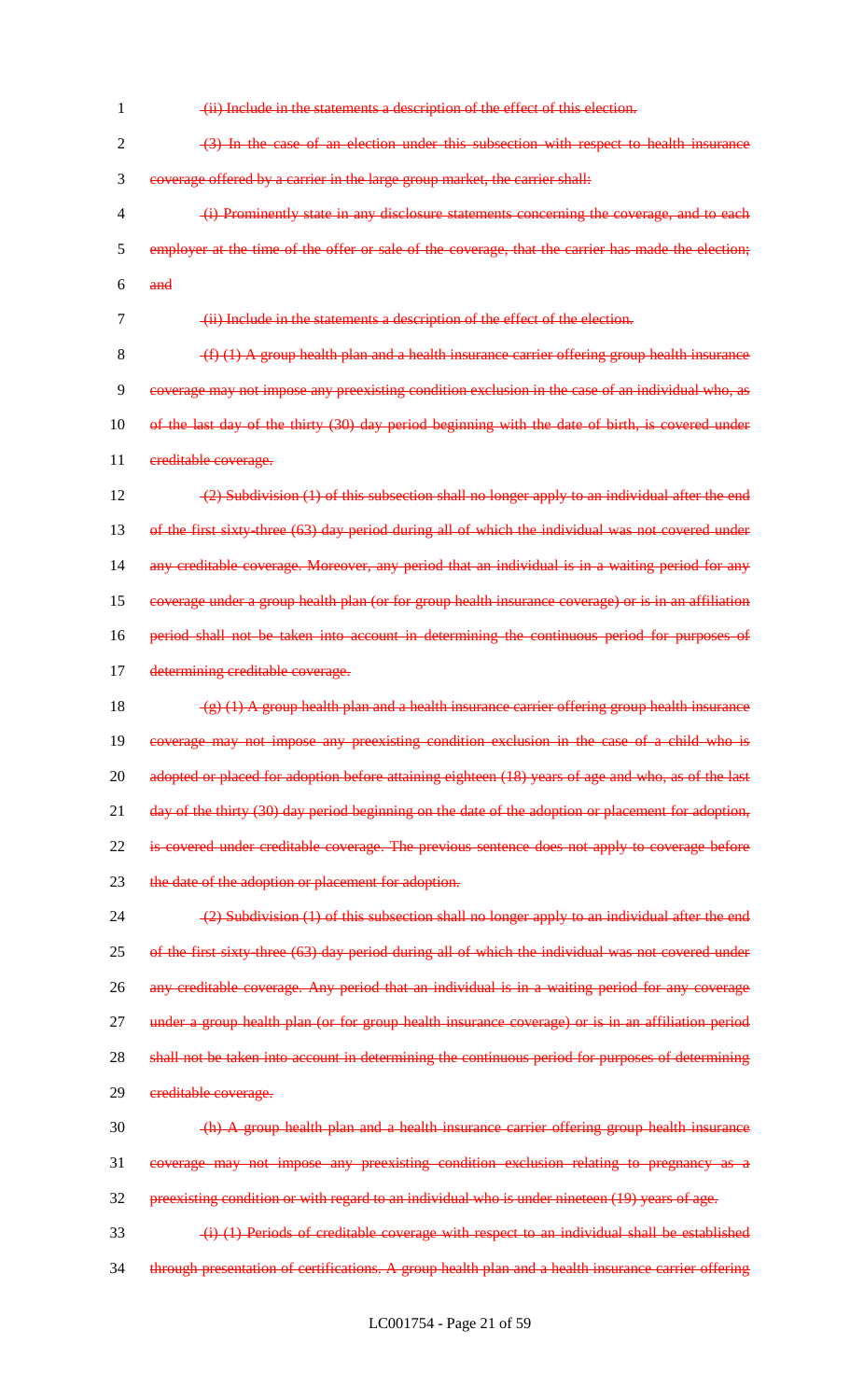- 1 group health insurance coverage shall provide certifications: 2 (i) At the time an individual ceases to be covered under the plan or becomes covered 3 under a COBRA continuation provision; 4 (ii) In the case of an individual becoming covered under a continuation provision, at the 5 time the individual ceases to be covered under that provision; and  $6 \rightarrow$  (iii) On the request of an individual made not later than twenty-four (24) months after the 7 date of cessation of the coverage described in paragraph (i) or (ii) of this subdivision, whichever 8 is later. 9 (2) The certification under this subsection may be provided, to the extent practicable, at a 10 time consistent with notices required under any applicable COBRA continuation provision. 11 (3) The certification described in this subsection is a written certification of: 12 (i) The period of creditable coverage of the individual under the plan and the coverage (if 13 any) under the COBRA continuation provision; and 14 (ii) The waiting period (if any) (and affiliation period, if applicable) imposed with 15 respect to the individual for any coverage under the plan. 16 (4) To the extent that medical care under a group health plan consists of group health 17 insurance coverage, the plan is deemed to have satisfied the certification requirement under this 18 subsection if the health insurance carrier offering the coverage provides for the certification in 19 accordance with this subsection. 20 (5) In the case of an election taken pursuant to subsection (e) of this section by a group 21 health plan or a health insurance carrier, if the plan or carrier enrolls an individual for coverage 22 under the plan and the individual provides a certification of creditable coverage, upon request of 23 the plan or carrier, the entity which issued the certification shall promptly disclose to the 24 requisition plan or carrier information on coverage of classes and categories of health benefits 25 available under that entity's plan or coverage, and the entity may charge the requesting plan or 26 earrier for the reasonable cost of disclosing the information. 27 (6) Failure of an entity to provide information under this subsection with respect to 28 previous coverage of an individual so as to adversely affect any subsequent coverage of the 29 individual under another group health plan or health insurance coverage, as determined in 30 accordance with rules and regulations established by the secretary of the United States 31 Department of Health and Human Services, is a violation of this chapter.  $32$  (i) A group health plan and a health insurance carrier offering group health insurance 33 coverage in connection with a group health plan shall permit an employee who is eligible, but not
- 34 enrolled, for coverage under the terms of the plan (or a dependent of an employee if the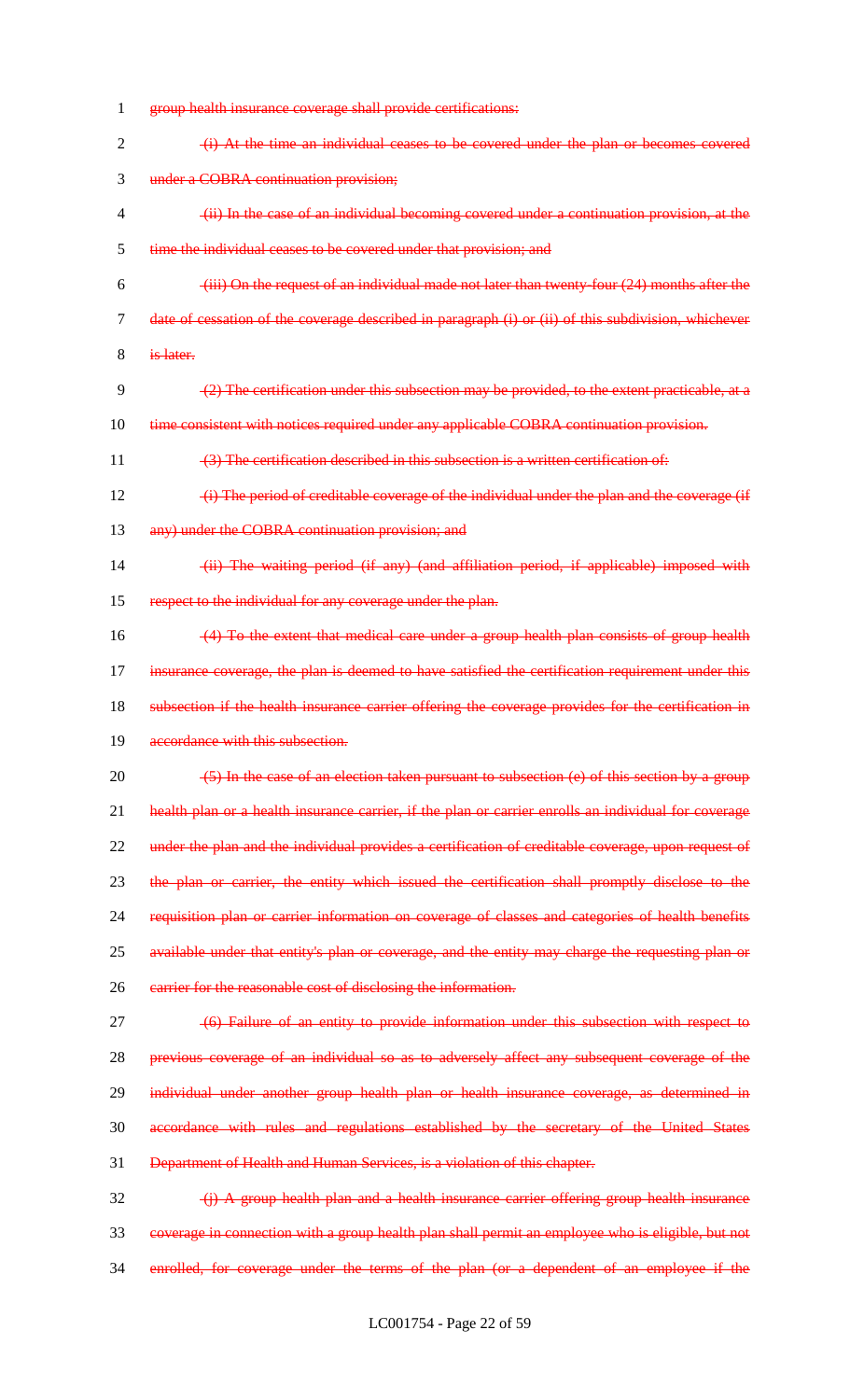1 dependent is eligible, but not enrolled, for coverage under the terms) to enroll for coverage under

2 the terms of the plan if each of the following conditions are met:

 (1) The employee or dependent was covered under a group health plan or had health 4 insurance coverage at the time coverage was previously offered to the employee or dependent; (2) The employee stated in writing at the time that coverage under a group health plan or health insurance coverage was the reason for declining enrollment, but only if the plan sponsor or carrier (if applicable) required a statement at the time and provided the employee with notice of 8 that requirement (and the consequences of the requirement) at the time;

9 (3) The employee's or dependent's coverage described in subsection (j)(1):

10 (i) Was under a COBRA continuation provision and the coverage under that provision 11 was exhausted; or

12 (ii) Was not under a continuation provision and either the coverage was terminated as a 13 result of loss of eligibility for the coverage (including as a result of legal separation, divorce, 14 death, termination of employment, or reduction in the number of hours of employment) or 15 employer contributions towards the coverage were terminated; and

16 (4) Under the terms of the plan, the employee requests enrollment not later than thirty  $17$  (30) days after the date of exhaustion of coverage described in paragraph (3)(i) of this subsection 18 or termination of coverage or employer contribution described in paragraph (3)(ii) of this

19 subsection.

20  $(k)$  (1) If a group health plan makes coverage available with respect to a dependent of an 21 individual, the individual is a participant under the plan (or has met any waiting period applicable 22 to becoming a participant under the plan and is eligible to be enrolled under the plan but for a 23 failure to enroll during a previous enrollment period), and a person becomes a dependent of the 24 individual through marriage, birth, or adoption or placement through adoption, the group health 25 plan shall provide for a dependent special enrollment period during which the person (or, if not 26 enrolled, the individual) may be enrolled under the plan as a dependent of the individual, and in 27 the case of the birth or adoption of a child, the spouse of the individual may be enrolled as a 28 dependent of the individual if the spouse is eligible for coverage.

 $(2)$  (2) A dependent special enrollment period shall be a period of not less than thirty  $(30)$ 

30 days and shall begin on the later of:

31 (i) The date dependent coverage is made available; or

32 (ii) The date of the marriage, birth, or adoption or placement for adoption (as the case  $33$  may be).

34 (3) If an individual seeks to enroll a dependent during the first thirty (30) days of a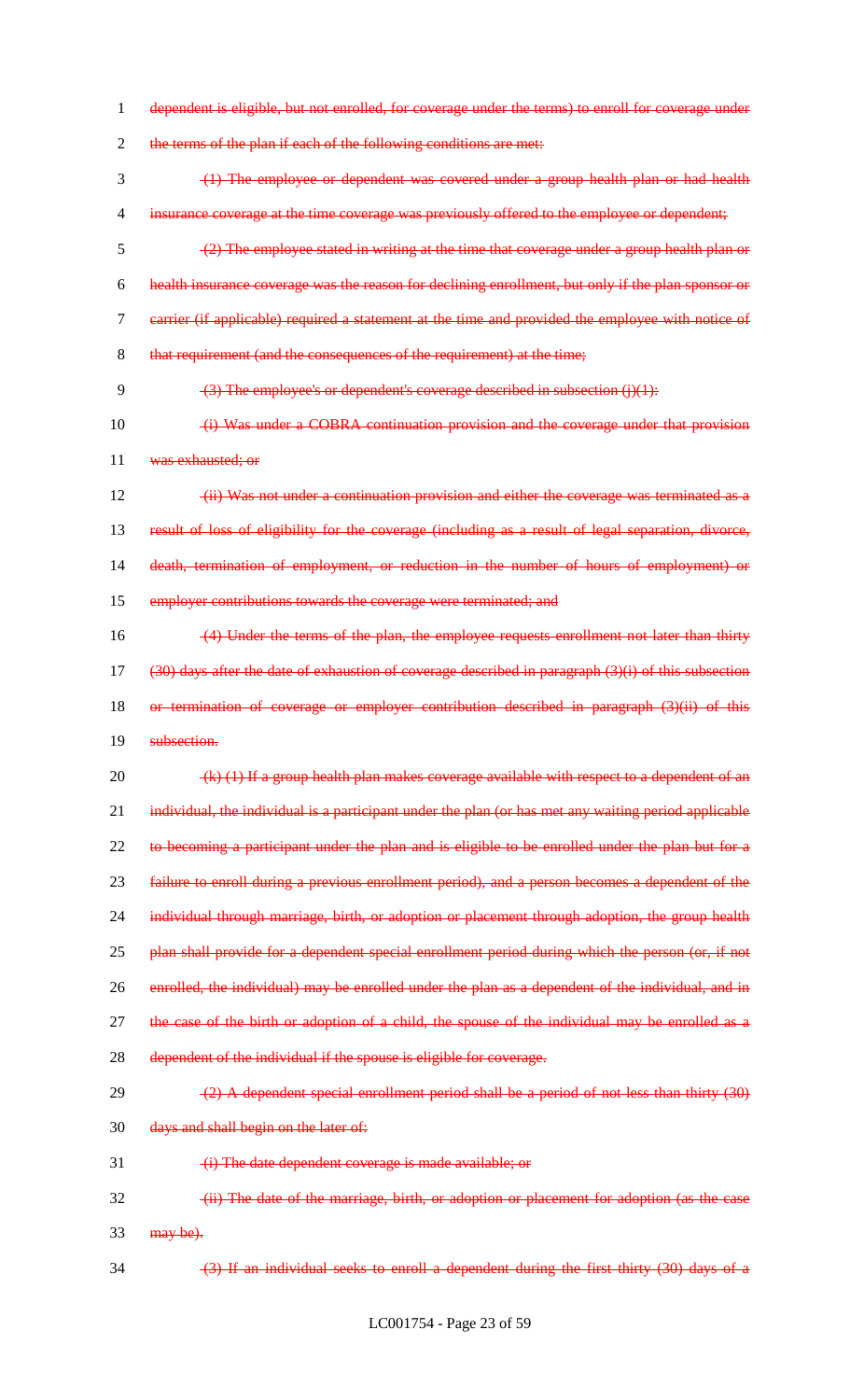dependent special enrollment period, the coverage of the dependent shall become effective: (i) In the case of marriage, not later than the first day of the first month beginning after the date the completed request for enrollment is received; (ii) In the case of a dependent's birth, as of the date of the birth; or (iii) In the case of a dependent's adoption or placement for adoption, the date of the adoption or placement for adoption. (l) (1) A health maintenance organization which offers health insurance coverage in connection with a group health plan and which does not impose any preexisting condition exclusion allowed under subsection (a) of this section with respect to any particular coverage option may impose an affiliation period for the coverage option, but only if that period is applied 11 uniformly without regard to any health status-related factors, and the period does not exceed two 12 (2) months (or three (3) months in the case of a late enrollee). (2) For the purposes of this subsection, an affiliation shall begin on the enrollment date. (3) An affiliation period under a plan shall run concurrently with any waiting period 15 under the plan. (4) The director may approve alternative methods from those described under this 17 subsection to address adverse selection. 18 (m) For the purpose of determining creditable coverage pursuant to this chapter, no period before July 1, 1996, shall be taken into account. Individuals who need to establish creditable coverage for periods before July 1, 1996, and who would have the coverage credited 21 but for the prohibition in the preceding sentence may be given credit for creditable coverage for 22 those periods through the presentation of documents or other means in accordance with any rule 23 or regulation that may be established by the secretary of the United States Department of Health 24 and Human Services. (n) In the case of an individual who seeks to establish creditable coverage for any period for which certification is not required because it relates to an event occurring before June 30, 1996, the individual may present other credible evidence of coverage in order to establish the 28 period of creditable coverage. The group health plan and a health insurance carrier shall not be 29 subject to any penalty or enforcement action with respect to the plan's or carrier's crediting (or not crediting) the coverage if the plan or carrier has sought to comply in good faith with the applicable requirements of this section.  $\frac{1}{2}$  (o) Notwithstanding the provisions of any general or public law to the contrary, for plan

 or policy years beginning on and after January 1, 2014, a group health plan and a health insurance carrier offering group health insurance coverage shall not deny, exclude, or limit benefits with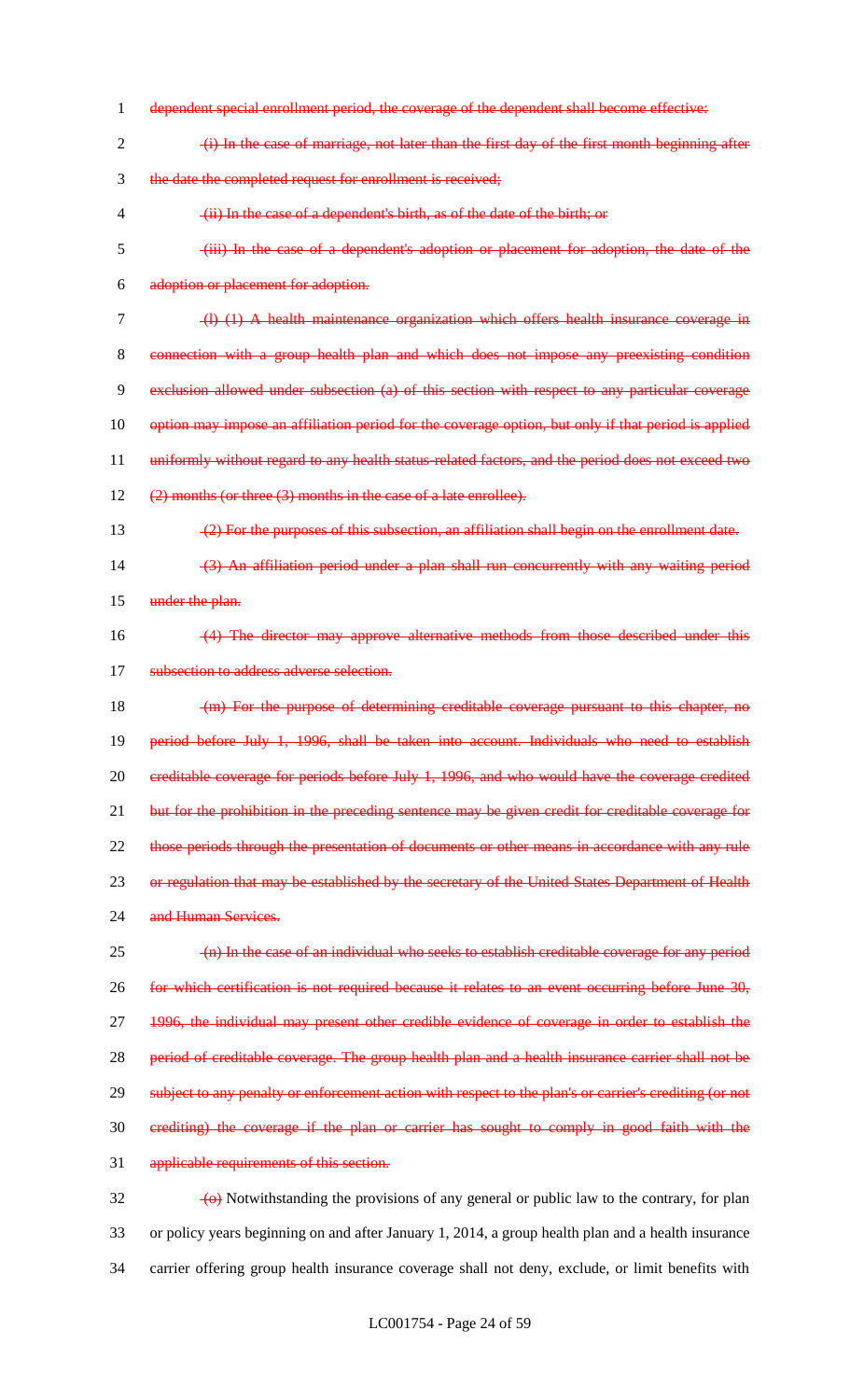respect to a participant or beneficiary because of a preexisting condition exclusion.

 **27-18.6-5. Continuation of coverage -- Renewability. --** (a) Notwithstanding any of the provisions of this title to the contrary, a health insurance carrier that offers health insurance coverage in the large group market in this state in connection with a group health plan shall renew or continue in force that coverage at the option of the plan sponsor of the plan.

 (b) A health insurance carrier may nonrenew or discontinue health insurance coverage offered in connection with a group health plan in the large group market based only on one or more of the following:

 (1) The plan sponsor has failed to pay premiums or contributions in accordance with the terms of the health insurance coverage or the carrier has not received timely premium payments;

 (2) The plan sponsor has performed an act or practice that constitutes fraud or made an 13 intentional misrepresentation of material fact under the terms of the coverage within two (2) years 14 from the date of the coverage application;

 (3) The plan sponsor has failed to comply with a material plan provision relating to 16 employer contribution or group participation rules, as permitted by the *director commissioner* pursuant to rule or regulation;

 (4) The carrier is ceasing to offer coverage in accordance with subsections (c) and (d) of this section;

20 (5) The director commissioner finds that the continuation of the coverage would:

(i) Not be in the best interests of the policyholders or certificate holders; or

22 (ii) Impair the carrier's ability to meet its contractual obligations;

 (6) In the case of a health insurance carrier that offers health insurance coverage in the 24 large group market through a restricted provider network plan, there is no longer any enrollee in 25 connection with that plan who resides, lives, or works in the service geographic area which can be 26 served by the providers and facilities that are participating in the restricted provider network plan, 27 consistent with state and federal network adequacy requirements of the carrier (or in an area for

28 which the carrier is authorized to do business); and

 (7) In the case of health insurance coverage that is made available in the large group market only through one or more bona fide associations, the membership of an employer in the association (on the basis of which the coverage is provided) ceases, but only if the coverage is terminated under this section uniformly without regard to any health status-related factor relating to any covered individual.

(c) In any case in which a carrier decides to discontinue offering a particular type of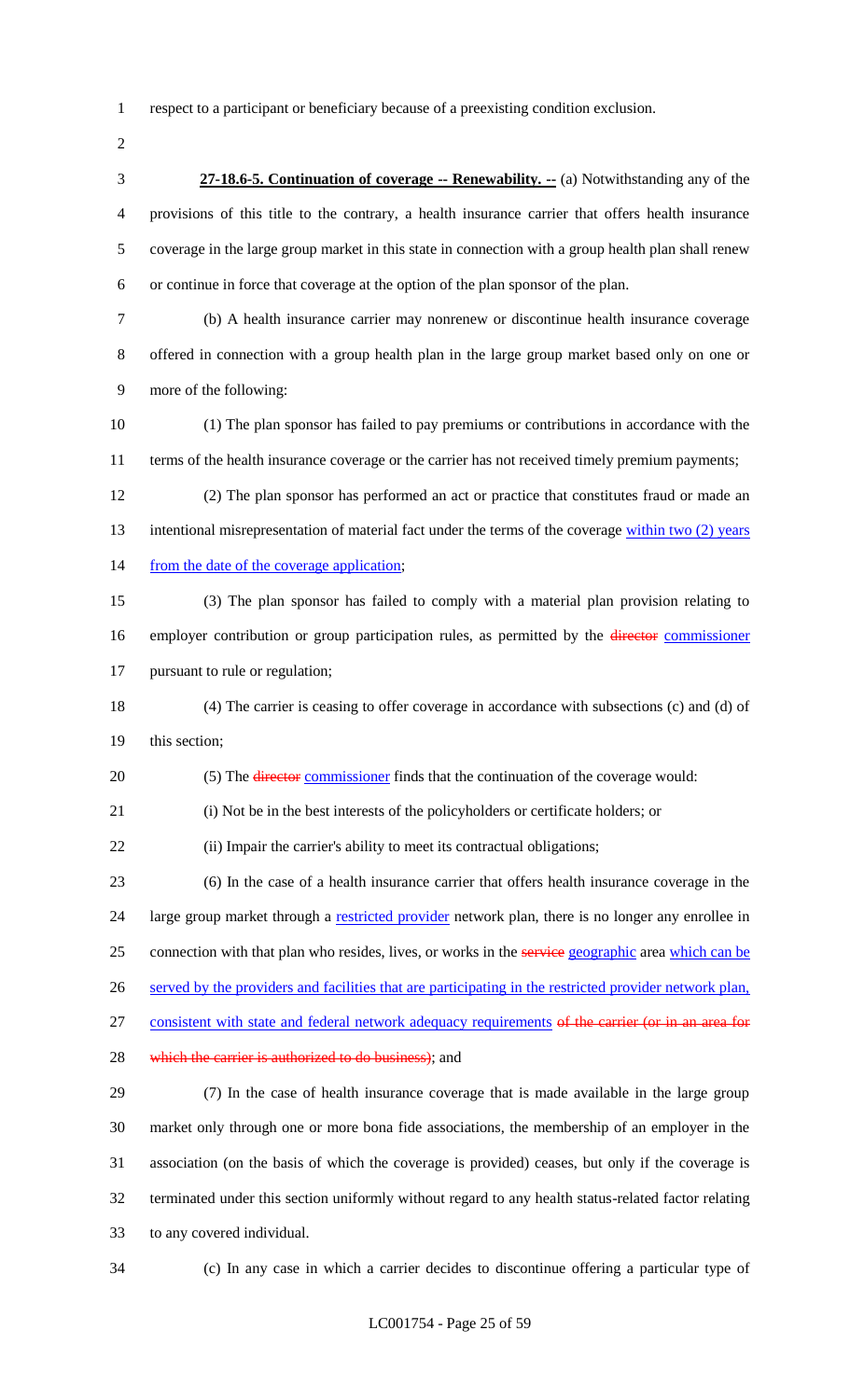- group health insurance coverage offered in the large group market, coverage of that type may be discontinued by the carrier only if:
- (1) The carrier provides notice of the decision to all affected plan sponsors, participants, and beneficiaries at least ninety (90) days prior to the date of discontinuation of coverage;
- (2) The carrier offers to each plan sponsor provided coverage of this type in the large group market the option to purchase any other health insurance coverage currently being offered 7 by the carrier to a group health plan in the market; and
- (3) In exercising this option to discontinue coverage of this type and in offering the option of coverage under subdivision (3) of this subsection, the carrier acts uniformly without regard to the claims experience of those plan sponsors or any health status-related factor relating to any participants or beneficiaries covered or new participants or beneficiaries who may become 12 eligible for coverage-; and
- 

# (4) The commissioner determines the discontinuance is in the best interests of the public.

 (d) In any case in which a carrier elects to discontinue offering and to nonrenew all of its health insurance coverage in the large group market in this state, the carrier shall:

 (1) Provide advance notice to the director, to the insurance commissioner in each state in which the carrier is licensed, and to each plan sponsor (and participants and beneficiaries covered under that coverage and to the insurance commissioner in each state in which an affected insured individual is known to reside) of the decision at least one hundred eighty (180) days prior to the date of the discontinuation of coverage. Notice to the insurance commissioner shall be provided at least three (3) working days prior to the notice to the affected plan sponsors, participants, and 22 beneficiaries; and

 (2) Discontinue all health insurance issued or delivered for issuance in this state's large group market and not renew coverage under any health insurance coverage issued to a large 25 employer $\frac{1}{2}$  ; and

 (3) Obtain the determination of the commissioner that discontinuance is in the best interests of the public.

- (e) In the case of a discontinuation under subsection (d) of this section, the carrier shall be prohibited from the issuance of any health insurance coverage in the large group market in this 30 state for a period of five (5) years from the date of notice to the director commissioner.
- (f) At the time of coverage renewal, a health insurance carrier may modify the health insurance coverage for a product offered to a group health plan in the large group market.

 (g) In applying this section in the case of health insurance coverage that is made available by a carrier in the large group market to employers only through one or more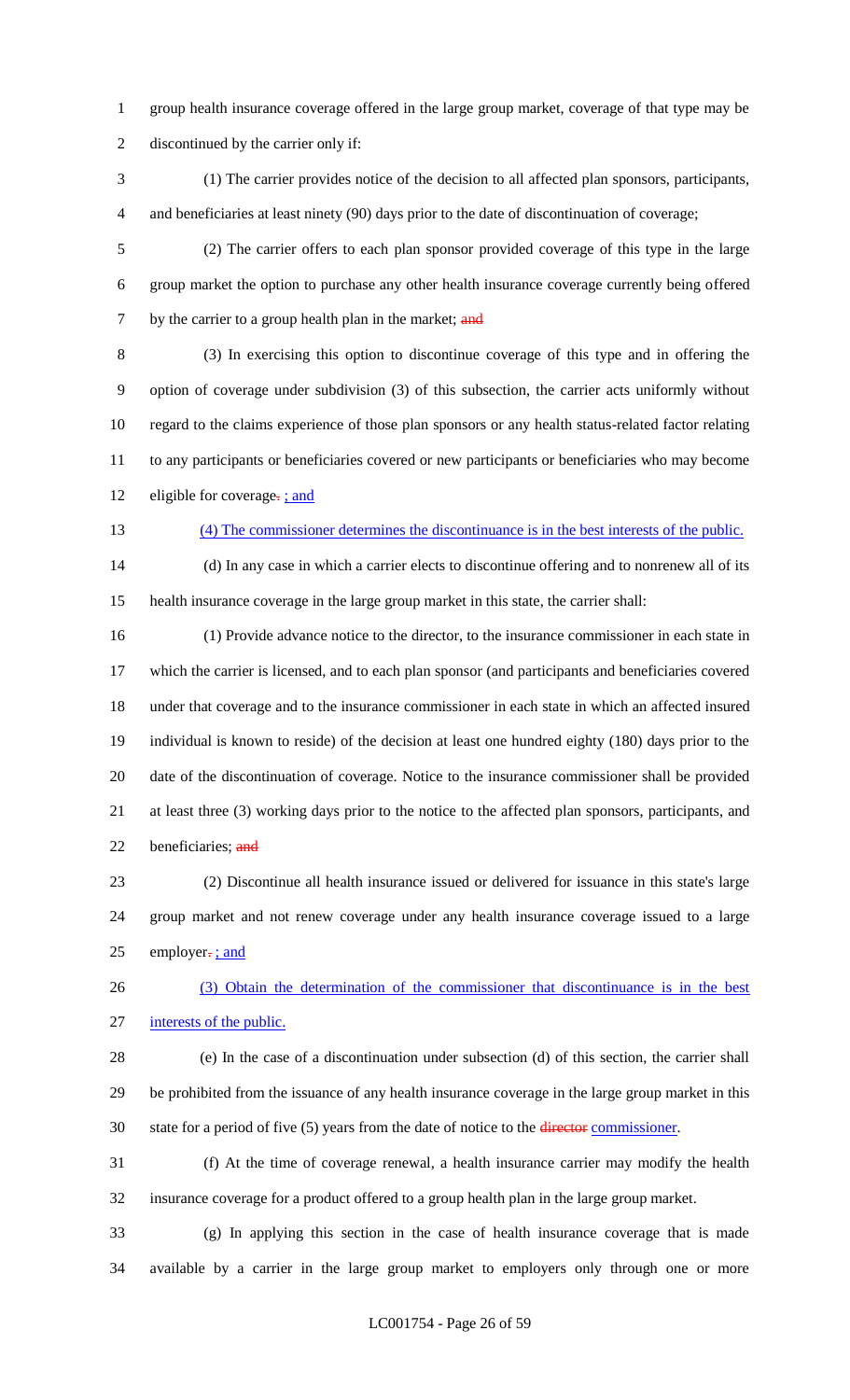associations, a reference to a "plan sponsor" is deemed, with respect to coverage provided to an employer member of the association, to include a reference to that employer.

 **27-18.6-6. Applicability -- Exclusion of certain plans. --** (a) The requirements of this chapter do not apply to any group health plan (and health insurance coverage offered in connection with a group health plan) for any plan year if, on the first day of the plan year, the plan does not meet the definition of large employer and is subject to the provisions of chapter 50 of this title.

(b) (1) The requirements of this chapter apply with respect to group health plans only:

(i) In the case of a plan that is a nonfederal governmental plan; and

 (ii) With respect to group health insurance coverage offered in connection with a group health plan (including a plan that is a church plan or a governmental plan).

 (2) If the plan sponsor of a nonfederal governmental plan which is a group health plan to which this chapter otherwise applies makes an election (in the form and manner as the secretary of the United States Department of Health and Human Services may prescribe by regulation), then the requirements of this subsection insofar as they apply directly to group health plans (and not merely to group health insurance coverage) do not apply to those governmental plans for the period except as provided in this section.

 (3) An election applies for a single specified plan year (which may be extended through subsequent elections), or in the case of a plan provided pursuant to a collective bargaining agreement, for the term of that agreement.

 (4) Under the election in subdivision (3), the plan shall provide for notice to enrollee (on an annual basis and at the time of enrollment under the plan) of the fact and consequences of the election, and certification and disclosure of creditable coverage under the plan with respect to enrollees in accordance with § 27-18.6-3(i).

 (c) The requirements of this chapter do not apply to any group health plan (and group health insurance coverage offered in connection with a group health plan) in relation to its provision of limited, excepted benefits if the benefits are provided under a separate policy, 28 certificate, or contract of insurance, or are not an integral part of the plan, and if the plan complies 29 with all other applicable state and federal laws and regulations.

 (d) The requirements of this chapter do not apply to any group health plan (and group health insurance coverage offered in connection with a group health plan) in relation to its 32 provision of noncoordinated, excepted benefits, and if the plan complies with all other applicable state and federal laws and regulations if all of the following conditions are met:

(1) The benefits are provided under a separate policy, certificate, or contract of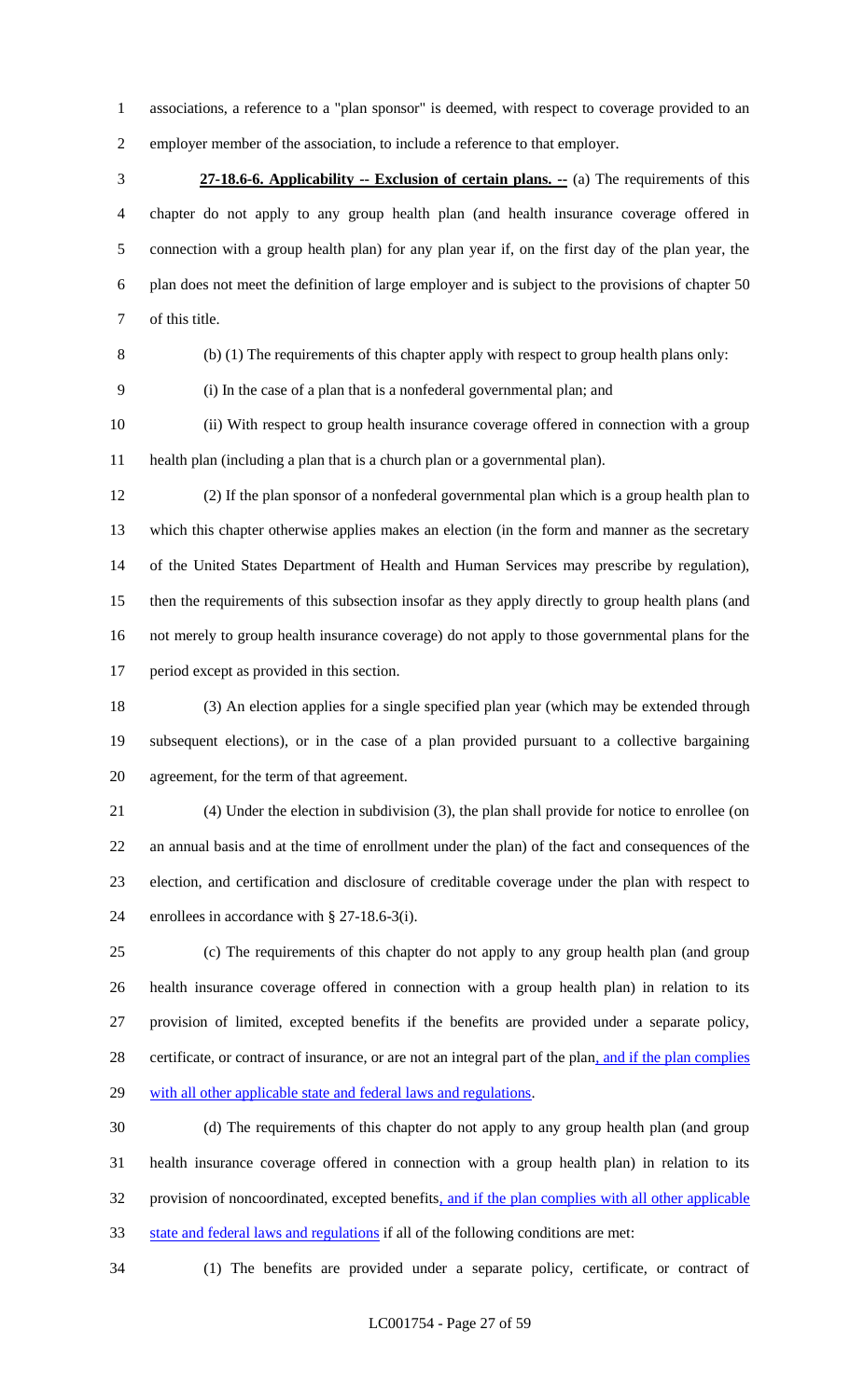insurance;

 (2) There is no coordination between the provision of benefits and any exclusion of benefits under any group health plan maintained by the same plan sponsor; and

 (3) The benefits are paid with respect to an event without regard to whether benefits are provided with respect to that event under any group health plan maintained by the same plan sponsor.

 (e) The requirements of this chapter do not apply to any group health plan (and group health insurance coverage) in relation to its provision of supplemental, excepted benefits if the 9 benefits are provided under a separate policy, certificate, or contract of insurance, and if the plan 10 complies with all other applicable state and federal laws and regulations.

 (f) (1) For purposes of this chapter, any plan, fund, or program which would not be (but for this subsection) an employee welfare benefit plan and which is established or maintained by a partnership, to the extent that the plan, fund, or program provides medical care (including items and services paid as medical care) to present or former partners in the partnership or to their dependents (as defined under the terms of the plan, fund or program), directly or through insurance, reimbursement, or otherwise, shall be treated as an employee welfare benefit plan which is a group health plan.

 (2) In the case of a group health plan, the term "employer" also includes the partnership in relation to any partner.

(3) In the case of a group health plan, the term "participant" also includes:

 (i) In connection with a group health plan maintained by a partnership, an individual who is a partner in relation to the partnership; or

 (ii) In connection with a group health plan maintained by a self-employed individual (under which one or more employees are participants), the self-employed individual, if that individual is, or may become, eligible to receive a benefit under the plan or the individual's beneficiaries may be eligible to receive any benefits.

 **27-18.6-9. Rules and regulations. --** The director commissioner may promulgate rules and regulations necessary to effectuate the purposes of this chapter.

 SECTION 4. Chapter 27-18.6 of the General Laws entitled "Large Group Health Insurance Coverage" is hereby amended by adding thereto the following sections:

**27-18.6-13. Waiting periods. --** At the election of the plan sponsor, the health coverage

32 plan may provide for a waiting period applicable to all new enrollees under the plan, provided

33 that the waiting period is no longer than ninety (90) days.

**27-18.6-14. Compliance with federal law. --** A carrier shall comply with all federal laws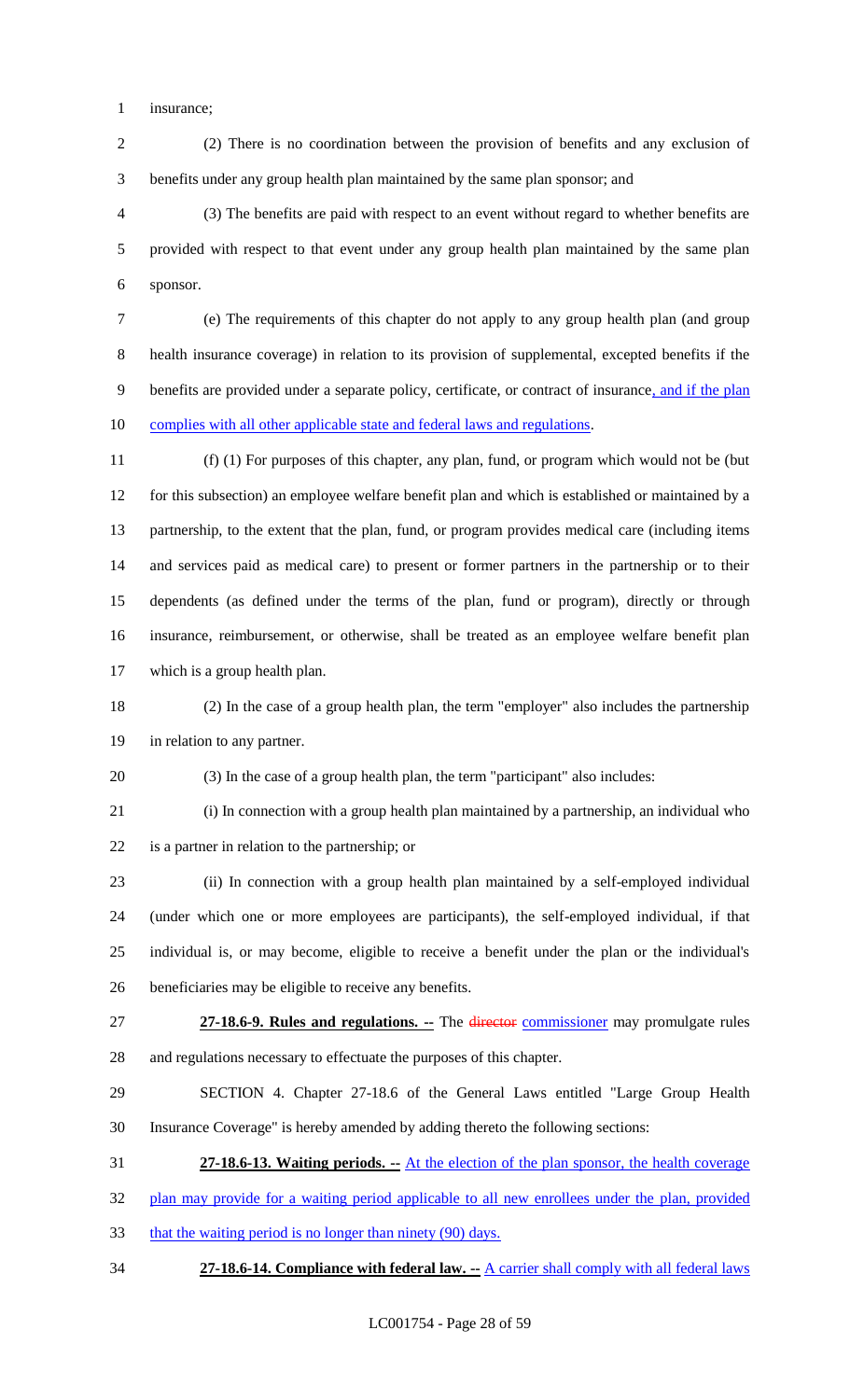1 and regulations relating to health insurance coverage in the large group market, as interpreted by the commissioner. The commissioner may establish additional standards relating to health insurance coverage in the large group market that the commissioner determines are necessary to provide greater protection for Rhode Island consumers, to ensure the stability and proper functioning of the large group health insurance market, and to clarify the meaning of the requirements of federal laws and regulations. SECTION 5. Sections 27-50-2, 27-50-3, 27-50-4, 27-50-5, 27-50-6, 27-50-7, 27-50-11, 27-50-12 and 27-50-15 of the General Laws in Chapter 27-50 entitled "Small Employer Health Insurance Availability Act" are hereby amended to read as follows:

 **27-50-2. Purpose. --** (a) The purpose and intent of this chapter are to enhance the availability of health insurance coverage to small employers regardless of their health status or claims experience, to prevent abusive rating practices, to prevent segmentation of the health insurance market based upon health risk, to spread health insurance risk more broadly, to require disclosure of rating practices to purchasers, to establish rules regarding renewability of coverage, 15 to limit the use of preexisting condition exclusions, to provide for development of "economy", 16 "standard" and "basic" health benefit plans to be offered to all small employers, and to improve the overall fairness and efficiency of the small group health insurance market.

 (b) This chapter is not intended to provide a comprehensive solution to the problem of affordability of health care or health insurance.

#### **27-50-3. Definitions. [Effective December 31, 2010.] --** (a) As used in this chapter:

 (1) "Actuarial certification" means a written statement signed by a member of the American Academy of Actuaries or other individual acceptable to the director that a small employer carrier is in compliance with the provisions of § 27-50-5, based upon the person's examination and including a review of the appropriate records and the actuarial assumptions and methods used by the small employer carrier in establishing premium rates for applicable health benefit plans.

 (b)(2) "Adjusted community rating" means a method used to develop a carrier's premium which spreads financial risk across the carrier's entire small group population in accordance with the requirements in § 27-50-5.

30  $\left(\frac{e}{3}\right)$  "Affiliate" or "affiliated" means any entity or person who directly or indirectly through one or more intermediaries controls or is controlled by, or is under common control with, a specified entity or person.

 $\frac{d}{d\mu}$  "Affiliation period" means a period of time that must expire before health insurance coverage provided by a carrier becomes effective, and during which the carrier is not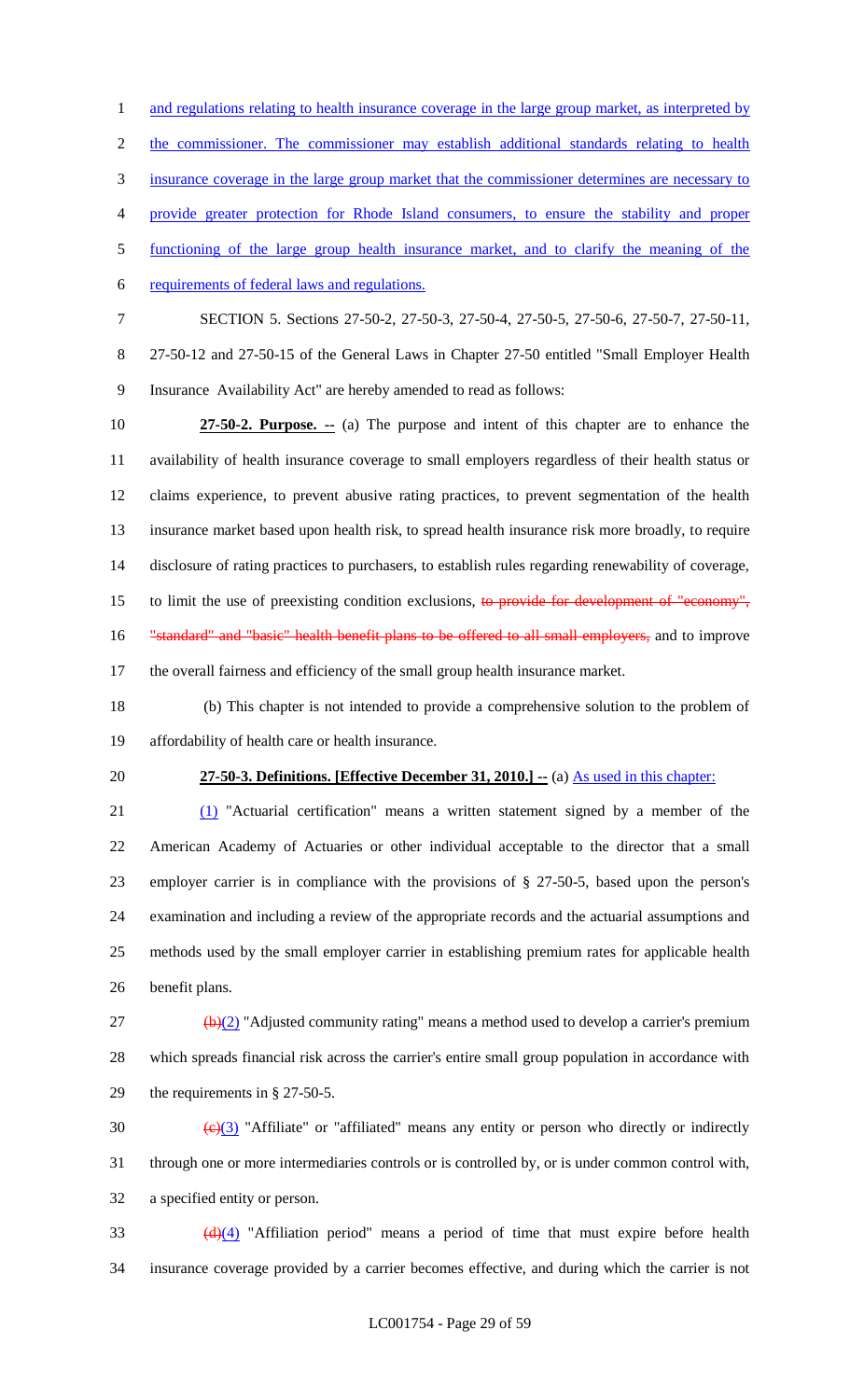1 required to provide benefits.

- 2  $(e)(5)$  "Bona fide association" means, with respect to health benefit plans offered in this 3 state, an association which:
- 4  $\left(\frac{1}{i}\right)$  Has been actively in existence for at least five (5) years;
- $\frac{(2)(ii)}{(2)(ii)}$  Has been formed and maintained in good faith for purposes other than obtaining 6 insurance;

 $\frac{(3)(iii)}{(2)(ii)}$  Does not condition membership in the association on any health-status related 8 factor relating to an individual (including an employee of an employer or a dependent of an 9 employee);

- 10  $\left(4\right)\left(iv\right)$  Makes health insurance coverage offered through the association available to all 11 members regardless of any health status-related factor relating to those members (or individuals 12 eligible for coverage through a member);
- 13  $\left(\frac{5}{y}\right)$  Does not make health insurance coverage offered through the association available 14 other than in connection with a member of the association:
- 15  $\left(\frac{6}{\sqrt{v}}\right)$  Is composed of persons having a common interest or calling;
- 16  $\left(\frac{7}{10}\right)$  Has a constitution and bylaws; and
- $\frac{48}{v\text{iii}}$  Meets any additional requirements that the director commissioner may prescribe 18 by regulation.

 $(f)(6)$  "Carrier" or "small employer carrier" means all entities licensed, or required to be licensed, in this state that offer health benefit plans covering eligible employees of one or more small employers pursuant to this chapter. For the purposes of this chapter, carrier includes an insurance company, a nonprofit hospital or medical service corporation, a fraternal benefit society, a health maintenance organization as defined in chapter 41 of this title or as defined in chapter 62 of title 42, or any other entity subject to state insurance regulation that provides medical care as defined in subsection (y) that is paid or financed for a small employer by such entity on the basis of a periodic premium, paid directly or through an association, trust, or other intermediary, and issued, renewed, or delivered within or without Rhode Island to a small employer pursuant to the laws of this or any other jurisdiction, including a certificate issued to an eligible employee which evidences coverage under a policy or contract issued to a trust or association.

- 31 (g)(7) "Church plan" has the meaning given this term under § 3(33) of the Employee 32 Retirement Income Security Act of 1974 [29 U.S.C. § 1002(33)\_.
- $\frac{h(8)}{2}$  "Control" is defined in the same manner as in chapter 35 of this title.
- 34 (i) (1) "Creditable coverage" means, with respect to an individual, health benefits or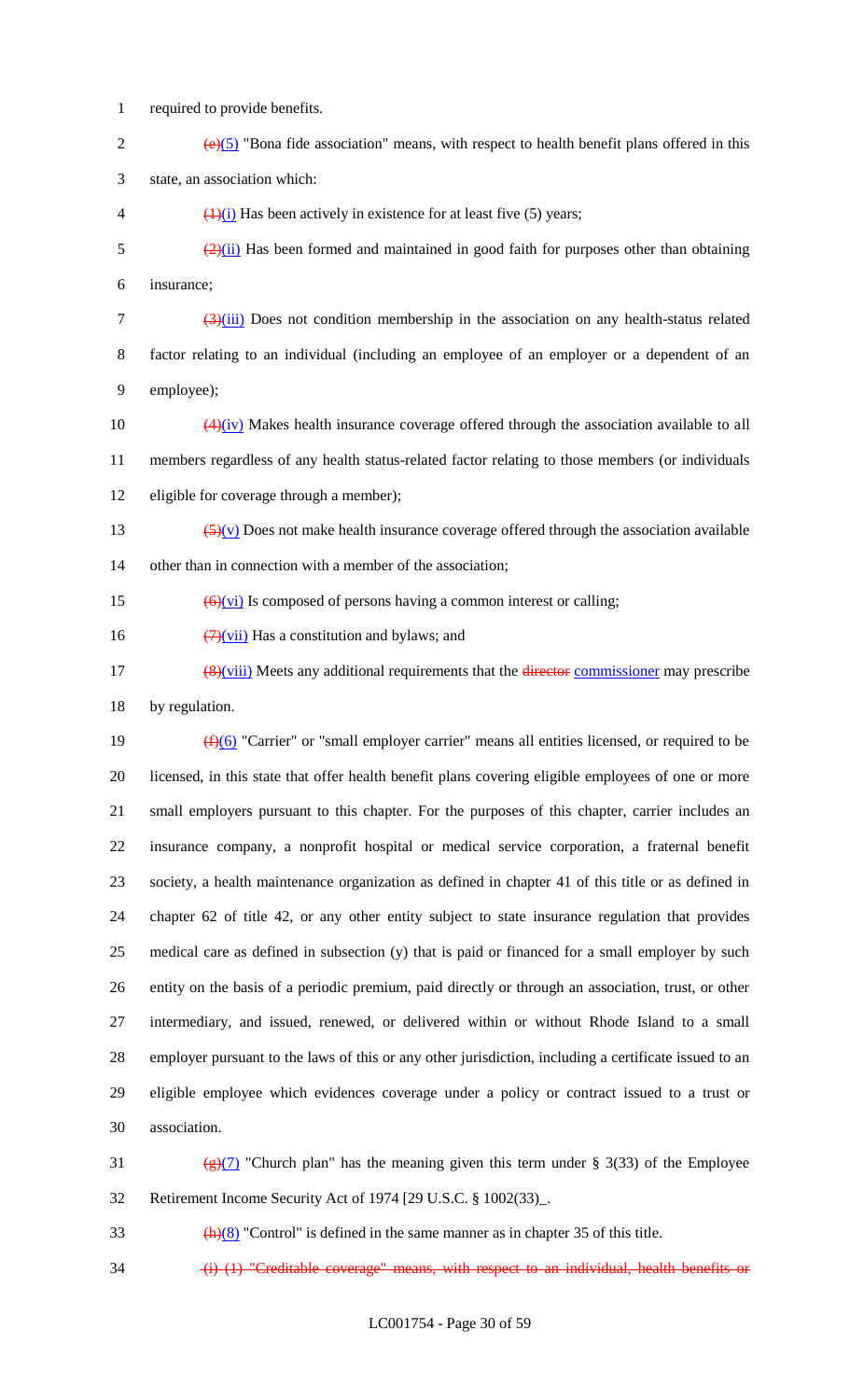| 1      | coverage provided under any of the following:                                                             |
|--------|-----------------------------------------------------------------------------------------------------------|
| 2      | $(i)$ A group health plan;                                                                                |
| 3      | (ii) A health benefit plan;                                                                               |
| 4      | (iii) Part A or part B of Title XVIII of the Social Security Act, 42 U.S.C. § 1395c et seq.,              |
| 5      | or 42 U.S.C. § 1395j et seq., (Medicare);                                                                 |
| 6      | (iv) Title XIX of the Social Security Act, 42 U.S.C. § 1396 et seq., (Medicaid), other                    |
| $\tau$ | than coverage consisting solely of benefits under 42 U.S.C. § 1396s (the program for distribution         |
| 8      | of pediatric vaccines);                                                                                   |
| 9      | $(v)$ 10 U.S.C. $\frac{8}{5}$ 1071 et seq., (medical and dental care for members and certain former       |
| 10     | members of the uniformed services, and for their dependents)(Civilian Health and Medical                  |
| 11     | Program of the Uniformed Services)(CHAMPUS). For purposes of 10 U.S.C. § 1071 et seq.,                    |
| 12     | "uniformed services" means the armed forces and the commissioned corps of the National                    |
| 13     | Oceanic and Atmospheric Administration and of the Public Health Service;                                  |
| 14     | (vi) A medical care program of the Indian Health Service or of a tribal organization;                     |
| 15     | (vii) A state health benefits risk pool;                                                                  |
| 16     | (viii) A health plan offered under 5 U.S.C. § 8901 et seq., (Federal Employees Health                     |
| 17     | Benefits Program (FEHBP));                                                                                |
| 18     | (ix) A public health plan, which for purposes of this chapter, means a plan established or                |
| 19     | maintained by a state, county, or other political subdivision of a state that provides health             |
| 20     | insurance coverage to individuals enrolled in the plan; or                                                |
| 21     | $(x)$ A health benefit plan under § 5(e) of the Peace Corps Act (22 U.S.C. § 2504(e)).                    |
| 22     | $(2)$ A period of creditable coverage shall not be counted, with respect to enrollment of an              |
| 23     | individual under a group health plan, if, after the period and before the enrollment date, the            |
| 24     | individual experiences a significant break in coverage.                                                   |
| 25     | $\frac{f(\cdot)}{f(\cdot)}$ "Dependent" means a spouse, child under the age twenty-six (26) years, and an |
| 26     | unmarried child of any age who is financially dependent upon, the parent and is medically                 |
| 27     | determined to have a physical or mental impairment which can be expected to result in death or            |
| 28     | which has lasted or can be expected to last for a continuous period of not less than twelve $(12)$        |
| 29     | months.                                                                                                   |
| 30     | (k) "Director" means the director of the department of business regulation.                               |
| 31     | $\frac{4(10)}{10}$ [Deleted by P.L. 2006, ch. 258, § 2, and P.L. 2006, ch. 296, § 2.]                     |
| 32     | $\left(\frac{m}{11}\right)$ "Eligible employee" means an employee who works on a full-time basis with a   |
| 33     | normal work week of thirty (30) or more hours, except that at the employer's sole discretion, the         |
| 34     | term shall also include an employee who works on a full-time basis with a normal work week of             |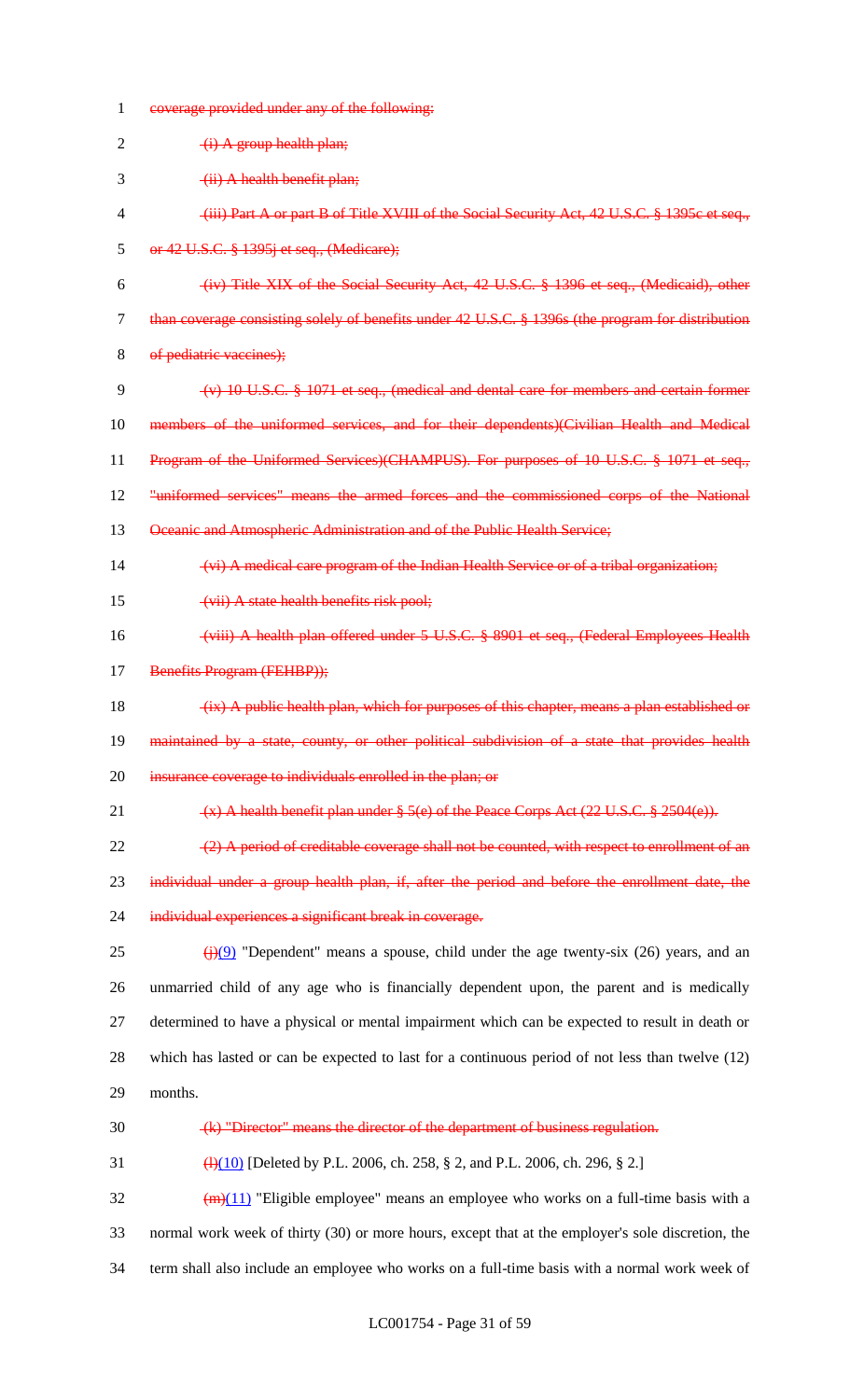anywhere between at least seventeen and one-half (17.5) and thirty (30) hours, so long as this eligibility criterion is applied uniformly among all of the employer's employees and without regard to any health status-related factor. The term includes a self-employed individual, a sole proprietor, a partner of a partnership, and may include an independent contractor, if the self- employed individual, sole proprietor, partner, or independent contractor is included as an employee under a health benefit plan of a small employer, but does not include an employee who works on a temporary or substitute basis or who works less than seventeen and one-half (17.5) hours per week, except that upon a determination by the commissioner that the exclusion of a self-employed individual, a sole proprietor, a partner of a partnership, or an independent contractor as an eligible employee is in the best interests of the public, a self-employed 11 individual, sole proprietor, partner, or independent contractor shall not be considered an eligible 12 employee. Any retiree under contract with any independently incorporated fire district is also included in the definition of eligible employee, as well as any former employee of an employer who retired before normal retirement age, as defined by 42 U.S.C. 18002(a)(2)(c) while the employer participates in the early retiree reinsurance program defined by that chapter. Persons covered under a health benefit plan pursuant to the Consolidated Omnibus Budget Reconciliation Act of 1986 shall not be considered "eligible employees" for purposes of minimum participation 18 requirements pursuant to  $\S$  27-50-7(d)(9). Upon a determination by the commissioner that a 19 change in counting methodology is in the best interest of the public, employees will be counted 20 for purposes of small group eligibility in accordance with federal laws and regulations.  $\frac{(n)(12)}{2}$  "Enrollment date" means the first day of coverage or, if there is a waiting period, the first day of the waiting period, whichever is earlier.  $\left(\Theta\right)(13)$  "Established geographic service area" means a geographic area, as approved by the director and based on the carrier's certificate of authority to transact insurance in this state, within which the carrier is authorized to provide coverage. 26 (p) "Family composition" means:  $27 \t\t (1)$  Enrollee; 28 (2) Enrollee, spouse and children; 29 (3) Enrollee and spouse; or (4) Enrollee and children.

 $\left(\frac{q}{14}\right)$  "Genetic information" means information about genes, gene products, and inherited characteristics that may derive from the individual or a family member. This includes information regarding carrier status and information derived from laboratory tests that identify mutations in specific genes or chromosomes, physical medical examinations, family histories, and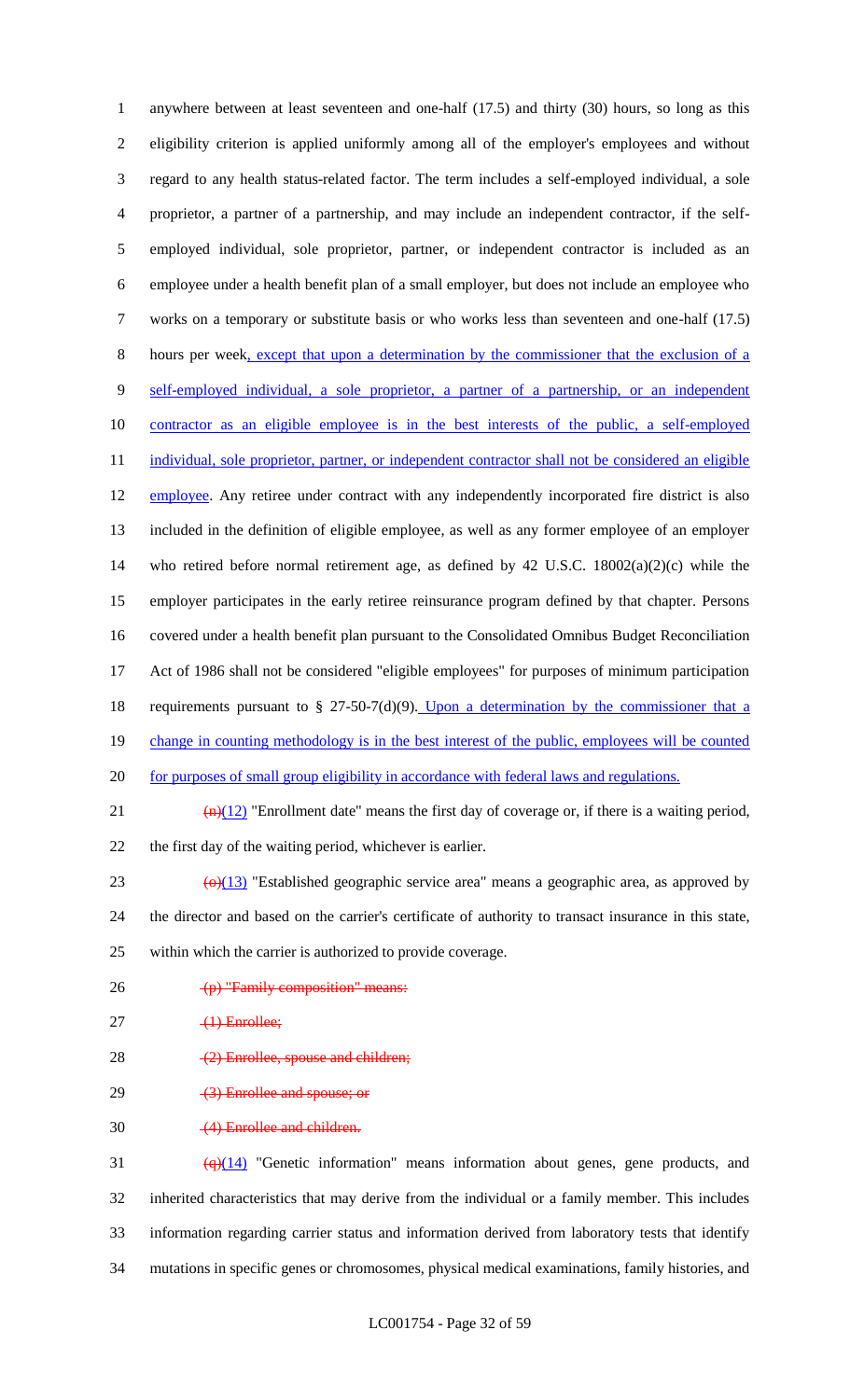direct analysis of genes or chromosomes.

2  $(r)(15)$  "Governmental plan" has the meaning given the term under § 3(32) of the Employee Retirement Income Security Act of 1974, 29 U.S.C. § 1002(32), and any federal governmental plan.

5 (s)(1)(16) "Group health plan" means an employee welfare benefit plan as defined in § 3(1) of the Employee Retirement Income Security Act of 1974, 29 U.S.C. § 1002(1), to the extent that the plan provides medical care, as defined in subsection (y) of this section, and including items and services paid for as medical care to employees or their dependents as defined under the terms of the plan directly or through insurance, reimbursement, or otherwise.

10  $\frac{(2)(i)}{(2+i)}$  For purposes of this chapter:

 $(i)(A)$  Any plan, fund, or program that would not be, but for PHSA Section 2721(e), 42 U.S.C. § 300gg(e), as added by P.L. 104-191, an employee welfare benefit plan and that is established or maintained by a partnership, to the extent that the plan, fund or program provides medical care, including items and services paid for as medical care, to present or former partners in the partnership, or to their dependents, as defined under the terms of the plan, fund or program, directly or through insurance, reimbursement or otherwise, shall be treated, subject to paragraph (ii) (B) of this subdivision, as an employee welfare benefit plan that is a group health plan;

18  $(ii)(B)$  In the case of a group health plan, the term "employer" also includes the partnership in relation to any partner; and

20  $(iii)(C)$  In the case of a group health plan, the term "participant" also includes an individual who is, or may become, eligible to receive a benefit under the plan, or the individual's beneficiary who is, or may become, eligible to receive a benefit under the plan, if:

23  $(A)(I)$  In connection with a group health plan maintained by a partnership, the individual is a partner in relation to the partnership; or

 $25 \left( \frac{B}{H} \right)$  In connection with a group health plan maintained by a self-employed individual, under which one or more employees are participants, the individual is the self-employed individual.

 $\left(\frac{t}{(1)(17)}\right)$  "Health benefit plan" means any hospital or medical policy or certificate, major medical expense insurance, hospital or medical service corporation subscriber contract, or health maintenance organization subscriber contract. Health benefit plan includes short-term and catastrophic health insurance policies, and a policy that pays on a cost-incurred basis, except as otherwise specifically exempted in this definition.

 $\frac{(2)(i)}{i}$  "Health benefit plan" does not include one or more, or any combination of, the following: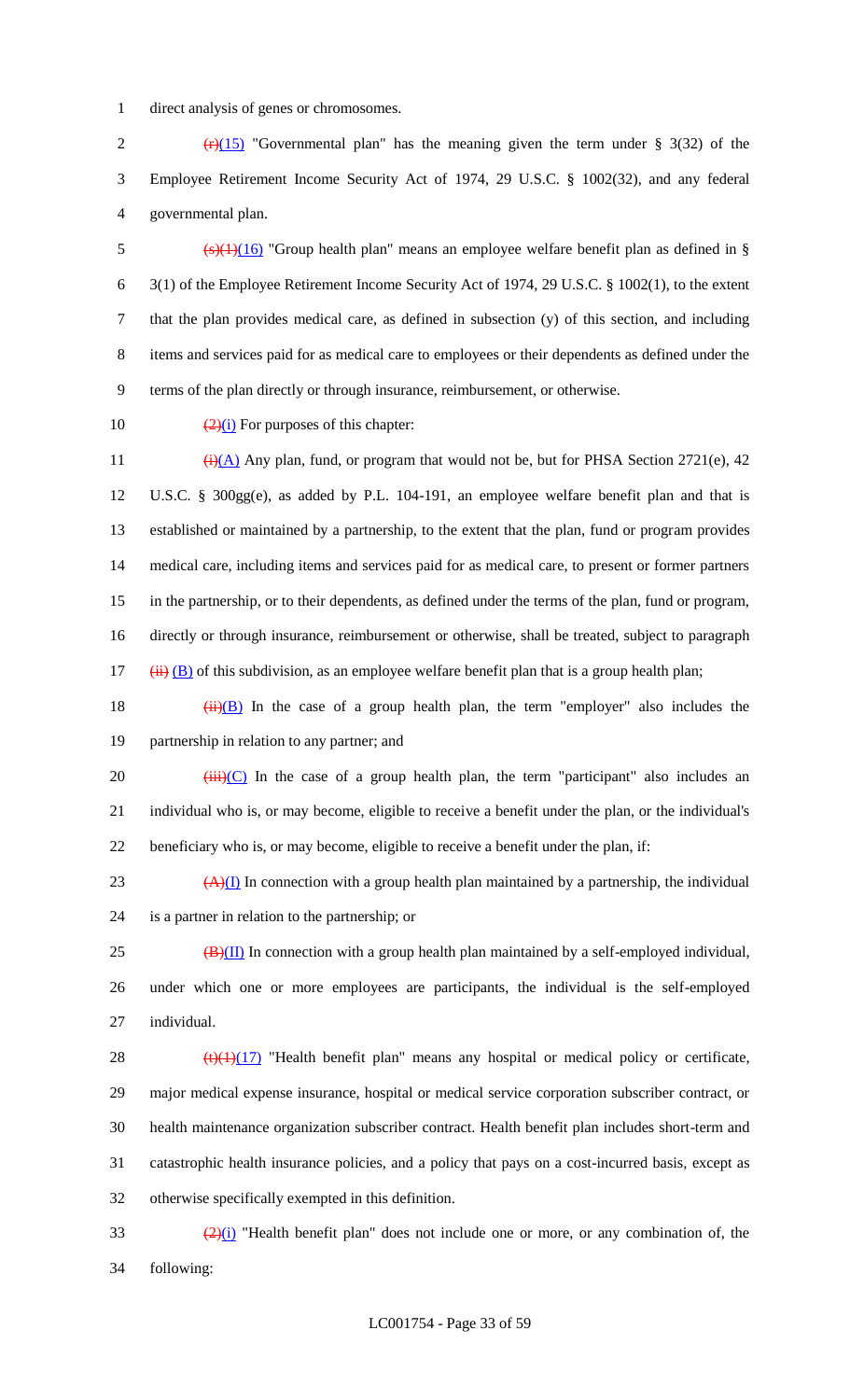$\frac{1}{(i)(A)}$  Coverage only for accident or disability income insurance, or any combination of 2 those;  $\frac{1}{1}$  (ii)(B) Coverage issued as a supplement to liability insurance;  $\frac{4}{1}$  (iii)(C) Liability insurance, including general liability insurance and automobile liability insurance;  $(iv)(D)$  Workers' compensation or similar insurance;  $(v)(E)$  Automobile medical payment insurance;  $(v<sub>i</sub>)(F)$  Credit-only insurance;  $(vii)(G)$ Coverage for on-site medical clinics; and  $(viii)(H)$  Other similar insurance coverage, specified in federal regulations issued pursuant to Pub. L. No. 104-191, under which benefits for medical care are secondary or incidental to other insurance benefits.  $\frac{(3)(ii)}{(2)(i)}$  "Health benefit plan" does not include the following benefits if they are provided under a separate policy, certificate, or contract of insurance or are otherwise not an integral part of the plan, and if the plan is in compliance with all other applicable state and federal laws and 16 regulations:  $\frac{1}{(i)(A)}$  Limited scope dental or vision benefits;  $(i)$  ( $(i)$ ) Benefits for long-term care, nursing home care, home health care, community- based care, or any combination of those; or (iii)(C) Other similar, limited benefits specified in federal regulations issued pursuant to Pub. L. No. 104-191.  $\frac{(4)(iii)}{2}$  "Health benefit plan" does not include the following benefits if the benefits are provided under a separate policy, certificate or contract of insurance, there is no coordination between the provision of the benefits and any exclusion of benefits under any group health plan 25 maintained by the same plan sponsor, and if the plan is in compliance with all other applicable 26 state and federal laws and regulations and the benefits are paid with respect to an event without regard to whether benefits are provided with respect to such an event under any group health plan maintained by the same plan sponsor:  $\frac{1}{(i)(A)}$  Coverage only for a specified disease or illness; or  $30 \qquad \qquad \frac{1}{11} \text{(B)}$  Hospital indemnity or other fixed indemnity insurance.  $\left(5\right)(iv)$  "Health benefit plan" does not include the following if offered as a separate policy, certificate, or contract of insurance: 33 (i)(A) Medicare supplemental health insurance as defined under § 1882(g)(1) of the Social Security Act, 42 U.S.C. § 1395ss(g)(1);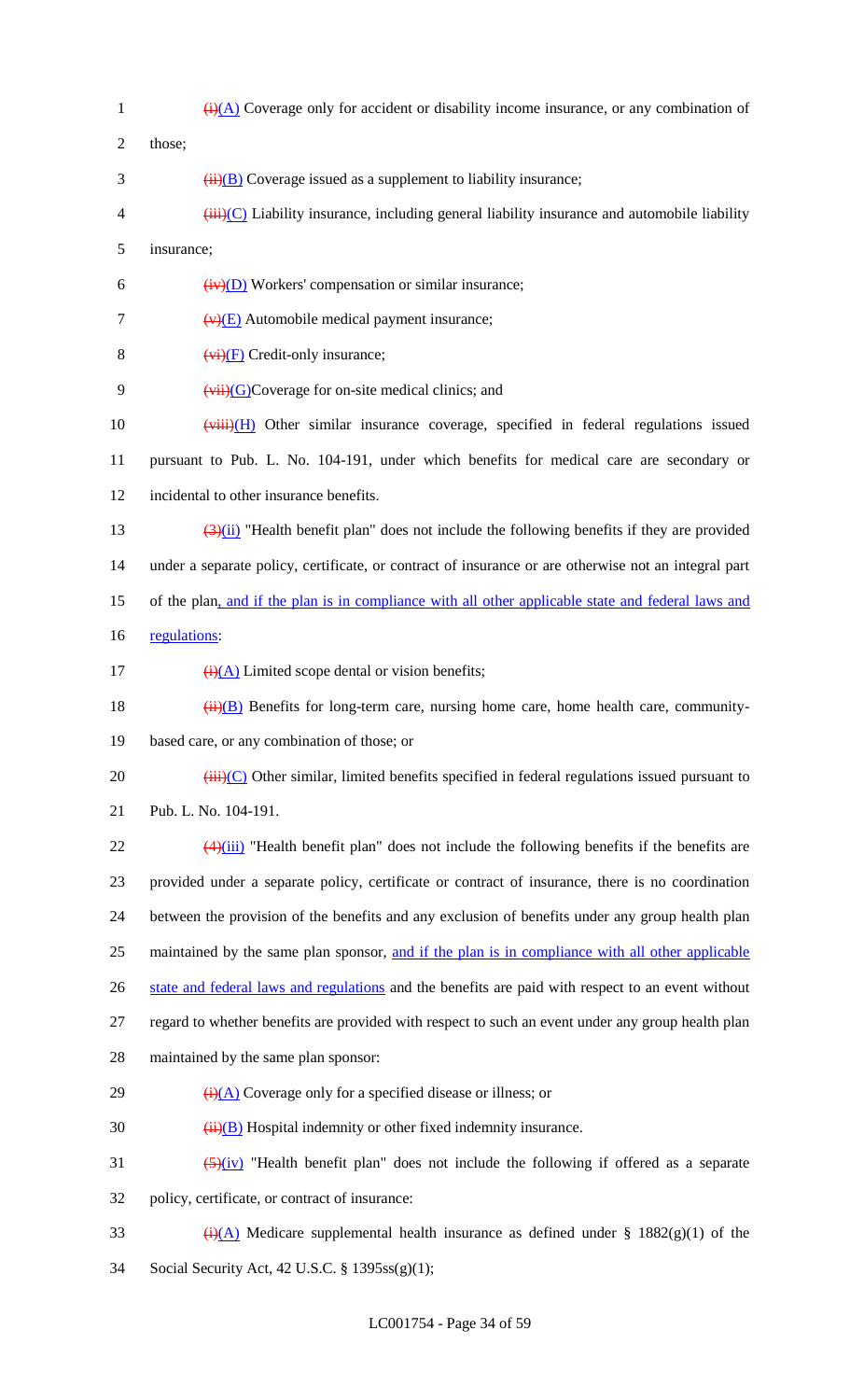| 1              | $\overline{(ii)(B)}$ Coverage supplemental to the coverage provided under 10 U.S.C. § 1071 et seq.;            |
|----------------|----------------------------------------------------------------------------------------------------------------|
| 2              | <b>or</b>                                                                                                      |
| 3              | $\overrightarrow{iii}$ (C) Similar supplemental coverage provided to coverage under a group health plan.       |
| 4              | (6) A carrier offering policies or certificates of specified disease, hospital confinement                     |
| 5              | indemnity, or limited benefit health insurance shall comply with the following:                                |
| 6              | (i) The carrier files on or before March 1 of each year a certification with the director                      |
| $\overline{7}$ | that contains the statement and information described in paragraph (ii) of this subdivision;                   |
| 8              | (ii) The certification required in paragraph (i) of this subdivision shall contain the                         |
| 9              | following:                                                                                                     |
| 10             | $(A)$ A statement from the carrier certifying that policies or certificates described in this                  |
| 11             | paragraph are being offered and marketed as supplemental health insurance and not as a substitute              |
| 12             | for hospital or medical expense insurance or major medical expense insurance; and                              |
| 13             | (B) A summary description of each policy or certificate described in this paragraph,                           |
| 14             | including the average annual premium rates (or range of premium rates in cases where premiums                  |
| 15             | vary by age or other factors) charged for those policies and certificates in this state; and                   |
| 16             | (iii) In the case of a policy or certificate that is described in this paragraph and that is                   |
| 17             | offered for the first time in this state on or after July 13, 2000, the carrier shall file with the            |
| 18             | director the information and statement required in paragraph (ii) of this subdivision at least thirty          |
| 19             | (30) days prior to the date the policy or certificate is issued or delivered in this state.                    |
| 20             | $\frac{H}{H}$ "Health maintenance organization" or "HMO" means a health maintenance                            |
| 21             | organization licensed under chapter 41 of this title.                                                          |
| 22             | $\frac{(\mathbf{v})(19)}{(\mathbf{v})(19)}$ "Health status-related factor" means any of the following factors: |
| 23             | $\frac{1}{1}$ Health status;                                                                                   |
| 24             | $\frac{2}{2}$ (ii) Medical condition, including both physical and mental illnesses;                            |
| 25             | $\frac{3}{(3)(iii)}$ Claims experience;                                                                        |
| 26             | $\frac{4}{1}$ Receipt of health care;                                                                          |
| 27             | $\left(\frac{5}{y}\right)$ Medical history;                                                                    |
| 28             | $\left(\frac{6}{v} \right)$ Genetic information;                                                               |
| 29             | $\left(\frac{7}{2}\right)$ Evidence of insurability, including conditions arising out of acts of domestic      |
| 30             | violence; or                                                                                                   |
| 31             | $\frac{8}{2}$ viii) Disability.                                                                                |
| 32             | $\frac{w(1)(20)}{w(1)(20)}$ "Late enrollee" means an eligible employee or dependent who requests               |
| 33             | enrollment in a health benefit plan of a small employer following the initial enrollment period                |
| 34             | during which the individual is entitled to enroll under the terms of the health benefit plan,                  |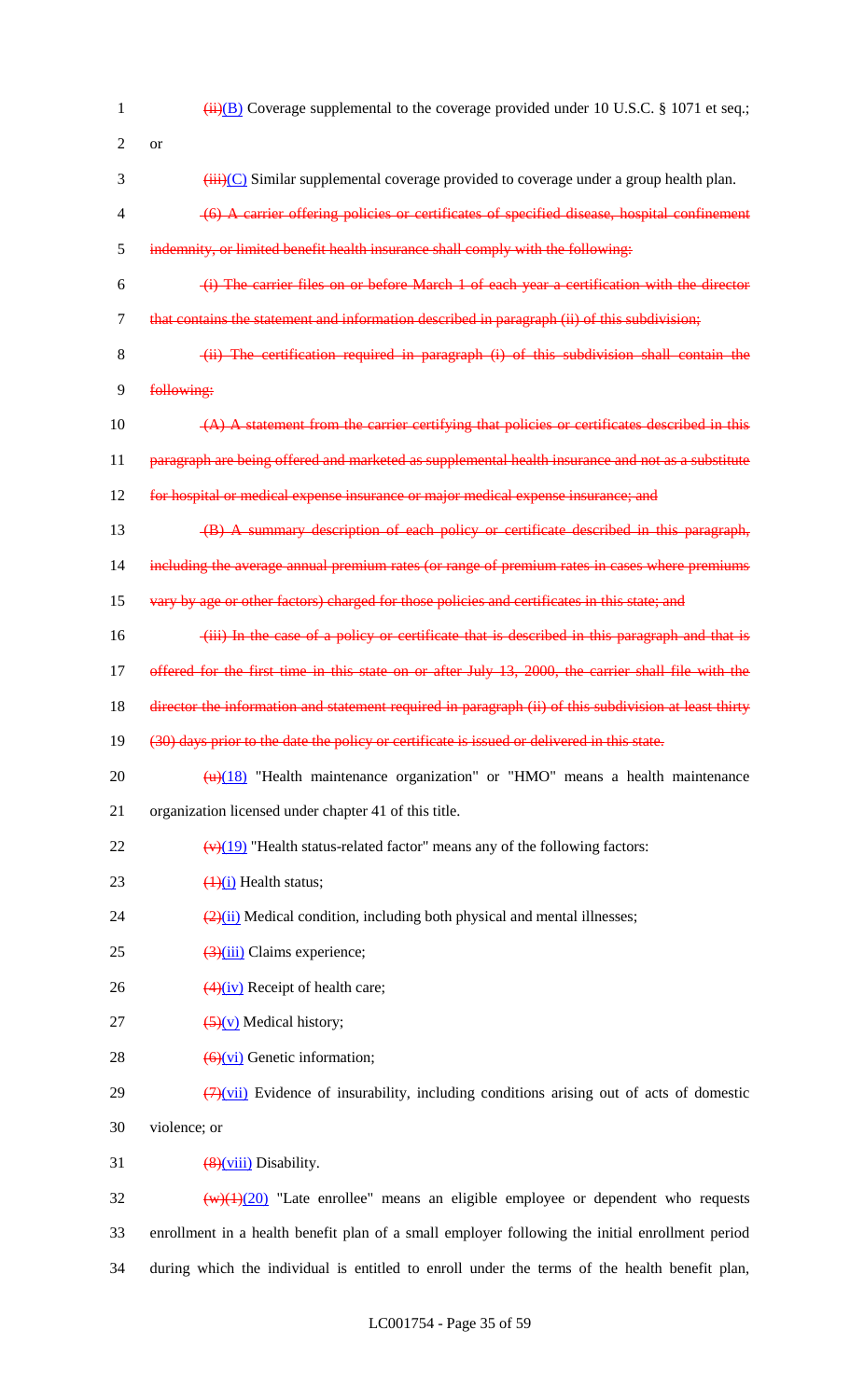provided that the initial enrollment period is a period of at least thirty (30) days.  $\frac{(2)(i)}{2}$  "Late enrollee" does not mean an eligible employee or dependent:  $(i)(A)$  Who meets each of the following provisions: (A) The individual was covered under creditable coverage at the time of the initial enrollment; (B) The individual lost creditable coverage as a result of cessation of employer contribution, termination of employment or eligibility, reduction in the number of hours of 8 employment, involuntary termination of creditable coverage, or death of a spouse, divorce 9 legal separation, or the individual and/or dependents are determined to be eligible for RIteCare 10 under chapter 5.1 of title 40 or chapter 12.3 of title 42 or for RIteShare under chapter 8.4 of title 11 **40**; and 12 (C) The individual requests enrollment within thirty (30) days after termination of the 13 creditable coverage or the change in conditions that gave rise to the termination of coverage;  $(iii)(I)$  If, where provided for in contract or where otherwise provided in state law, the individual enrolls during the specified bona fide open enrollment period;  $(iii)(II)$  If the individual is employed by an employer which offers multiple health benefit plans and the individual elects a different plan during an open enrollment period;  $(iv)(III)$  If a court has ordered coverage be provided for a spouse or minor or dependent child under a covered employee's health benefit plan and a request for enrollment is made within 20 thirty (30) days after issuance of the court order;  $(v)(IV)$  If the individual changes status from not being an eligible employee to becoming an eligible employee and requests enrollment within thirty (30) days after the change in status;  $(v<sub>i</sub>)$  (V) If the individual had coverage under a COBRA continuation provision and the coverage under that provision has been exhausted; or 25 (vii)(VI) Who meets the requirements for special enrollment pursuant to § 27-50-7 or 27-26 50-8.  $\frac{f(x)}{21}$  "Limited benefit health insurance" means that form of coverage that pays stated predetermined amounts for specific services or treatments or pays a stated predetermined amount per day or confinement for one or more named conditions, named diseases or accidental injury.  $\left(\frac{y}{22}\right)$  "Medical care" means amounts paid for:  $\frac{(1)(i)}{i}$  The diagnosis, care, mitigation, treatment, or prevention of disease, or amounts paid for the purpose of affecting any structure or function of the body;  $\frac{(2)(ii)}{(2)(ii)}$  Transportation primarily for and essential to medical care referred to in 34 subdivision  $\overline{(1)}$   $\overline{(i)}$ ; and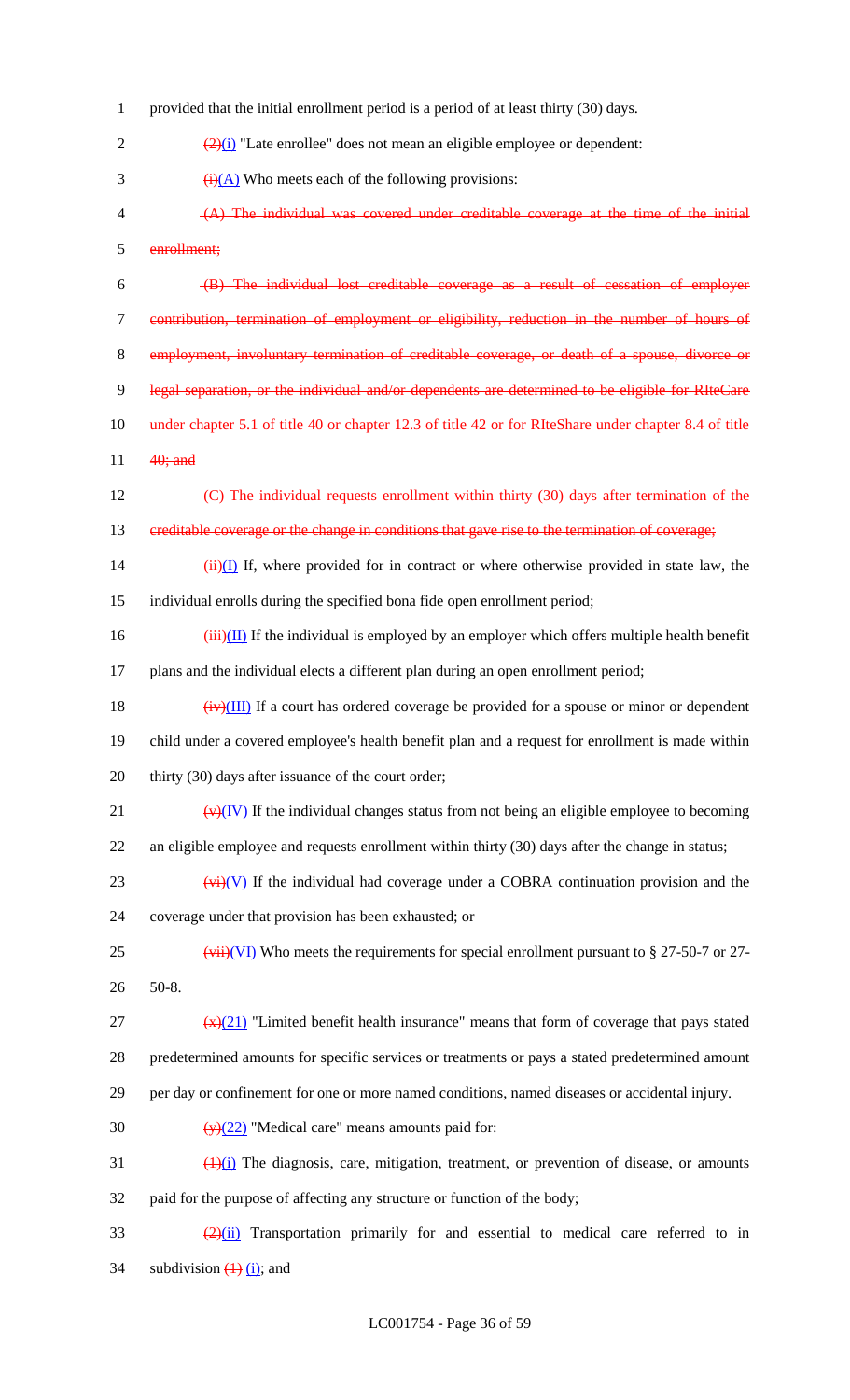1  $\frac{3}{\sinh(\frac{3}{\sinh(\frac{1}{\cosh(\frac{1}{\cosh(\frac{1}{\cosh(\frac{1}{\cosh(\frac{1}{\cosh(\frac{1}{\cosh(\frac{1}{\cosh(\frac{1}{\cosh(\frac{1}{\cosh(\frac{1}{\cosh(\frac{1}{\cosh(\frac{1}{\cosh(\frac{1}{\cosh(\frac{1}{\cosh(\frac{1}{\cosh(\frac{1}{\cosh(\frac{1}{\cosh(\frac{1}{\cosh(\frac{1}{\cosh(\frac{1}{\cosh(\frac{1}{\cosh(\frac{1}{\cosh(\frac{1}{\cosh(\frac{1}{\cosh(\frac{1}{\cosh(\frac$ 

2 this subsection.

- 3  $\frac{72}{23}$  "Network plan" means a health benefit plan issued by a carrier under which the 4 financing and delivery of medical care, including items and services paid for as medical care, are 5 provided, in whole or in part, through a defined set of providers under contract with the carrier.
	-
- 6  $(aa)(24)$  "Person" means an individual, a corporation, a partnership, an association, a 7 joint venture, a joint stock company, a trust, an unincorporated organization, any similar entity, or 8 any combination of the foregoing.
- 9 (bb)( $25$ ) "Plan sponsor" has the meaning given this term under § 3(16)(B) of the 10 Employee Retirement Income Security Act of 1974, 29 U.S.C. § 1002(16)(B).
- 11  $\text{(ce)}(1)(26)$  "Preexisting condition" means a <u>limitation or exclusion of benefits (including</u> 12 a denial of coverage) based on the fact that the condition was present before the effective date of 13 coverage (or if coverage is denied, the date of the denial) under a group health plan or group or 14 individual health insurance coverage (or other coverage provided to federally eligible individuals 15 pursuant to 45 CFR part 148), whether or not any medical advice, diagnosis, care, or treatment 16 was recommended or received before that day. A preexisting condition exclusion includes any 17 limitation or exclusion of benefits (including a denial of coverage) applicable to an individual as a 18 result of information relating to an individual's health status before the individual's effective date 19 of coverage (or if coverage is denied, the date of the denial) under a group health plan, or group 20 or individual health insurance coverage (or other coverage provided to federally eligible 21 individuals pursuant to 45 CFR part 148), such as a condition identified as a result of a pre-22 enrollment questionnaire or physical examination given to the individual, or review of medical 23 records relating to the pre-enrollment period condition, regardless of the cause of the condition, 24 for which medical advice, diagnosis, care, or treatment was recommended or received during the 25 six (6) months immediately preceding the enrollment date of the coverage. 26 (2) "Preexisting condition" does not mean a condition for which medical advice, 27 diagnosis, care, or treatment was recommended or received for the first time while the covered
- 28 person held creditable coverage and that was a covered benefit under the health benefit plan,
- 29 provided that the prior creditable coverage was continuous to a date not more than ninety (90)
- 30 days prior to the enrollment date of the new coverage.
- $\frac{(3)(i)}{i}$  Genetic information shall not be treated as a condition under subdivision (1) of this 32 subsection for which a preexisting condition exclusion may be imposed in the absence of a 33 diagnosis of the condition related to the information.
- $\frac{(\text{dd}) (27)}{(\text{dd}) (27)}$  "Premium" means all moneys paid by a small employer and eligible employees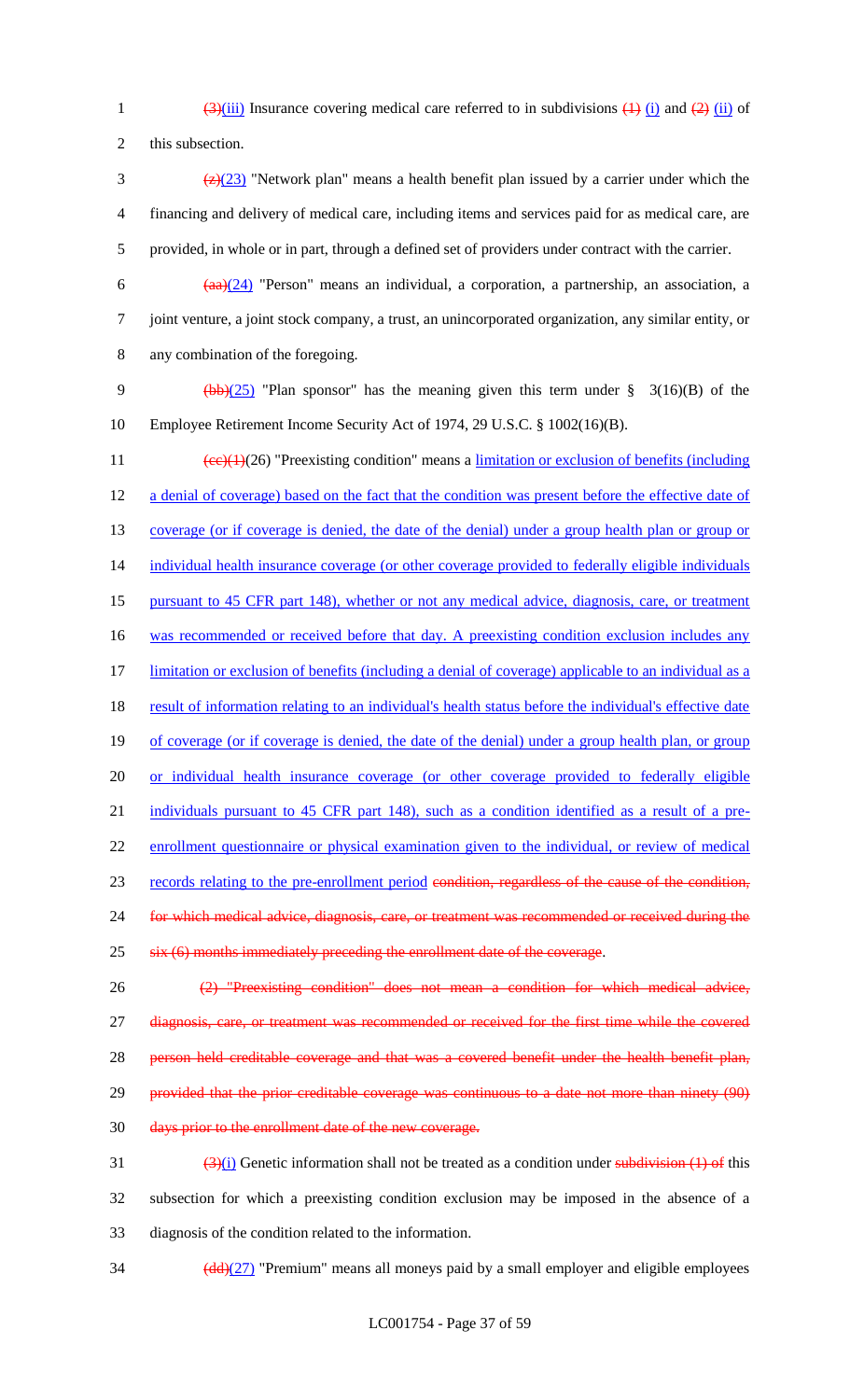as a condition of receiving coverage from a small employer carrier, including any fees or other contributions associated with the health benefit plan.

 (ee)(28) "Producer" means any insurance producer licensed under chapter 2.4 of this title.

 $\frac{(ff)(29)}{16}$  "Rating period" means the calendar period for which premium rates established by a small employer carrier are assumed to be in effect.

7 (gg)(30) "Restricted network provision" means any provision of a health benefit plan that conditions the payment of benefits, in whole or in part, on the use of health care providers that have entered into a contractual arrangement with the carrier pursuant to provide health care services to covered individuals.

11  $\frac{(\text{hh})(31)}{(\text{hh})(31)}$  "Risk adjustment mechanism" means the mechanism established pursuant to § 27-50-16.

 $(iii)(32)$  "Self-employed individual" means an individual or sole proprietor who derives a substantial portion of his or her income from a trade or business through which the individual or sole proprietor has attempted to earn taxable income and for which he or she has filed the appropriate Internal Revenue Service Form 1040, Schedule C or F, for the previous taxable year.

17 (ii) "Significant break in coverage" means a period of ninety (90) consecutive days 18 during all of which the individual does not have any creditable coverage, except that neither a 19 waiting period nor an affiliation period is taken into account in determining a significant break in 20 eoverage.

21 (kk)(33) "Small employer" means, except for its use in § 27-50-7, any person, firm, corporation, partnership, association, political subdivision, or self-employed individual that is actively engaged in business including, but not limited to, a business or a corporation organized under the Rhode Island Non-Profit Corporation Act, chapter 6 of title 7, or a similar act of another state that, on at least fifty percent (50%) of its working days during the preceding calendar quarter, employed no more than fifty (50) eligible employees, with a normal work week of thirty (30) or more hours, the majority of whom were employed within this state, and is not formed primarily for purposes of buying health insurance and in which a bona fide employer- employee relationship exists. In determining the number of eligible employees, companies that are affiliated companies, or that are eligible to file a combined tax return for purposes of taxation by this state, shall be considered one employer. Subsequent to the issuance of a health benefit plan to a small employer and for the purpose of determining continued eligibility, the size of a small employer shall be determined annually. Except as otherwise specifically provided, provisions of this chapter that apply to a small employer shall continue to apply at least until the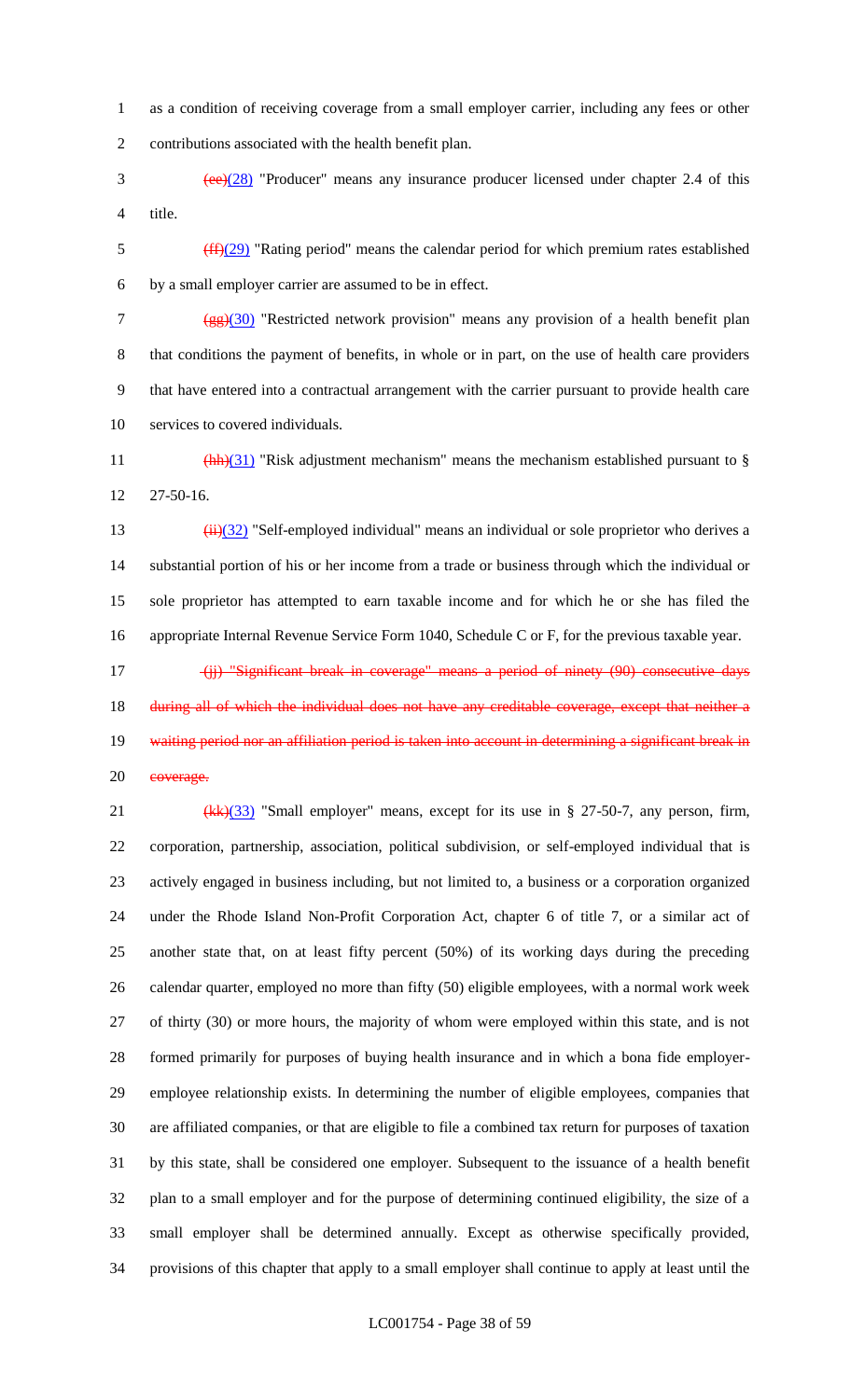plan anniversary following the date the small employer no longer meets the requirements of this 2 definition. The term small employer includes a self-employed individual. Effective upon a determination by the commissioner that a revision in the definition of "small employer" is in the best interests of the public, "small employer" means a small group under federal laws and regulations.

 $\frac{(11)(34)}{11}$  "Waiting period" means, with respect to a group health plan and an individual who is a potential enrollee in the plan, the period that must pass with respect to the individual before the individual is eligible to be covered for benefits under the terms of the plan. For purposes of calculating periods of creditable coverage pursuant to subsection (j)(2) of this section, a waiting period shall not be considered a gap in coverage.

11 (mm) "Wellness health benefit plan" means a plan developed pursuant to § 27-50-10.

12  $(mn)(35)$  "Health insurance commissioner" or "commissioner" means that individual appointed pursuant to § 42-14.5-1 of the general laws and afforded those powers and duties as set forth in §§ 42-14.5-2 and 42-14.5-3 of title 42.

15 (oo) "Low-wage firm" means those with average wages that fall within the bottom

- **quartile of all Rhode Island employers.**
- (pp) "Wellness health benefit plan" means the health benefit plan offered by each small 18 employer carrier pursuant to § 27-50-7.

19  $\left(\frac{qq}{36}\right)$  "Commissioner" means the health insurance commissioner.

**27-50-4. Applicability and scope.** -- (a) This chapter applies to any health benefit plan that provides coverage to the employees of a small employer in this state, whether issued directly by a carrier or through a trust, association, or other intermediary, and regardless of issuance or delivery of the policy, if any of the following conditions are met:

 (1) Any portion of the premium or benefits is paid by or on behalf of the small employer; (2) An eligible employee or dependent is reimbursed, whether through wage adjustments or otherwise, by or on behalf of the small employer for any portion of the premium;

 (3) The health benefit plan is treated by the employer or any of the eligible employees or dependents as part of a plan or program for the purposes of Section 162, Section 125, or Section 106 of the United States Internal Revenue Code, 26 U.S.C. § 162, 125, or 106; or

(4) The health benefit plan is marketed to individual employees through an employer.

 (b) (1) Except as provided in subdivision (2) of this subsection, for the purposes of this chapter, carriers that are affiliated companies or that are eligible to file a consolidated tax return shall be treated as one carrier and any restrictions or limitations imposed by this chapter shall apply as if all health benefit plans delivered or issued for delivery to small employers in this state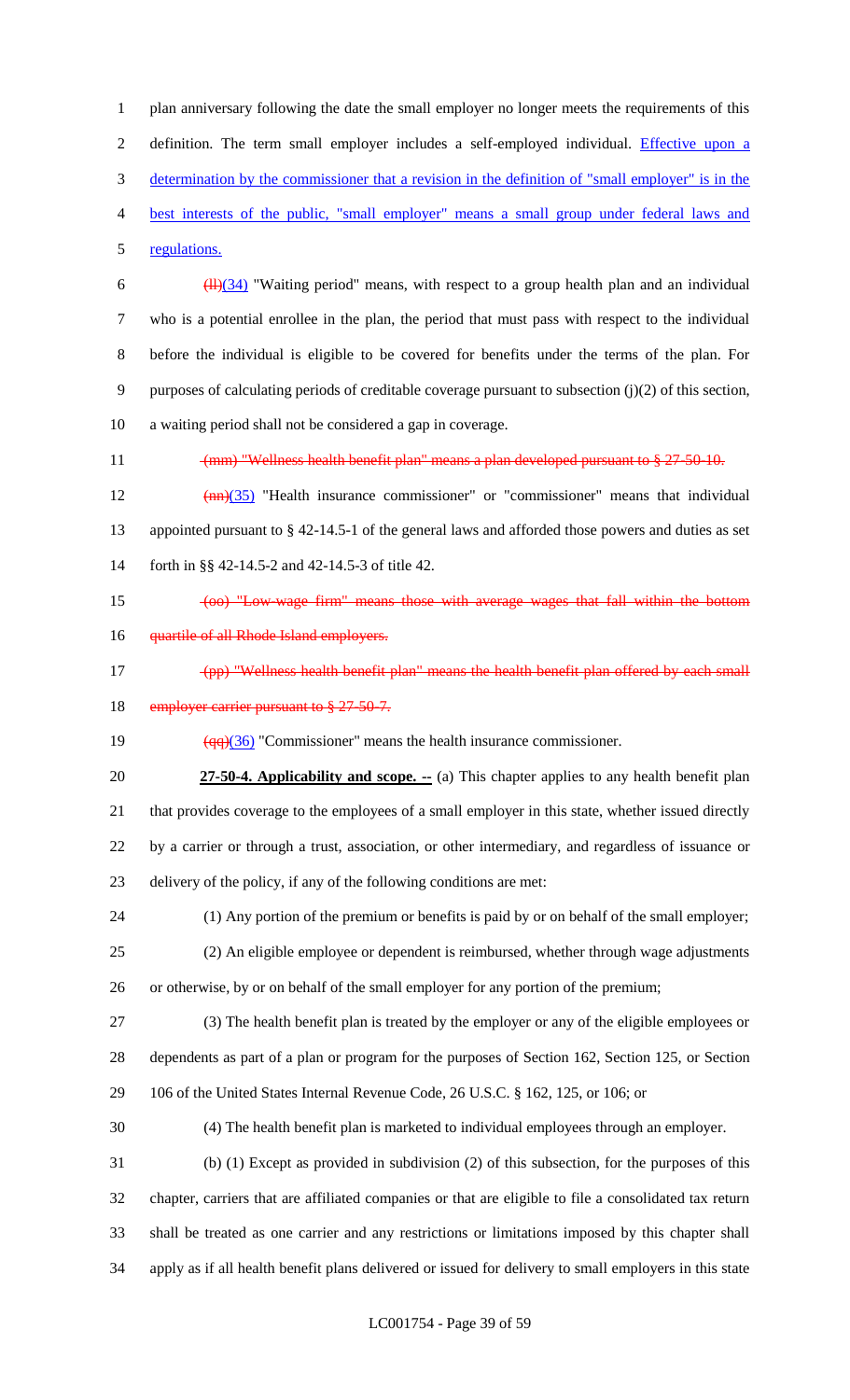by the affiliated carriers were issued by one carrier.

 (2) An affiliated carrier that is a health maintenance organization having a license under chapter 41 of this title or a health maintenance organization as defined in chapter 62 of title 42 may be considered to be a separate carrier for the purposes of this chapter.

5 (3) Unless otherwise authorized by the director commissioner, a small employer carrier shall not enter into one or more ceding arrangements with respect to health benefit plans delivered or issued for delivery to small employers in this state if those arrangements would result in less than fifty percent (50%) of the insurance obligation or risk for the health benefit plans being retained by the ceding carrier. The department of business regulation's statutory provisions under this title shall apply if a small employer carrier cedes or assumes all of the insurance obligation or risk with respect to one or more health benefit plans delivered or issued for delivery 12 to small employers in this state, or if the commissioner determines that the level of risk ceded or 13 assumed may jeopardize the assurance of benefits to be provided to policyholders and certificate 14 holders, or may jeopardize the financial condition of the carrier. **27-50-5. Restrictions relating to premium rates. --** (a) Premium rates for health benefit plans subject to this chapter are subject to the following provisions: (1) Subject to subdivision (2) of this subsection, a small employer carrier shall develop its rates based on an adjusted community rate and may only vary the adjusted community rate for: (i) Age;. 20 (ii) Gender Tobacco use, in accordance with a program approved by the commissioner; and 22 (iii) Family composition Participation in a disease management or wellness program 23 approved by the commissioner; (2) The adjustment for age in paragraph (1)(i) of this subsection may not use age 25 brackets smaller than  $f^2$  one year increments and these shall begin with age thirty  $(30)$  $\frac{\text{mineteen } (19)}{\text{and end with age sixty-five } (65)}$ . (3) The small employer carriers are permitted to develop separate rates for individuals age sixty-five (65) or older for coverage for which Medicare is the primary payer and coverage for which Medicare is not the primary payer. Both rates are subject to the requirements of this subsection. (4) For each health benefit plan offered by a carrier, the highest premium rate for each

32 family composition type age bracket shall not exceed four (4) three (3) times the premium rate that could be charged to a small employer with the lowest premium rate for that family composition.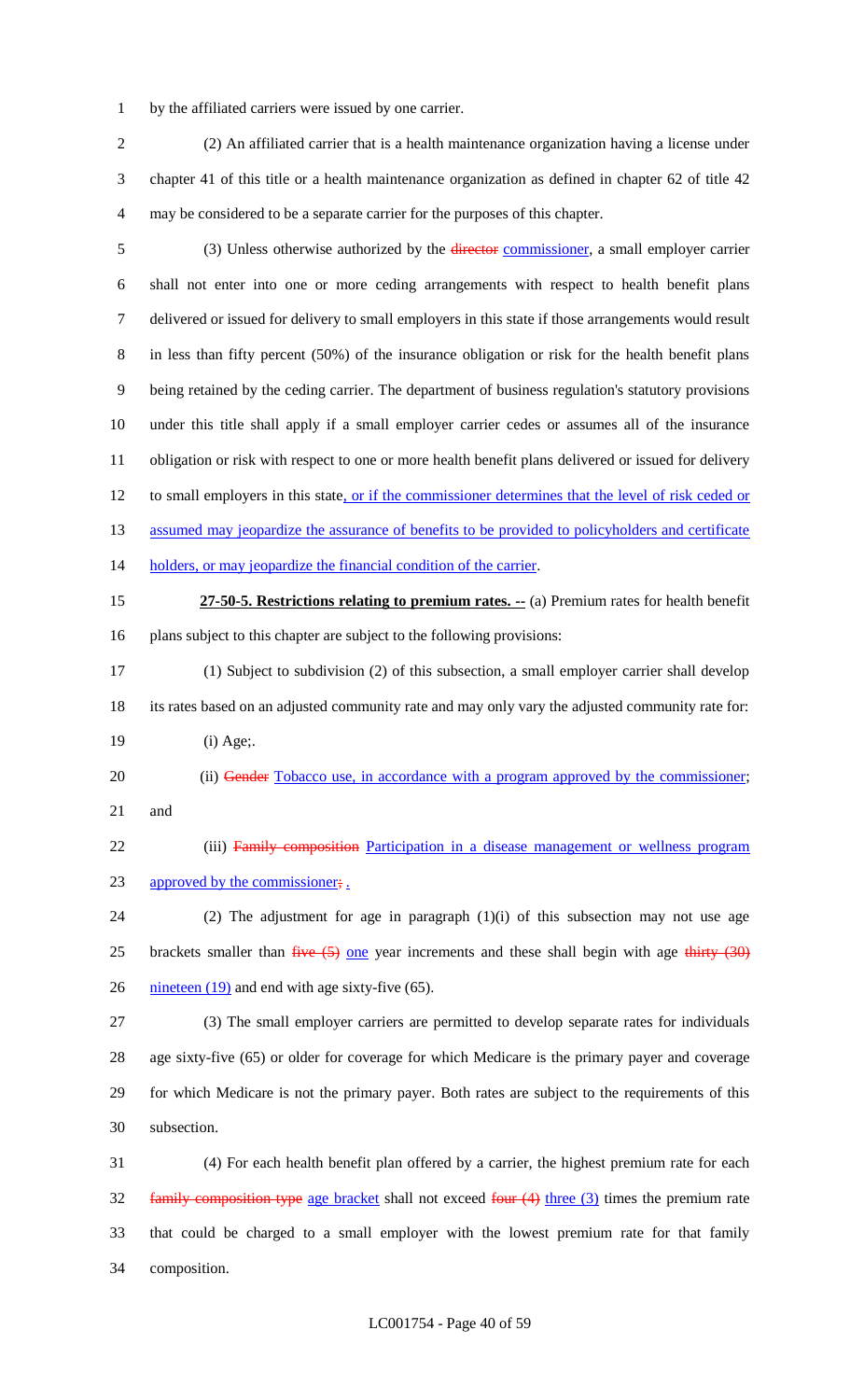1 (5) Premium rates for bona fide associations except for the Rhode Island Builders' Association whose membership is limited to those who are actively involved in supporting the construction industry in Rhode Island shall comply with the requirements of § 27-50-5.

 (6) For a small employer group renewing its health insurance with the same small employer carrier which provided it small employer health insurance in the prior year, the 6 combined adjustment factor for age and gender for that small employer group will not exceed one hundred twenty percent (120%) of the combined adjustment factor for age and gender for that small employer group in the prior rate year.

 (b) The premium charged for a health benefit plan may not be adjusted more frequently than annually except that the rates may be changed to reflect:

(1) Changes to the enrollment of the small employer;

12 (2) Changes to the family composition age of the employee; or

(3) Changes to the health benefit plan requested by the small employer.

 (c) Premium rates for health benefit plans shall comply with the requirements of this section.

 (d) Small employer carriers shall apply rating factors consistently with respect to all small employers. Rating factors shall produce premiums for identical groups that differ only by the amounts attributable to plan design and do not reflect differences due to the nature of the groups assumed to select particular health benefit plans. Two groups that are otherwise identical, but which have different prior year rate factors may, however, have rating factors that produce premiums that differ because of the requirements of subdivision 27-50-5(a)(6). Nothing in this section shall be construed to prevent a group health plan and a health insurance carrier offering health insurance coverage from establishing premium discounts or rebates or modifying otherwise applicable copayments or deductibles in return for adherence to programs of health promotion and disease prevention, including those included in affordable health benefit plans, provided that the resulting rates comply with the other requirements of this section, including 27 subdivision (a)(5) of this section.

 The calculation of premium discounts, rebates, or modifications to otherwise applicable copayments or deductibles for affordable health benefit plans shall be made in a manner consistent with accepted actuarial standards and based on actual or reasonably anticipated small employer claims experience. As used in the preceding sentence, "accepted actuarial standards" includes actuarially appropriate use of relevant data from outside the claims experience of small employers covered by affordable health plans, including, but not limited to, experience derived from the large group market, as this term is defined in § 27-18.6-2(19).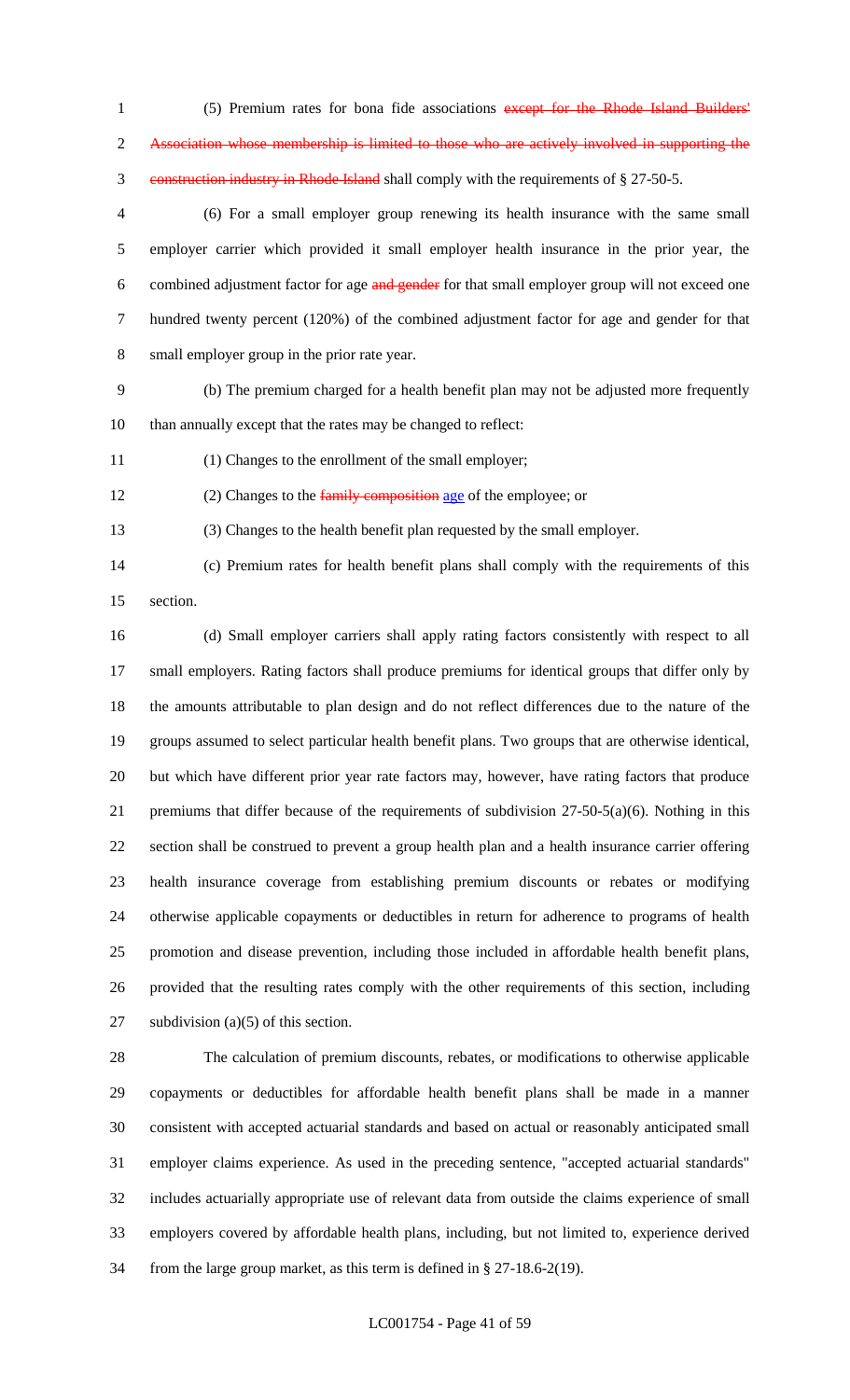(e) For the purposes of this section, a health benefit plan that contains a restricted network provision shall not be considered similar coverage to a health benefit plan that does not contain such a provision, provided that the restriction of benefits to network providers results in substantial differences in claim costs.

 (f) The health insurance commissioner may establish regulations to implement the provisions of this section and to assure that rating practices used by small employer carriers are consistent with the purposes of this chapter, including regulations that assure that differences in rates charged for health benefit plans by small employer carriers are reasonable and reflect objective differences in plan design or coverage (not including differences due to the nature of the groups assumed to select particular health benefit plans or separate claim experience for individual health benefit plans) and to ensure that small employer groups with one eligible subscriber are notified of rates for health benefit plans in the individual market.

 (g) In connection with the offering for sale of any health benefit plan to a small employer, a small employer carrier shall make a reasonable disclosure, as part of its solicitation and sales materials, of all of the following:

 (1) The provisions of the health benefit plan concerning the small employer carrier's right to change premium rates and the factors, other than claim experience, that affect changes in premium rates;

19 (2) The provisions relating to renewability of policies and contracts; and

20 (3) The provisions relating to any preexisting condition provision; and

 $\left(\frac{4}{3}\right)$  A listing of and descriptive information, including benefits and premiums, about all benefit plans for which the small employer is qualified.

 (h)(1) Each small employer carrier shall maintain at its principal place of business a complete and detailed description of its rating practices and renewal underwriting practices, including information and documentation that demonstrate that its rating methods and practices are based upon commonly accepted actuarial assumptions and are in accordance with sound actuarial principles. Any changes to the carrier's rating and underwriting practices shall be subject 28 to the provisions of §§ 27-19-6, 27-20-6, and 42-62-13.

 (2) Each small employer carrier shall file with the commissioner annually on or before March 15 an actuarial certification certifying that the carrier is in compliance with this chapter and that the rating methods of the small employer carrier are actuarially sound. The certification shall be in a form and manner, and shall contain the information, specified by the commissioner. A copy of the certification shall be retained by the small employer carrier at its principal place of 34 business, and submitted to the commissioner in connection with any changes to the carrier's rate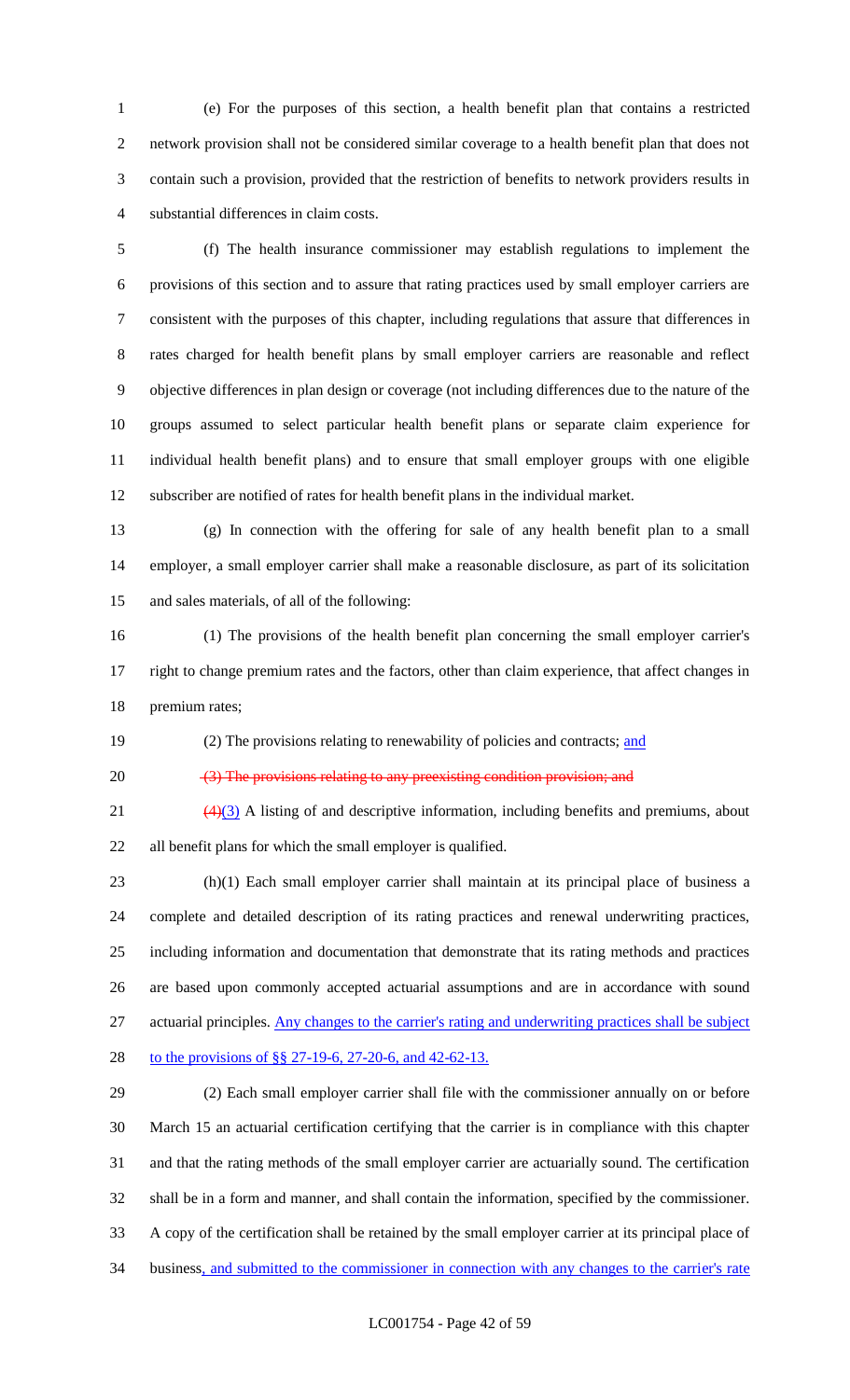manual.

 (3) A small employer carrier shall make the information and documentation described in subdivision (1) of this subsection available to the commissioner upon request. Except in cases of violations of this chapter, the information shall be considered proprietary and trade secret information and shall not be subject to disclosure by the director to persons outside of the department except as agreed to by the small employer carrier or as ordered by a court of competent jurisdiction.

 (4) For the wellness health benefit plan described in § 27-50-10, the rates proposed to be charged and the plan design to be offered by any carrier shall be filed by the carrier at the office 10 of the commissioner no less than thirty (30) days prior to their proposed date of use. The carrier 11 shall be required to establish that the rates proposed to be charged and the plan design to be 12 offered are consistent with the proper conduct of its business and with the interest of the public. The commissioner may approve, disapprove, or modify the rates and/or approve or disapprove 14 the plan design proposed to be offered by the carrier. Any disapproval by the commissioner of a 15 plan design proposed to be offered shall be based upon a determination that the plan design is not 16 consistent with the criteria established pursuant to subsection 27-50-10(b).

 (i) The requirements of this section apply to all health benefit plans issued or renewed on or after October 1, 2000.

 **27-50-6. Renewability of coverage. --** (a) A health benefit plan subject to this chapter is renewable with respect to all eligible employees or dependents, at the option of the small employer, except in any of the following cases:

 (1) The plan sponsor has failed to pay premiums or contributions in accordance with the terms of the health benefit plan or the carrier has not received timely premium payments;

 (2) The plan sponsor or, with respect to coverage of individual insured under the health benefit plan, the insured or the insured's representative has performed an act or practice that constitutes fraud or made an intentional misrepresentation of material fact under the terms of coverage, and the non-renewal is made within two (2) years after the act or practice;

(3) Noncompliance with the carrier's minimum participation requirements;

(4) Noncompliance with the carrier's employer contribution requirements;

 (5) The small employer carrier elects to discontinue offering all of its health benefit 31 plans delivered or issued for delivery to small employers in this state, and the commissioner

determines the discontinuance is in the best interests of the public, if the carrier:

- (i) Provides advance notice of its decision under this paragraph to the commissioner in
- each state in which it is licensed; and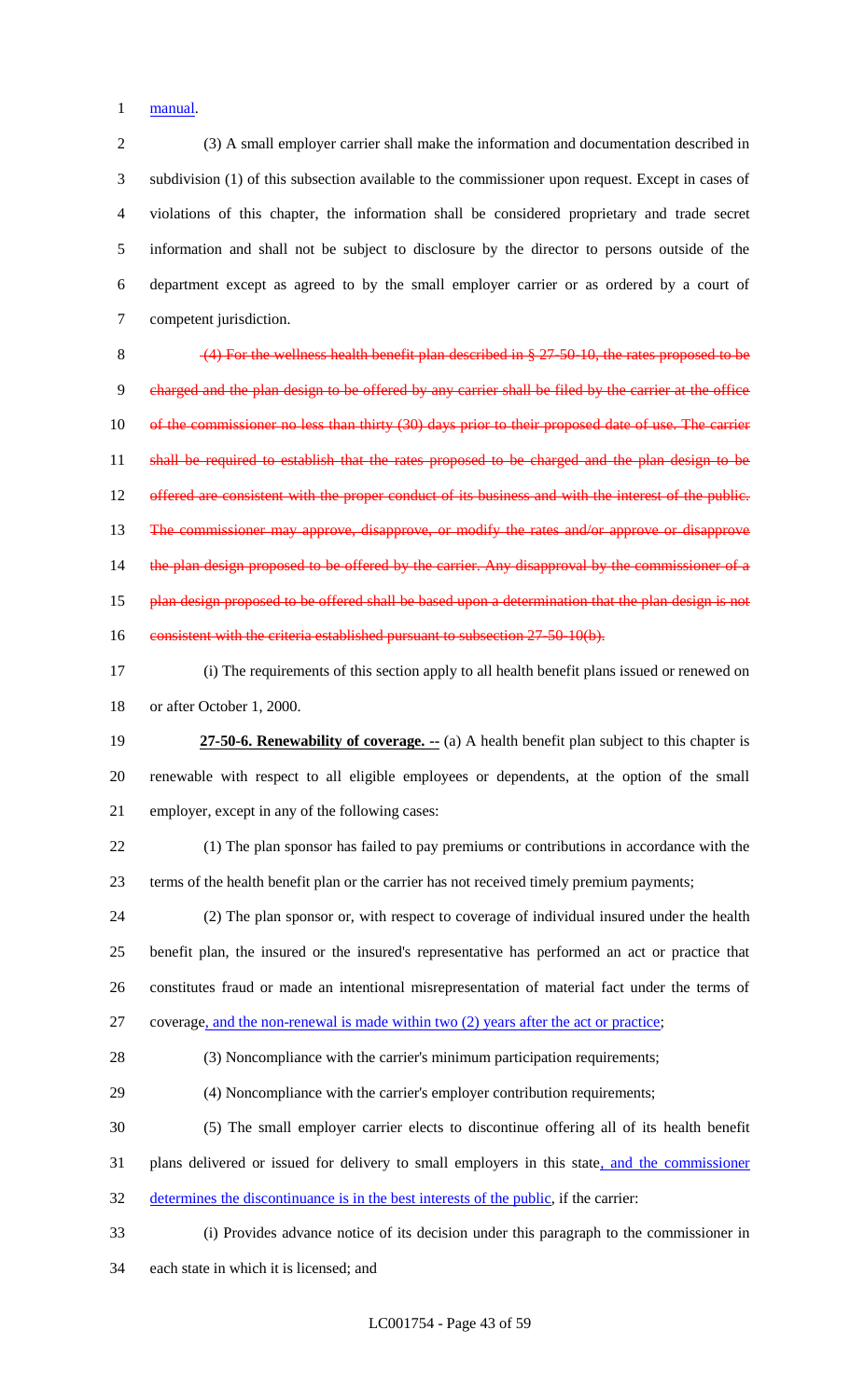(ii) Provides notice of the decision to:

 (B) The insurance commissioner in each state in which an affected insured individual is known to reside at least one hundred and eighty (180) days prior to the nonrenewal of any health benefit plans by the carrier, provided the notice to the commissioner under this subparagraph is sent at least three (3) working days prior to the date the notice is sent to the affected small employers and enrollees and their dependents;

(A) All affected small employers and enrollees and their dependents; and

(6) The director:

 (i) Finds that the continuation of the coverage would not be in the best interests of the policyholders or certificate holders or would impair the carrier's ability to meet its contractual obligations; and

(ii) Assists affected small employers in finding replacement coverage;

 (7) The small employer carrier decides to discontinue offering a particular type of health 14 benefit plan in the state's small employer market, and the commissioner determines the 15 discontinuance is in the best interests of the public, if the carrier:

 (i) Provides notice of the decision not to renew coverage at least ninety (90) days prior to the nonrenewal of any health benefit plans to all affected small employers and enrollees and their dependents;

 (ii) Offers to each small employer issued a particular type of health benefit plan the option to purchase all other health benefit plans currently being offered by the carrier to small employers in the state; and

 (iii) In exercising this option to discontinue a particular type of health benefit plan and in offering the option of coverage pursuant to paragraph (7)(ii) of this subsection acts uniformly without regard to the claims experience of those small employers or any health status-related factor relating to any enrollee or dependent of an enrollee or enrollees and their dependents covered or new enrollees and their dependents who may become eligible for coverage;

 (8) In the case of health benefit plans that are made available in the small group market through a network plan, there is no longer an employee of the small employer living, working or residing within the carrier's established geographic service area and the carrier would deny 30 enrollment in the plan pursuant to  $\S 27-50-7(e)(1)(ii)$ ; or

 (9) In the case of a health benefit plan that is made available in the small employer market only through one or more bona fide associations, the membership of an employer in the bona fide association, on the basis of which the coverage is provided, ceases, but only if the coverage is terminated under this paragraph uniformly without regard to any health status-related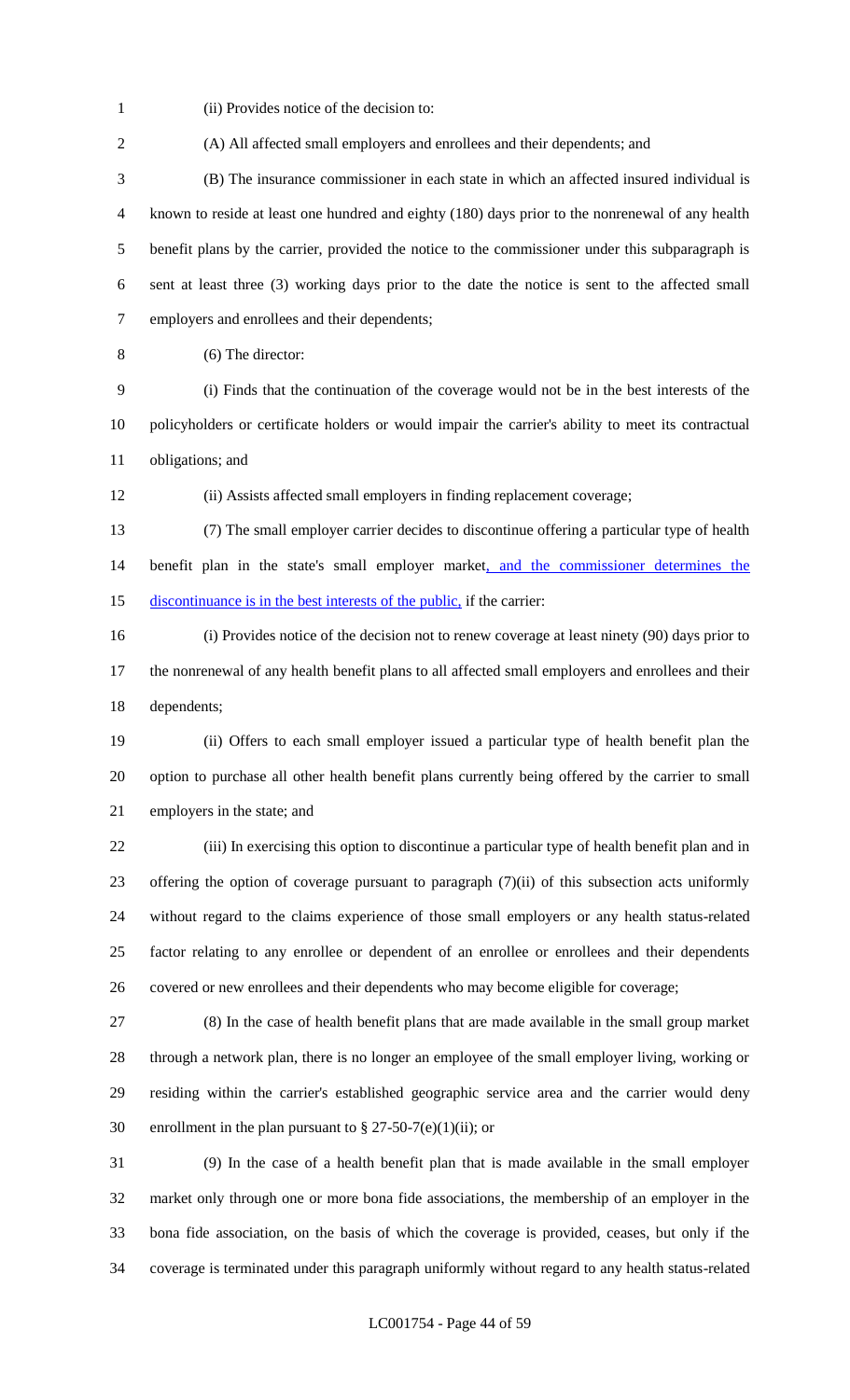factor relating to any covered individual.

 (b)(1) A small employer carrier that elects not to renew health benefit plan coverage pursuant to subdivision (a)(2) of this section because of the small employer's fraud or intentional misrepresentation of material fact under the terms of coverage may choose not to issue a health benefit plan to that small employer for one year after the date of nonrenewal.

 (2) This subsection shall not be construed to affect the requirements of § 27-50-7 as to the obligations of other small employer carriers to issue any health benefit plan to the small employer.

 (c) (1) A small employer carrier that elects to discontinue offering health benefit plans under subdivision (a)(5) of this section is prohibited from writing new business in the small employer market in this state for a period of five (5) years beginning on the date the carrier ceased offering new coverage in this state.

 (2) In the case of a small employer carrier that ceases offering new coverage in this state pursuant to subdivision (a)(5) of this section, the small employer carrier, as determined by the director, may renew its existing business in the small employer market in the state or may be required to nonrenew all of its existing business in the small employer market in the state.

 (d) A small employer carrier offering coverage through a network plan is not required to offer coverage or accept applications pursuant to subsection (a) or (b) of this section in the case of the following:

 (1) To an eligible person who no longer resides, lives, or works in the service area, or in an area for which the carrier is authorized to do business, but only if coverage is terminated under this subdivision uniformly without regard to any health status-related factor of covered individuals; or

 (2) To a small employer that no longer has any enrollee in connection with the plan who lives, resides, or works in the service area of the carrier, or the area for which the carrier is authorized to do business.

 (e) At the time of coverage renewal, a small employer carrier may modify the health insurance coverage for a product offered to a group health plan if, for coverage that is available in the small group market other than only through one or more bona fide associations, such modification is consistent with otherwise applicable law and effective on a uniform basis among group health plans with that product.

 **27-50-7. Availability of coverage. --** (a) Until October 1, 2004, for purposes of this section, "small employer" includes any person, firm, corporation, partnership, association, or political subdivision that is actively engaged in business that on at least fifty percent (50%) of its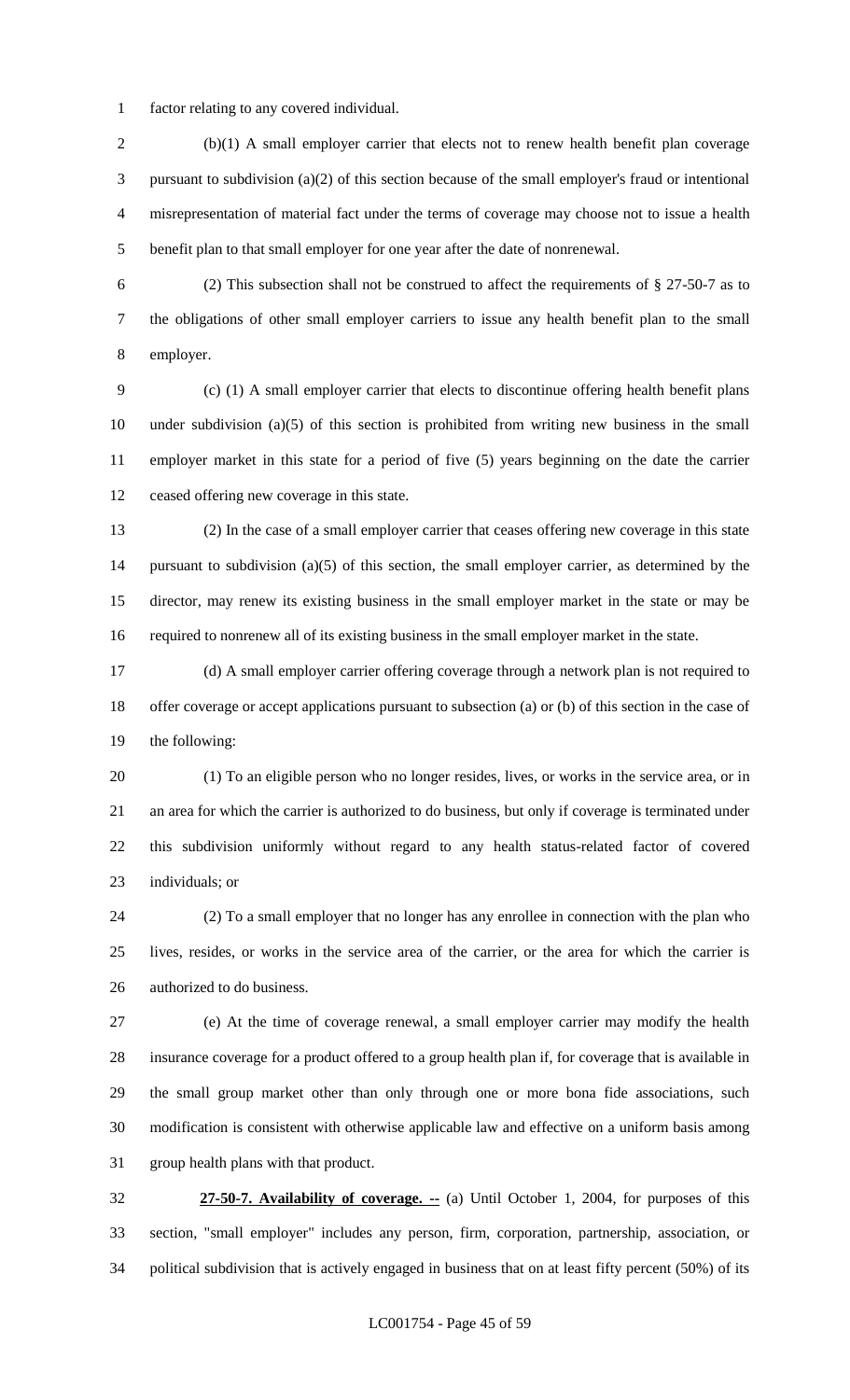working days during the preceding calendar quarter, employed a combination of no more than fifty (50) and no less than two (2) eligible employees and part-time employees, the majority of whom were employed within this state, and is not formed primarily for purposes of buying health insurance and in which a bona fide employer-employee relationship exists. After October 1, 2004, 5 for the purposes of this section, "small employer" has the meaning used in  $\S 27-50-3(kk)(33)$ .

 (b)(1) Every small employer carrier shall, as a condition of transacting business in this state with small employers, actively offer to small employers all health benefit plans it actively 8 markets to small employers in this state including a wellness health benefit plan. A small employer carrier shall be considered to be actively marketing a health benefit plan if it offers that plan to any small employer not currently receiving a health benefit plan from the small employer carrier.

 (2) Subject to subdivision (1) of this subsection, a small employer carrier shall issue any health benefit plan to any eligible small employer that applies for that plan and agrees to make the required premium payments and to satisfy the other reasonable provisions of the health benefit plan not inconsistent with this chapter. However, no carrier is required to issue a health benefit plan to any self-employed individual who is covered by, or is eligible for coverage under, a health benefit plan offered by an employer.

18 (c)(1) A <u>Subject to the provisions of §§ 27-18-8, 27-19-7.2, 27-20-62, and 27-41-29.2, a</u> 19 small employer carrier shall file with the *director* commissioner, in a format and manner 20 prescribed by the *director* commissioner, the health benefit plans to be used by the carrier. A health benefit plan filed pursuant to this subdivision may be used by a small employer carrier beginning thirty (30) days after it is filed unless the director disapproves its use.

23 (2) The director commissioner may at any time may, after providing notice and an opportunity for a hearing to the small employer carrier, disapprove the continued use by a small employer carrier of a health benefit plan on the grounds that the plan does not meet the requirements of this chapter.

 (d) Health benefit plans covering small employers shall comply with the following provisions:

 (1) A health benefit plan shall not deny, exclude, or limit benefits for a covered 30 individual for losses incurred more than six (6) months following the enrollment date of the individual's coverage due to a preexisting condition, or the first date of the waiting period for enrollment if that date is earlier than the enrollment date. A health benefit plan shall not define a preexisting condition more restrictively than as defined in § 27-50-3.

34  $(2)$  (i) Except as provided in subdivision (3) of this subsection, a small employer carrier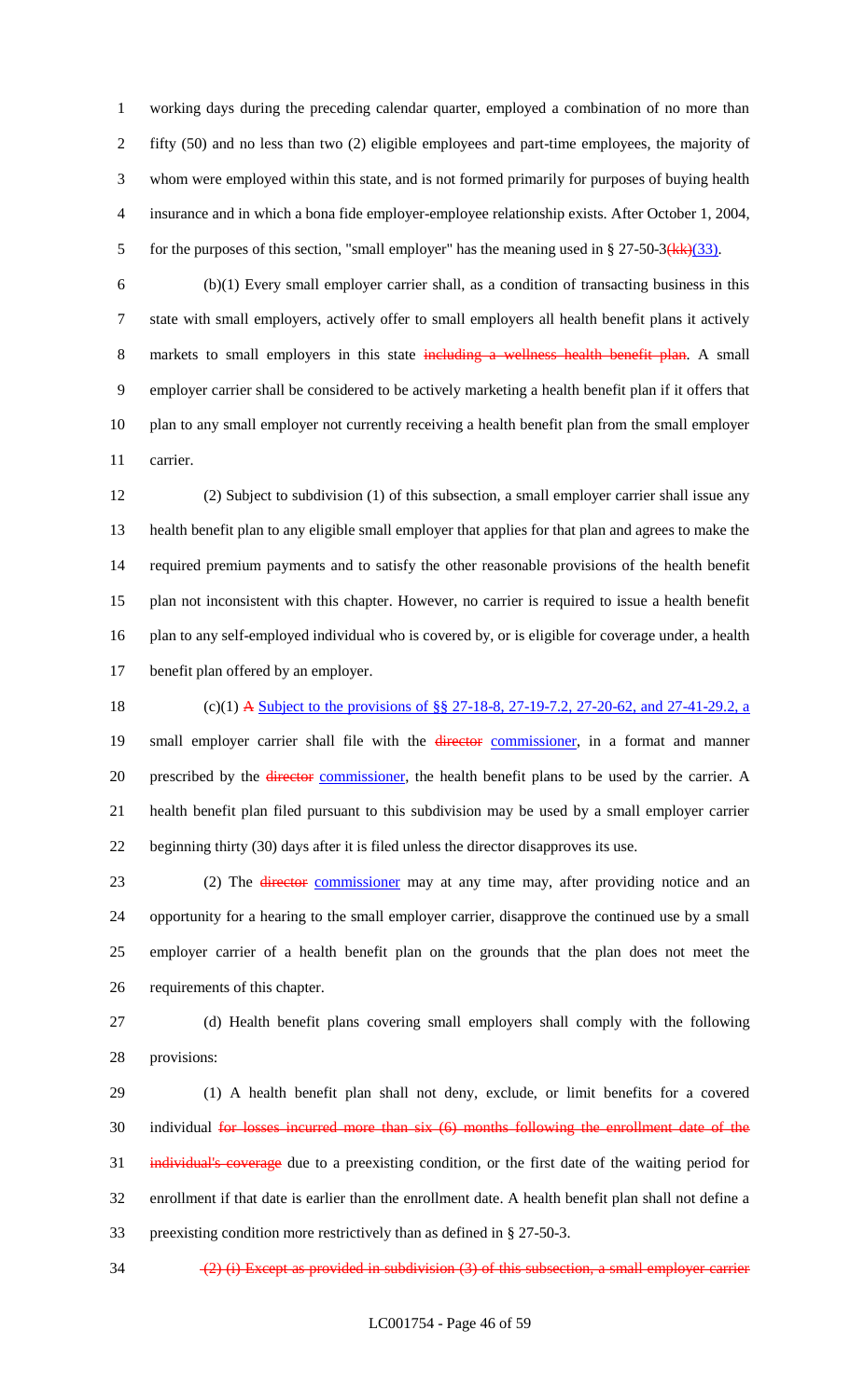1 shall reduce the period of any preexisting condition exclusion by the aggregate of the periods of 2 creditable coverage without regard to the specific benefits covered during the period of creditable 3 coverage, provided that the last period of creditable coverage ended on a date not more than 4 ninety (90) days prior to the enrollment date of new coverage. 5 (ii) The aggregate period of creditable coverage does not include any waiting period or 6 affiliation period for the effective date of the new coverage applied by the employer or the carrier, 7 or for the normal application and enrollment process following employment or other triggering 8 event for eligibility. 9  $(iii)(i)$  A carrier that does not use preexisting condition limitations in any of its health 10 benefit plans may impose an affiliation period that: 11 (A) Does not exceed sixty (60) days for new entrants and not to exceed ninety (90) days 12 for late enrollees; 13 (B) During which the carrier charges no premiums and the coverage issued is not 14 effective; and 15 (C) Is applied uniformly, without regard to any health status-related factor.  $\frac{16}{(iv)(ii)}$  This section does not preclude application of any waiting period applicable to all 17 new enrollees under the health benefit plan, provided that any carrier-imposed waiting period is 18 no longer than sixty (60) days. 19 (3) (i) Instead of as provided in paragraph (2)(i) of this subsection, a small employer 20 carrier may elect to reduce the period of any preexisting condition exclusion based on coverage of 21 benefits within each of several classes or categories of benefits specified in federal regulations. 22 (ii) A small employer electing to reduce the period of any preexisting condition 23 exclusion using the alternative method described in paragraph (i) of this subdivision shall: 24 (A) Make the election on a uniform basis for all enrollees; and 25 (B) Count a period of creditable coverage with respect to any class or category of 26 benefits if any level of benefits is covered within the class or category. 27 (iii) A small employer carrier electing to reduce the period of any preexisting condition 28 exclusion using the alternative method described under paragraph (i) of this subdivision shall: 29 (A) Prominently state that the election has been made in any disclosure statements 30 concerning coverage under the health benefit plan to each enrollee at the time of enrollment under 31 the plan and to each small employer at the time of the offer or sale of the coverage; and 32 (B) Include in the disclosure statements the effect of the election. 33 (4) (i) A health benefit plan shall accept late enrollees, but may exclude coverage for late 34 enrollees for preexisting conditions for a period not to exceed twelve (12) months.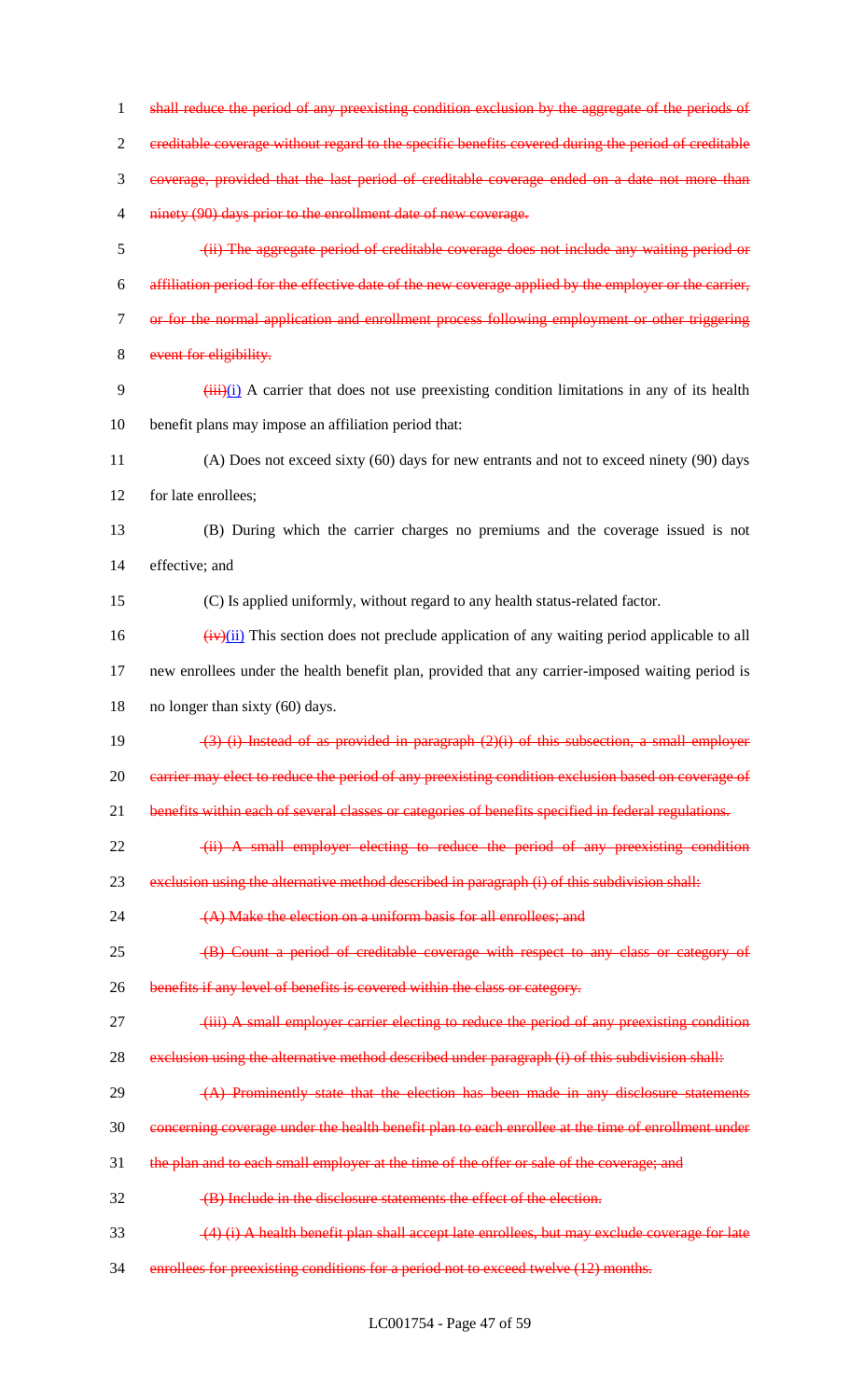(ii) A small employer carrier shall reduce the period of any preexisting condition

2 exclusion pursuant to subdivision (2) or (3) of this subsection.

(5) A small employer carrier shall not impose a preexisting condition exclusion:

(i) Relating to pregnancy as a preexisting condition; or

 (ii) With regard to a child who is covered under any creditable coverage within thirty (30) days of birth, adoption, or placement for adoption, provided that the child does not experience a significant break in coverage, and provided that the child was adopted or placed for adoption before attaining eighteen (18) years of age.

 (6) A small employer carrier shall not impose a preexisting condition exclusion in the 10 case of a condition for which medical advice, diagnosis, care or treatment was recommended or received for the first time while the covered person held creditable coverage, and the medical 12 advice, diagnosis, care or treatment was a covered benefit under the plan, provided that the creditable coverage was continuous to a date not more than ninety (90) days prior to the 14 enrollment date of the new coverage.

15  $(7)(i)(2)$  A small employer carrier shall permit an employee or a dependent of the employee, who is eligible, but not enrolled, to enroll for coverage under the terms of the group health plan of the small employer during a special enrollment period if:

18  $(A)(i)$  The employee or dependent was covered under a group health plan or had coverage under a health benefit plan at the time coverage was previously offered to the employee or dependent;

 $(B)(ii)$  The employee stated in writing at the time coverage was previously offered that coverage under a group health plan or other health benefit plan was the reason for declining enrollment, but only if the plan sponsor or carrier, if applicable, required that statement at the time coverage was previously offered and provided notice to the employee of the requirement and the consequences of the requirement at that time;

26  $\left(\frac{C}{\text{(iii)}}\right)$  The employee's or dependent's coverage described under subparagraph (A) of this paragraph:

28  $\bigoplus$  (A) Was under a COBRA continuation provision and the coverage under this provision has been exhausted; or

 $\frac{(\text{II})(\text{B})}{(\text{II})(\text{B})}$  Was not under a COBRA continuation provision and that other coverage has been terminated as a result of loss of eligibility for coverage, including as a result of a legal separation, divorce, death, termination of employment, or reduction in the number of hours of employment or employer contributions towards that other coverage have been terminated; and

 $\frac{1}{2}$   $\frac{1}{2}$   $\frac{1}{2}$  Under terms of the group health plan, the employee requests enrollment not later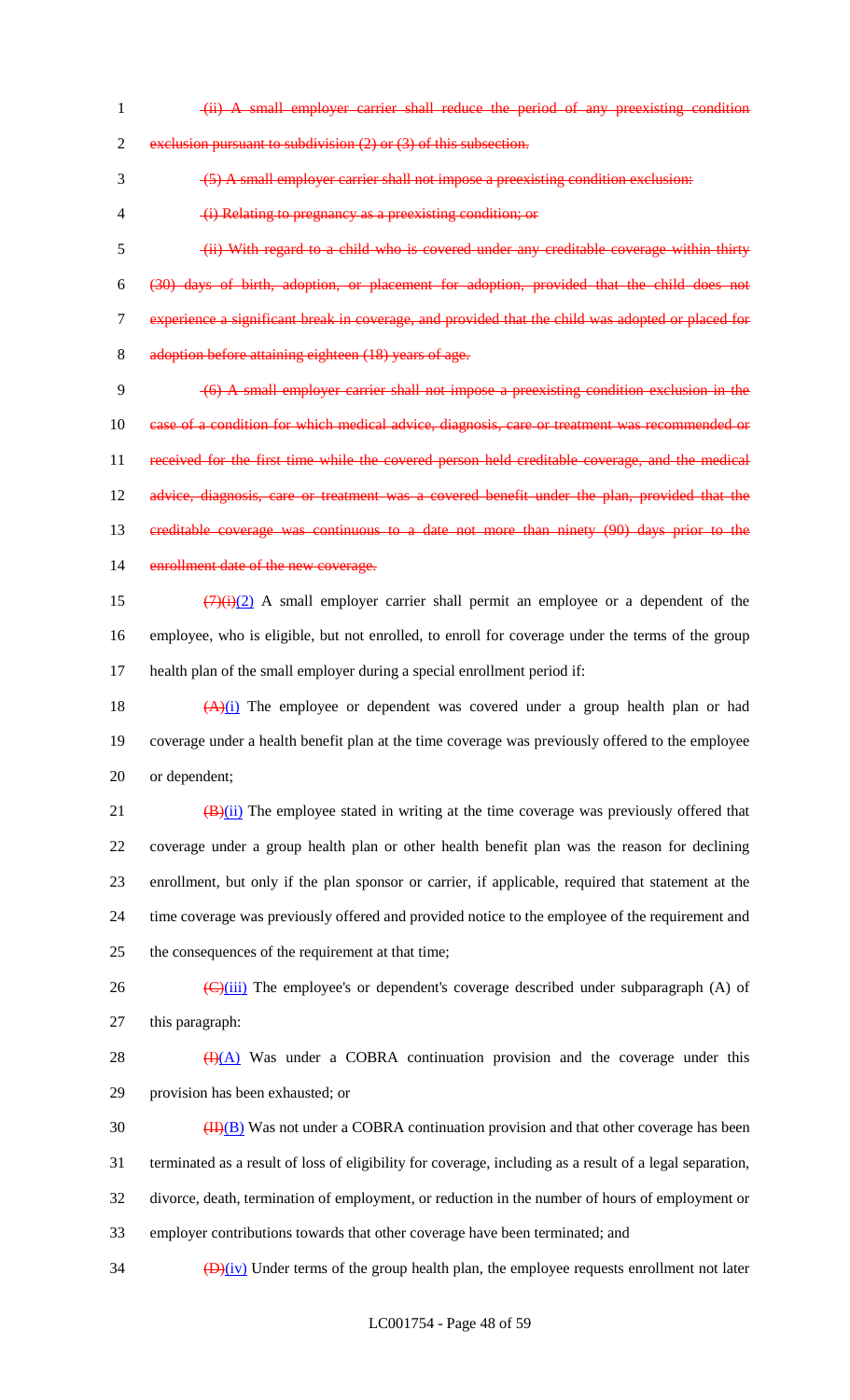1 than thirty (30) days after the date of exhaustion of coverage described in item  $\left(\frac{C}{H}\right)$  (iii)(A) of 2 this paragraph or termination of coverage or employer contribution described in item  $\left(\frac{C}{H}\right)$  $3 \frac{(iii)(B)}{c}$  of this paragraph.

4  $(iii)(A)$  If an employee requests enrollment pursuant to subparagraph (i)(D) of this 5 subdivision, the enrollment is effective not later than the first day of the first calendar month 6 beginning after the date the completed request for enrollment is received.

 $\frac{(8)(i)(3)}{2}$  A small employer carrier that makes coverage available under a group health plan with respect to a dependent of an individual shall provide for a dependent special enrollment 9 period described in paragraph  $(ii)$   $(3)(A)$  of this subdivision during which the person or, if not enrolled, the individual may be enrolled under the group health plan as a dependent of the individual and, in the case of the birth or adoption of a child, the spouse of the individual may be enrolled as a dependent of the individual if the spouse is eligible for coverage if:

13  $(A)(i)$  The individual is a participant under the health benefit plan or has met any waiting 14 period applicable to becoming a participant under the plan and is eligible to be enrolled under the 15 plan, but for a failure to enroll during a previous enrollment period; and

16  $(B)(ii)$  A person becomes a dependent of the individual through marriage, birth, or 17 adoption or placement for adoption.

18  $(ii)(A)$  The special enrollment period for individuals that meet the provisions of 19 paragraph (i) of this subdivision is a period of not less than thirty (30) days and begins on the 20 later of:

21  $\left(\frac{A}{I}\right)$  The date dependent coverage is made available; or

 $22$  (B)(II) The date of the marriage, birth, or adoption or placement for adoption described 23 in subparagraph  $\overline{(i)(B)}$  (3)(ii) of this subdivision.

24  $(iii)(B)$  If an individual seeks to enroll a dependent during the first thirty (30) days of the 25 dependent special enrollment period described under paragraph  $\overline{(ii)}$   $\overline{(3)(A)}$  of this subdivision, the 26 coverage of the dependent is effective:

 $(4)$ (I) In the case of marriage, not later than the first day of the first month beginning 28 after the date the completed request for enrollment is received;

 $29 \left( \frac{B}{II} \right)$  In the case of a dependent's birth, as of the date of birth; and

 $\frac{1}{20}$  (C)(III) In the case of a dependent's adoption or placement for adoption, the date of the 31 adoption or placement for adoption.

 $\frac{(9)(i)(4)}{2}$  Except as provided in this subdivision, requirements used by a small employer 33 carrier in determining whether to provide coverage to a small employer, including requirements 34 for minimum participation of eligible employees and minimum employer contributions, shall be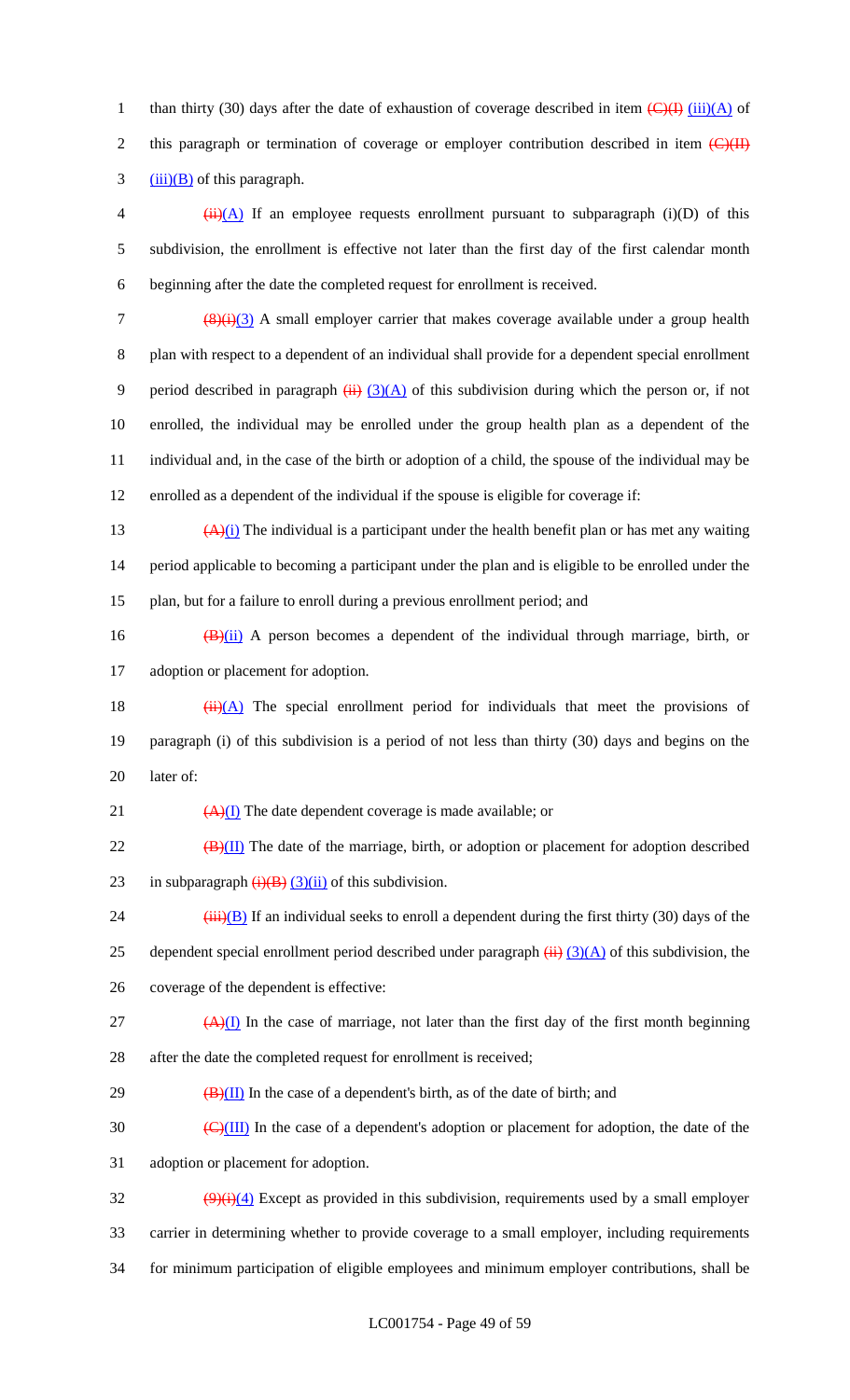applied uniformly among all small employers applying for coverage or receiving coverage from the small employer carrier.

 $\frac{(\mathbf{i} \cdot \mathbf{i}) (\mathbf{i})}{(\mathbf{i} \cdot \mathbf{j})}$  For health benefit plans issued or renewed on or after October 1, 2000, a small employer carrier shall not require a minimum participation level greater than seventy-five percent (75%) of eligible employees.

 $\frac{1}{1}$   $\frac{1}{1}$   $\frac{1}{1}$  In applying minimum participation requirements with respect to a small employer, a small employer carrier shall not consider employees or dependents who have creditable coverage in determining whether the applicable percentage of participation is met.

9 (iv)(iii) A small employer carrier shall not increase any requirement for minimum employee participation or modify any requirement for minimum employer contribution applicable to a small employer at any time after the small employer has been accepted for coverage.

 $\left(\frac{10}{10}\right)$  (10)(i)(5) If a small employer carrier offers coverage to a small employer, the small employer carrier shall offer coverage to all of the eligible employees of a small employer and their dependents who apply for enrollment during the period in which the employee first becomes eligible to enroll under the terms of the plan. A small employer carrier shall not offer coverage to only certain individuals or dependents in a small employer group or to only part of the group.

 $\frac{17}{17}$  (ii)(i) A small employer carrier shall not place any restriction in regard to any health status-related factor on an eligible employee or dependent with respect to enrollment or plan participation.

 $(iii)(ii)$  Except as otherwise permitted under subdivisions (1) and (4) of this subsection, a small employer carrier shall not modify a health benefit plan with respect to a small employer or any eligible employee or dependent, through riders, endorsements, or otherwise, to restrict or exclude coverage or benefits for specific diseases, medical conditions, or services covered by the plan.

25 (e)(1) Subject to subdivision (3) of this subsection, a  $\underline{A}$  small employer carrier is not required to offer coverage or accept applications pursuant to subsection (b) of this section in the case of the following:

 (i) To a small employer, where the small employer does not have eligible individuals who live, work, or reside in the established geographic service area for the network plan;

 (ii) To an employee, when the employee does not live, work, or reside within the carrier's established geographic service area; or

32 (iii) Within With the approval of the commissioner, within an area where the small 33 employer carrier reasonably anticipates, and demonstrates to the satisfaction of the director 34 commissioner, that it will not have the capacity within its established geographic service area to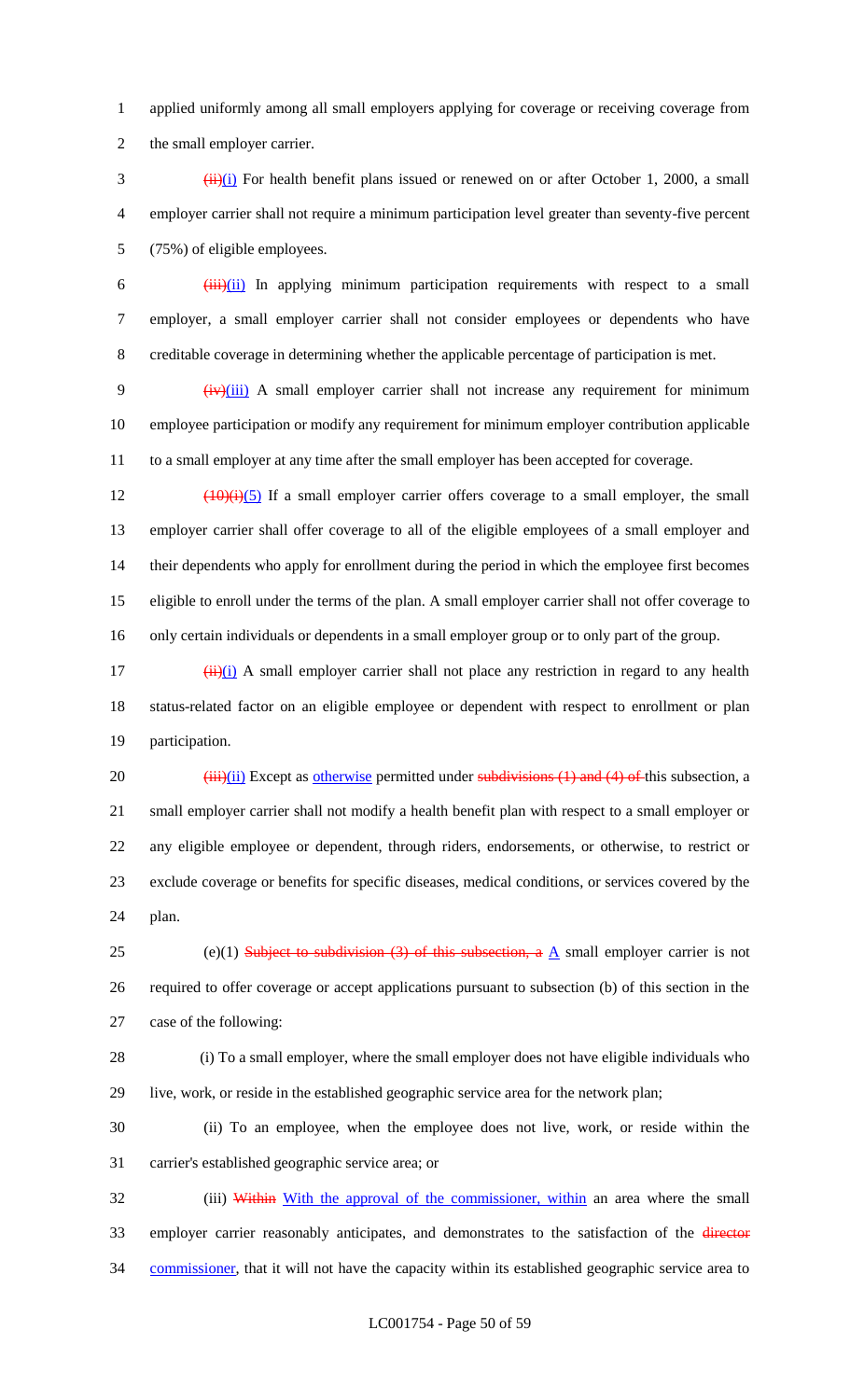deliver services adequately to enrollees of any additional groups because of its obligations to existing group policyholders and enrollees.

3 (2) A small employer carrier that cannot offer coverage pursuant to paragraph (1)(iii) of 4 this subsection may not offer coverage in the applicable area to new cases of employer groups until the later of one hundred and eighty (180) days following each refusal or the date on which the carrier notifies the director that it has regained capacity to deliver services to new employer groups.

 (3) A small employer carrier shall apply the provisions of this subsection uniformly to all small employers without regard to the claims experience of a small employer and its employees and their dependents or any health status-related factor relating to the employees and their dependents.

12 (f)  $\left(1\right)$  A small employer carrier is not required to provide coverage to small employers pursuant to subsection (b) of this section if:

14  $(1)(i)$  For any period of time the director commissioner determines the small employer carrier does not have the financial reserves necessary to underwrite additional coverage; and

 (ii) The small employer carrier is applying this subsection uniformly to all small employers in the small group market in this state consistent with applicable state law and without regard to the claims experience of a small employer and its employees and their dependents or any health status-related factor relating to the employees and their dependents.

 (2) A small employer carrier that denies coverage in accordance with subdivision (1) of this subsection may not offer coverage in the small group market for the later of:

 (i) A period of one hundred and eighty (180) days after the date the coverage is denied; or

24 (ii) Until the small employer has demonstrated to the *director* commissioner that it has sufficient financial reserves to underwrite additional coverage.

 (g)(1) A small employer carrier is not required to provide coverage to small employers pursuant to subsection (b) of this section if the small employer carrier, in accordance with a plan 28 approved by the commissioner, elects not to offer new coverage to small employers in this state.

 (2) A small employer carrier that elects not to offer new coverage to small employers 30 under this subsection may be allowed, as determined by the director commissioner, to maintain its existing policies in this state.

 (3) A small employer carrier that elects not to offer new coverage to small employers under subdivision (g)(1) shall provide at least one hundred and twenty (120) days notice of its election to the director and is prohibited from writing new business in the small employer market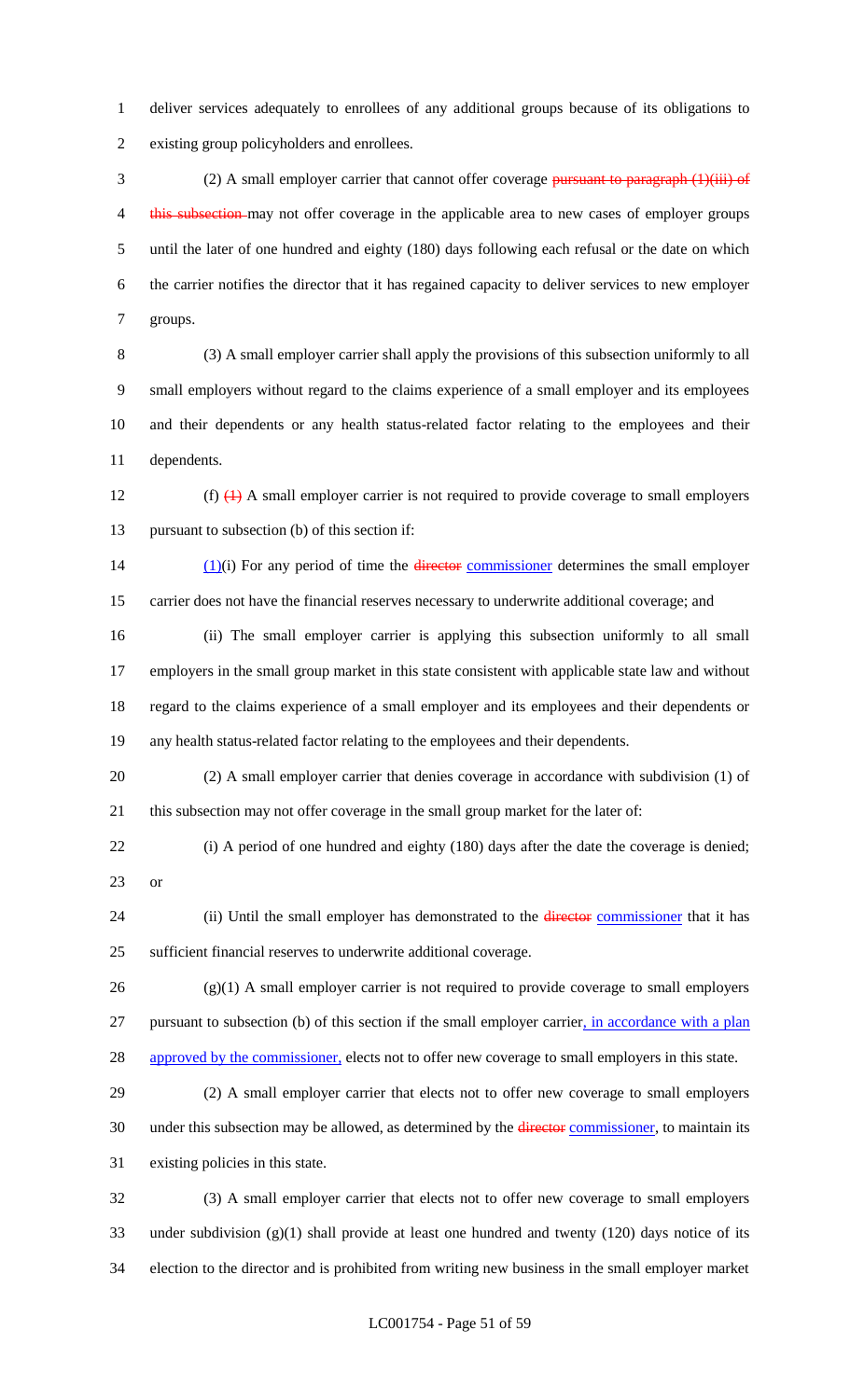1 in this state for a period of five (5) years beginning on the date the carrier ceased offering new coverage in this state.

 (h) No small group carrier may impose a pre-existing condition exclusion pursuant to the provisions of subdivisions 27-50-7(d)(1), 27-50-7(d)(2), 27-50-7(d)(3), 27-50-7(d)(4), 27-50- 7(d)(5) and 27-50-7(d)(6) with regard to an individual that is less than nineteen (19) years of age. With respect to health benefit plans issued on and after January 1, 2014 a small employer carrier shall offer and issue coverage to small employers and eligible individuals notwithstanding any pre-existing condition of an employee, member, or individual, or their dependents.

 **27-50-11. Administrative procedures. --** The director commissioner shall issue regulations in accordance with chapter 35 of this title for the implementation and administration of the Small Employer Health Insurance Availability Act.

 **27-50-12. Standards to assure fair marketing. --** (a) Each Unless permitted by the 13 commissioner for a limited period of time, each small employer carrier shall actively market and offer all health benefit plans sold by the carrier to eligible small employers in the state.

 (b) (1) Except as provided in subdivision (2) of this subsection, no small employer carrier or producer shall, directly or indirectly, engage in the following activities:

 (i) Encouraging or directing small employers to refrain from filing an application for coverage with the small employer carrier because of any health status-related factor, age, gender, industry, occupation, or geographic location of the small employer; or

 (ii) Encouraging or directing small employers to seek coverage from another carrier because of any health status-related factor, age, gender, industry, occupation, or geographic location of the small employer.

 (2) The provisions of subdivision (1) of this subsection do not apply with respect to information provided by a small employer carrier or producer to a small employer regarding the established geographic service area or a restricted network provision of a small employer carrier.

 (c) (1) Except as provided in subdivision (2) of this subsection, no small employer carrier shall, directly or indirectly, enter into any contract, agreement or arrangement with a producer that provides for or results in the compensation paid to a producer for the sale of a health benefit plan to be varied because of any initial or renewal, industry, occupation, or geographic location of the small employer.

 (2) Subdivision (1) of this subsection does not apply with respect to a compensation arrangement that provides compensation to a producer on the basis of percentage of premium, provided that the percentage shall not vary because of any health status-related factor, industry, occupation, or geographic area of the small employer.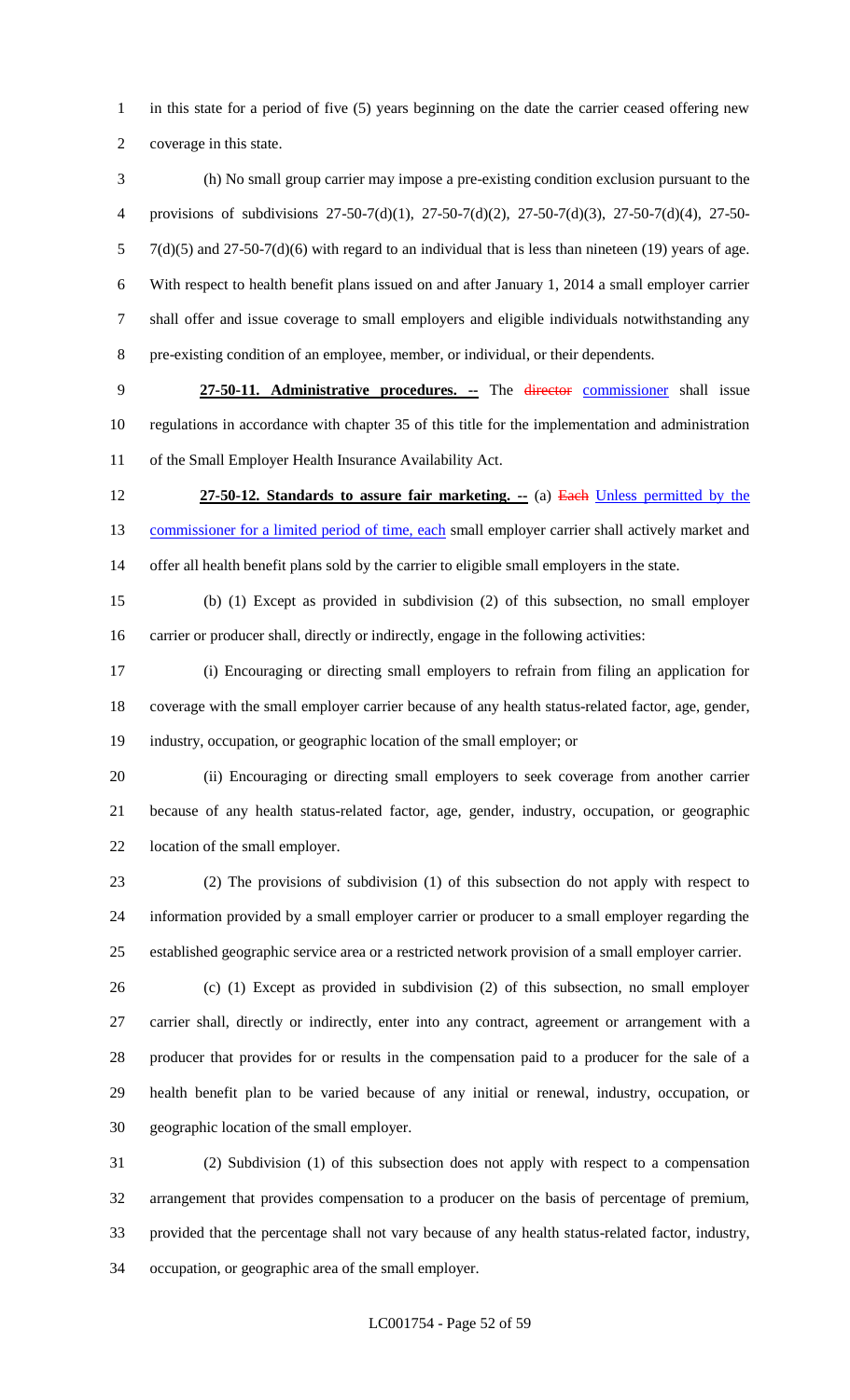(d) A small employer carrier shall provide reasonable compensation, as provided under the plan of operation of the program, to a producer, if any, for the sale of any health benefit plan subject to § 27-50-10.

 (e) No small employer carrier may terminate, fail to renew, or limit its contract or agreement of representation with a producer for any reason related to health status-related factor, occupation, or geographic location of the small employers placed by the producer with the small employer carrier.

 (f) No small employer carrier or producer shall induce or encourage a small employer to separate or exclude an employee or dependent from health coverage or benefits provided in 10 connection with the employee's employment.

 (g) Denial by a small employer carrier of an application for coverage from a small employer shall be in writing and shall state the reason or reasons for the denial.

 (h) The director may establish regulations setting forth additional standards to provide for the fair marketing and broad availability of health benefit plans to small employers in this state.

 (i) (1) A violation of this section by a small employer carrier or a producer is an unfair trade practice under chapter 13 of title 6.

 (2) If a small employer carrier enters into a contract, agreement, or other arrangement with a third-party administrator to provide administrative, marketing, or other services related to the offering of health benefit plans to small employers in this state, the third-party administrator is subject to this section as if it were a small employer carrier.

 **27-50-15. Restoration of terminated coverage. --** The director commissioner may promulgate regulations to require small employer carriers, as a condition of transacting business with small employers in this state after July 13, 2000, to reissue a health benefit plan to any small employer whose health benefit plan has been terminated or not renewed by the carrier on or after 26 July 1, 2000. The director commissioner may prescribe any terms for the reissue of coverage that 27 the director commissioner finds are reasonable and necessary to provide continuity of coverage to small employers.

 SECTION 6. Sections 27-50-8, 27-50-9, 27-50-10, 27-50-16 and 27-50-17 of the General Laws in Chapter 27-50 entitled "Small Employer Health Insurance Availability Act" are hereby repealed.

 **27-50-8. Certification of creditable coverage. --** (a) Small employer carriers shall provide written certification of creditable coverage to individuals in accordance with subsection 34 (b) of this section.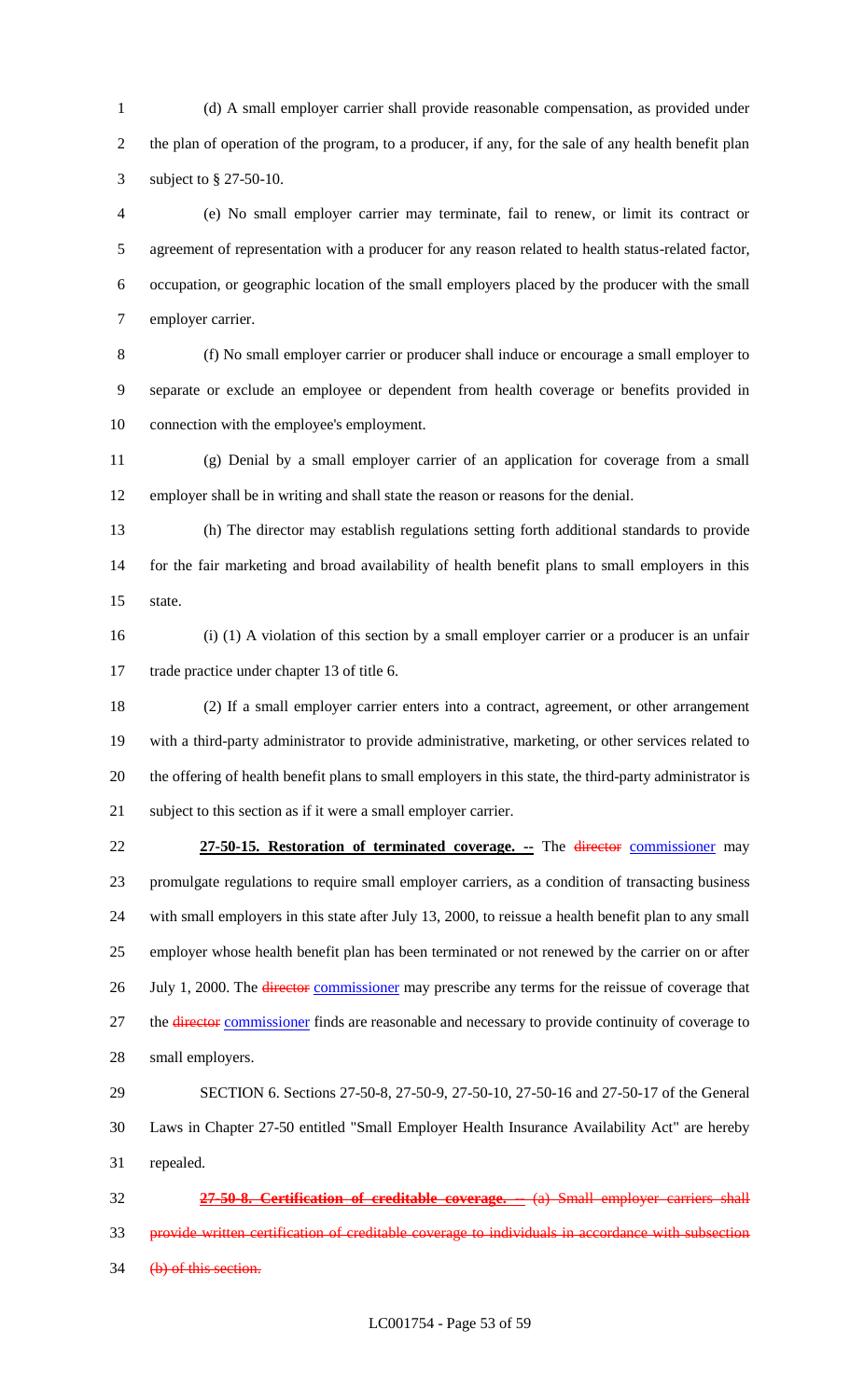(b) The certification of creditable coverage shall be provided: (1) At the time an individual ceases to be covered under the health benefit plan or otherwise becomes covered under a COBRA continuation provision; (2) In the case of an individual who becomes covered under a COBRA continuation provision, at the time the individual ceases to be covered under that provision; and  $(3)$  At the time a request is made on behalf of an individual if the request is made not later than twenty-four (24) months after the date of cessation of coverage described in subdivision (1) or (2) of this subsection, whichever is later. (c) Small employer carriers may provide the certification of creditable coverage required 10 under subdivision (b)(1) of this section at a time consistent with notices required under any 11 applicable COBRA continuation provision. 12 (d) The certificate of creditable coverage required to be provided pursuant to subsection 13 (a) shall contain: (1) Written certification of the period of creditable coverage of the individual under the health benefit plan and the coverage, if any, under the applicable COBRA continuation provision;  $16$  and (2) The waiting period, if any, and, if applicable, affiliation period imposed with respect 18 to the individual for any coverage under the health benefit plan. (e) To the extent medical care under a group health plan consists of group health 20 insurance coverage, the plan is deemed to have satisfied the certification requirement under 21 subsection (a) of this section if the carrier offering the coverage provides for certification in accordance with subsection (b) of this section.  $(f)$  (1) If an individual enrolls in a group health plan that uses the alternative method of counting creditable coverage pursuant to § 27-50-7(c)(3) of this act and the individual provides a certificate of coverage that was provided to the individual pursuant to subsection (b) of this section, on request of the group health plan, the entity that issued the certification to the 27 individual promptly shall disclose to the group health plan information on the classes and 28 categories of health benefits available under the entity's health benefit plan.  $(2)$  The entity providing the information pursuant to subdivision  $(1)$  of this subsection may charge the requesting group health plan the reasonable cost of disclosing the information. **27-50-9. Periodic market evaluation. --** Within three (3) months after March 31, 2002, 32 and every thirty-six (36) months after this, the director shall obtain an independent actuarial study and report. The director shall assess a fee to the health plans to commission the report. The report 34 shall analyze the effectiveness of the chapter in promoting rate stability, product availability, and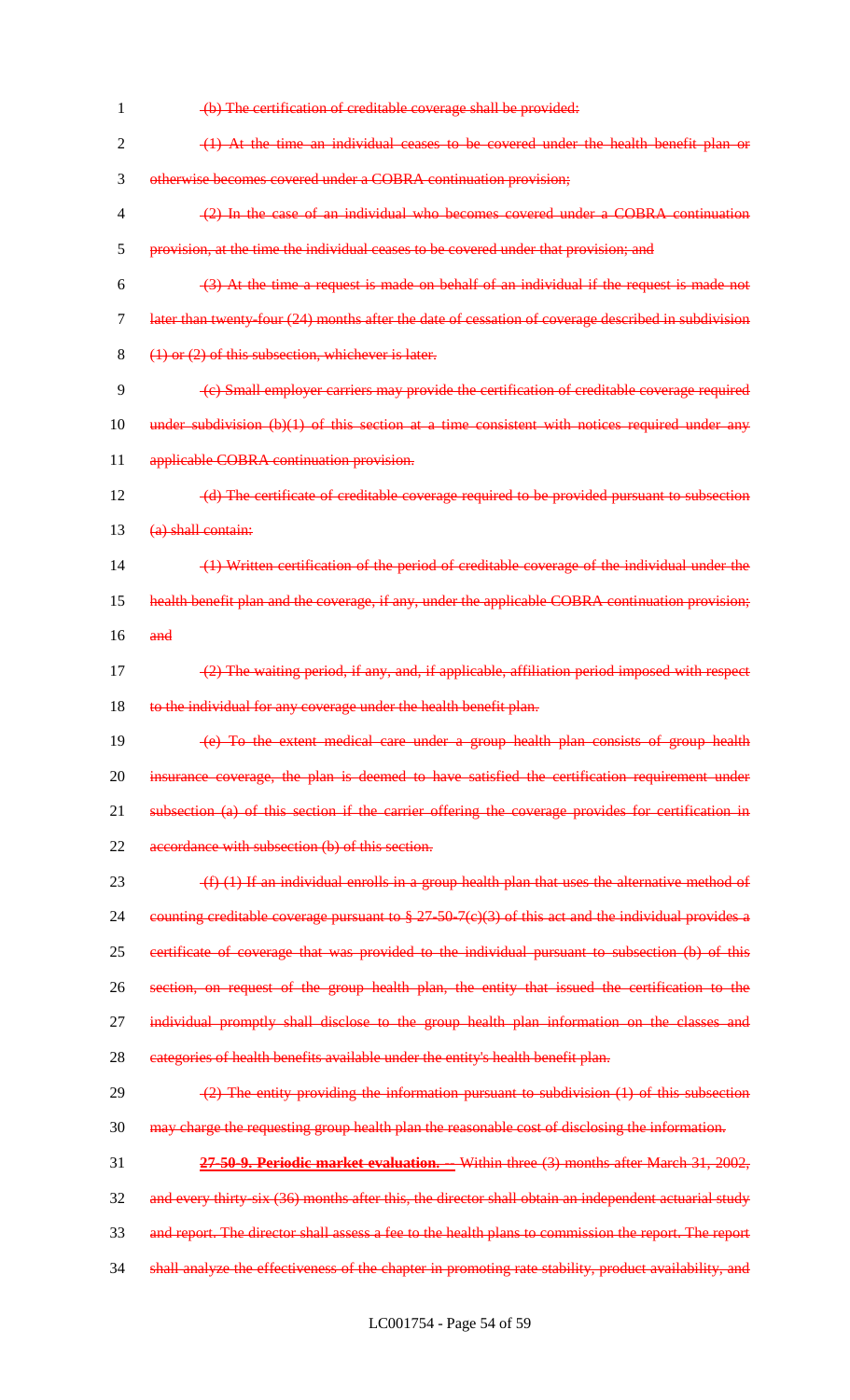coverage affordability. The report may contain recommendations for actions to improve the overall effectiveness, efficiency, and fairness of the small group health insurance marketplace. The report shall address whether carriers and producers are fairly actively marketing or issuing health benefit plans to small employers in fulfillment of the purposes of the chapter. The report may contain recommendations for market conduct or other regulatory standards or action. **27-50-10. Wellness health benefit plan. --** (a) No provision contained in this chapter prohibits the sale of health benefit plans which differ from the wellness health benefit plans provided for in this section. (b) The wellness health benefit plan shall be determined by regulations promulgated by 10 the office of health insurance commissioner (OHIC). The OHIC shall develop the criteria for the wellness health benefit plan, including, but not limited to, benefit levels, cost-sharing levels, 12 exclusions, and limitations, in accordance with the following: (1) (i) The OHIC shall form an advisory committee to include representatives of employers, health insurance brokers, local chambers of commerce, and consumers who pay directly for individual health insurance coverage. (ii) The advisory committee shall make recommendations to the OHIC concerning the 17 following: (A) The wellness health benefit plan requirements document. This document shall be 19 disseminated to all Rhode Island small group and individual market health plans for responses, 20 and shall include, at a minimum, the benefit limitations and maximum cost sharing levels for the 21 wellness health benefit plan. If the wellness health benefit product requirements document is not created by November 1, 2006, it will be determined by regulations promulgated by the OHIC. (B) The wellness health benefit plan design. The health plans shall bring proposed 24 wellness health plan designs to the advisory committee for review on or before January 1, 2007. 25 The advisory committee shall review these proposed designs and provide recommendations to the

- health plans and the commissioner regarding the final wellness plan design to be approved by the
- 27 commissioner in accordance with subsection 27-50-5(h)(4), and as specified in regulations
- 28 promulgated by the commissioner on or before March 1, 2007.

29 (2) Set a target for the average annualized individual premium rate for the wellness health benefit plan to be less than ten percent (10%) of the average annual statewide wage, as reported by the Rhode Island department of labor and training, in their report entitled "Quarterly Census of Rhode Island Employment and Wages." In the event that this report is no longer available, or the OHIC determines that it is no longer appropriate for the determination of maximum annualized premium, an alternative method shall be adopted in regulation by the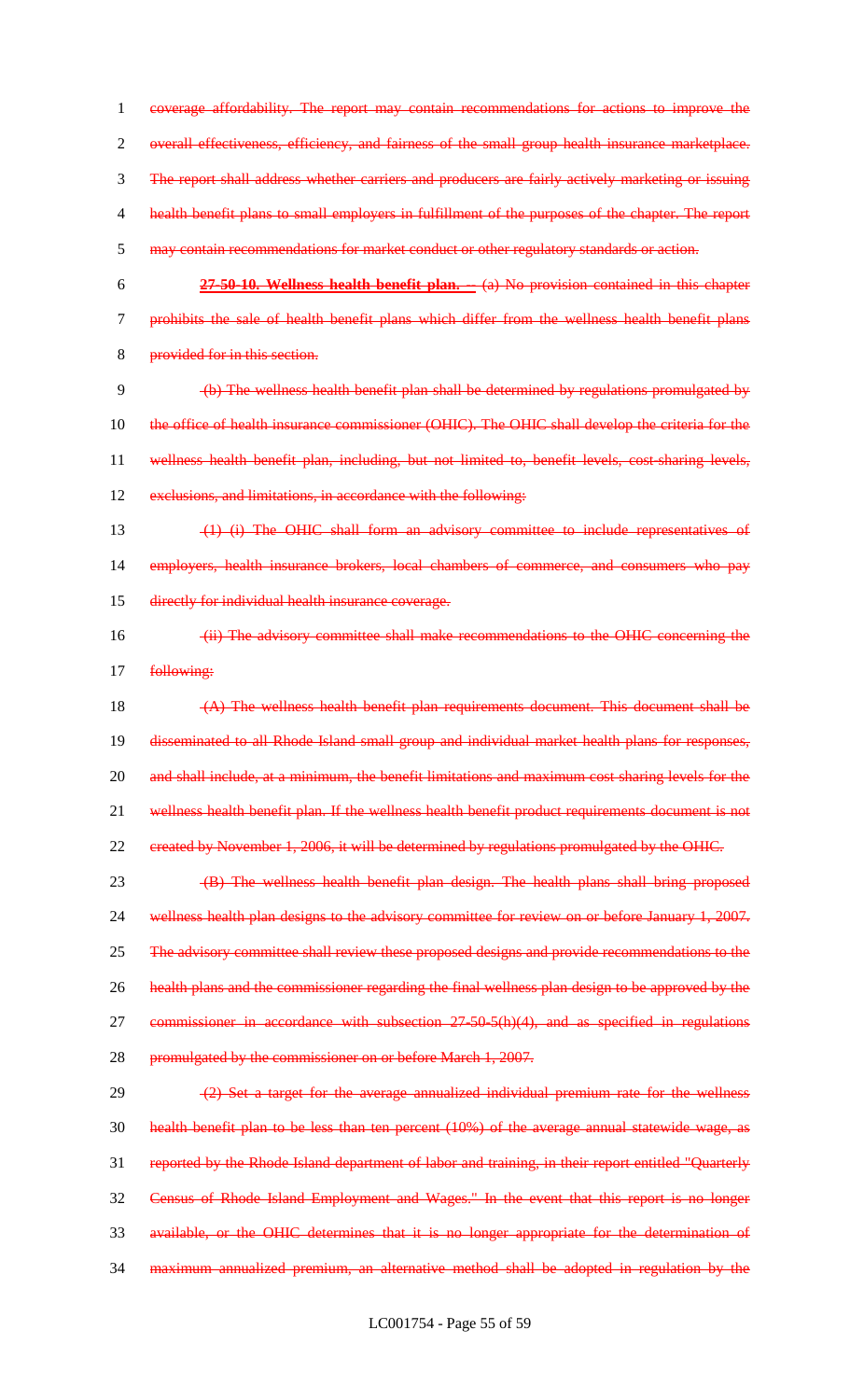OHIC. The maximum annualized individual premium rate shall be determined no later than 2 August 1st of each year, to be applied to the subsequent calendar year premium rates. (3) Ensure that the wellness health benefit plan creates appropriate incentives for 4 employers, providers, health plans and consumers to, among other things: (i) Focus on primary care, prevention and wellness; (ii) Actively manage the chronically ill population; (iii) Use the least cost, most appropriate setting; and 8 (iv) Use evidence based, quality care. (4) To the extent possible, the health plans may be permitted to utilize existing products 10 to meet the objectives of this section. (5) The plan shall be made available in accordance with title 27, chapter 50 as required 12 by regulation on or before May 1, 2007. **27-50-16. Risk adjustment mechanism. --** The director may establish a payment 14 mechanism to adjust for the amount of risk covered by each small employer carrier. The director may appoint an advisory committee composed of individuals that have risk adjustment and 16 actuarial expertise to help establish the risk adjusters. **27-50-17. Affordable health plan reinsurance program for small businesses. --** (a) The commissioner shall allocate funds from the affordable health plan reinsurance fund for the 19 affordable health reinsurance program. (b) The affordable health reinsurance program for small businesses shall only be available to low wage firms, as defined in § 27-50-3, who pay a minimum of fifty percent (50%), as defined in § 27-50-3, of single coverage premiums for their eligible employees, and who 23 purchase the wellness health benefit plan pursuant to § 27-50-10. Eligibility shall be determined 24 based on state and federal corporate tax filings. All eligible employees, as defined in § 27-50-3, 25 employed by low wage firms as defined in § 27-50-3 (oo) shall be eligible for the reinsurance program if at least one low wage eligible employee as defined in regulation is enrolled in the 27 employer's wellness health benefit plan.  $\left\langle \epsilon \right\rangle$  The affordable health plan reinsurance shall be in the firms of a carrier cost-sharing arrangement, which encourages carriers to offer a discounted premium rate to participating individuals, and whereby the reinsurance fund subsidizes the carriers' losses within a prescribed 31 corridor of risk as determined by regulation. (d) The specific structure of the reinsurance arrangement shall be defined by regulations promulgated by the commissioner. (e) All carriers who participate in the Rhode Island RIte Care program as defined in §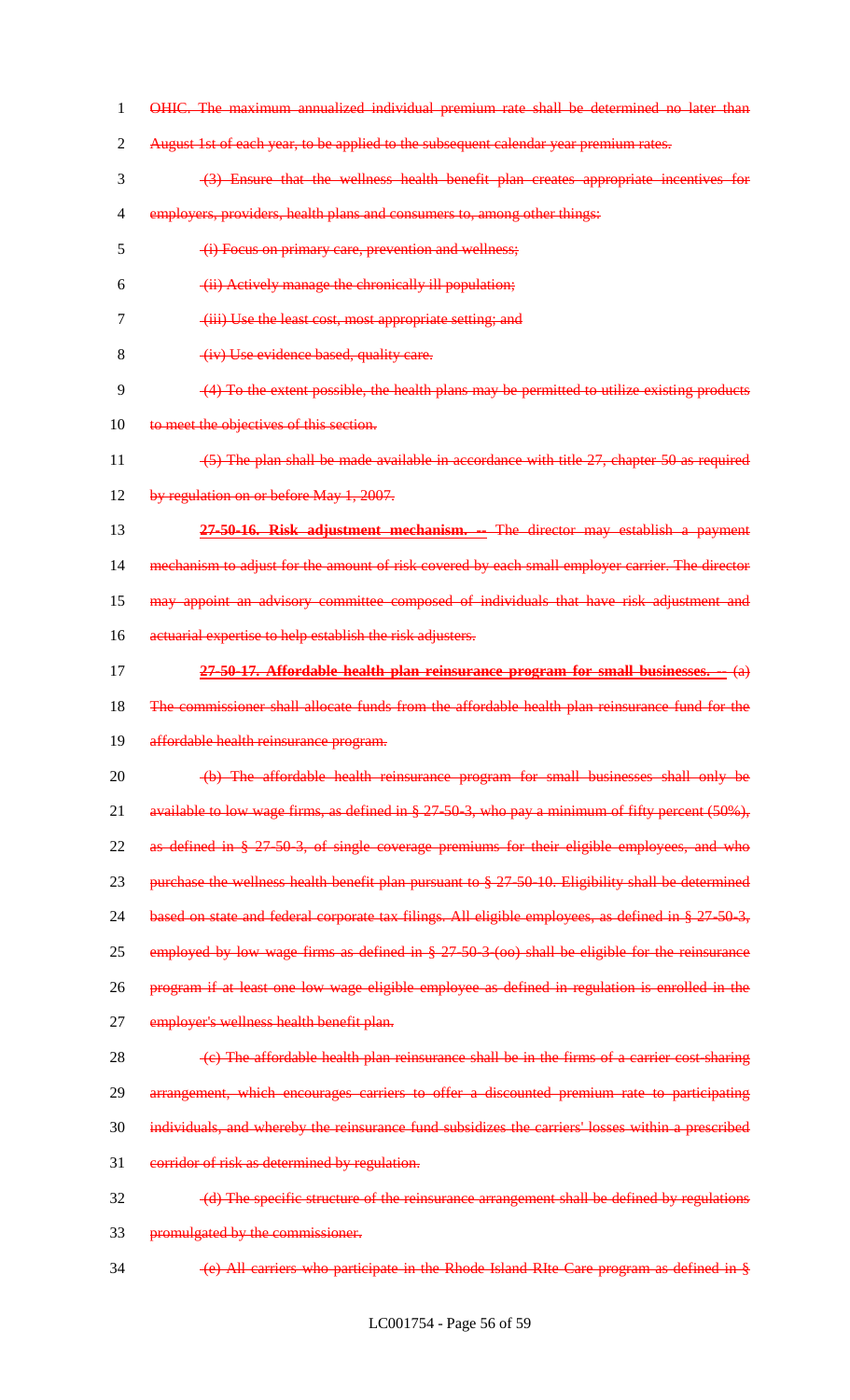1 42-12.3-4 and the procurement process for the Rhode Island state employee account, as described

2 in chapter 36-12, must participate in the affordable health plan reinsurance program.

 (f) The commissioner shall determine total eligible enrollment under qualifying small 4 group health insurance contracts by dividing the funds available for distribution from the reinsurance fund by the estimated per member annual cost of claims reimbursement from the reinsurance fund.

7 (g) The commissioner shall suspend the enrollment of new employers under qualifying 8 small group health insurance contracts if the director determines that the total enrollment reported 9 under such contracts is projected to exceed the total eligible enrollment, thereby resulting in 10 anticipated annual expenditures from the reinsurance fund in excess of ninety-five percent (95%) 11 of the total funds available for distribution from the fund.

12 (h) In the event the available funds in the affordable health reinsurance fund as created in 13 § 42-14.5-3 are insufficient to satisfy all claims submitted to the fund in any calendar year, those 14 claims in excess of the available funds shall be due and payable in the succeeding calendar year, 15 or when sufficient funds become available whichever shall first occur. Unpaid claims from any 16 prior year shall take precedence over new claims submitted in any one year.

- 17 (i) The commissioner shall provide the health maintenance organization, health insurers 18 and health plans with notification of any enrollment suspensions as soon as practicable after 19 receipt of all enrollment data. However, the suspension of issuance of qualifying small group 20 health insurance contracts shall not preclude the addition of new employees of an employer 21 already covered under such a contract or new dependents of employees already covered under 22 such contracts.
- 23 (i) The premiums of qualifying small group health insurance contracts must be no more 24 than ninety percent (90%) of the actuarially-determined and commissioner approved premium for 25 this health plan without the reinsurance program assistance.
- 26 (k) The commissioner shall prepare periodic public reports in order to facilitate 27 evaluation and ensure orderly operation of the funds, including, but not limited to, an annual 28 report of the affairs and operations of the fund, containing an accounting of the administrative

29 expenses charged to the fund. Such reports shall be delivered to the co-chairs of the joint

30 legislative committee on health care oversight by March 1st of each year.

31 SECTION 7. Chapter 27-50 of the General Laws entitled "Small Employer Health

- 32 Insurance Availability Act" is hereby amended by adding thereto the following section:
- 33 **27-50-18. Compliance with federal law. --** A carrier shall comply with all federal laws
- 34 and regulations relating to health insurance coverage in the small group market, as interpreted and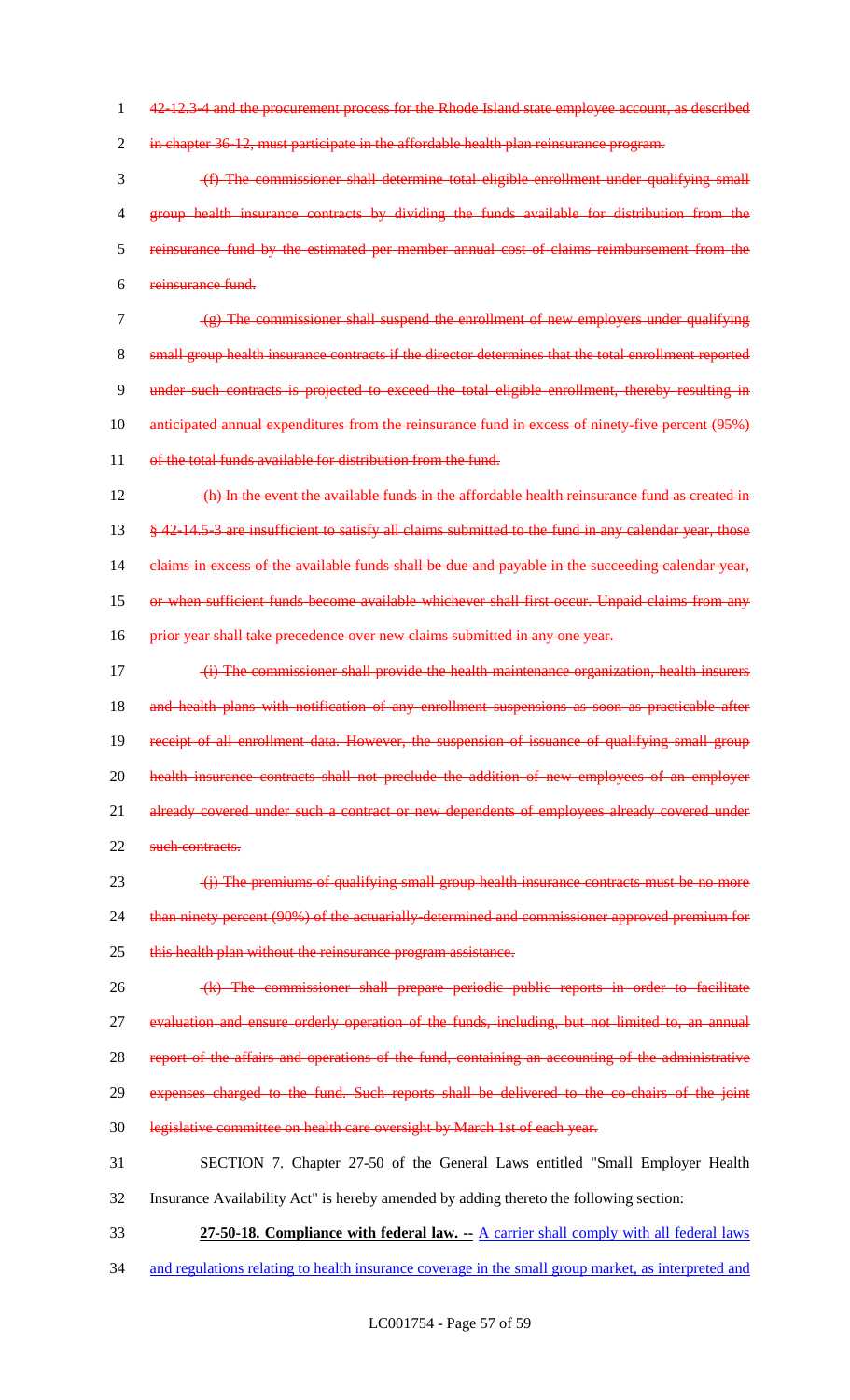- 1 enforced by the commissioner. The commissioner may establish additional standards relating to
- 2 health insurance coverage in the small group market that the commissioner determines are
- 3 necessary to provide greater protection for Rhode Island consumers, to ensure the stability and
- 4 proper functioning of the small group health insurance market, and to clarify the meaning of the
- 5 requirements of federal laws and regulations.
- 6 SECTION 8. This act shall take effect upon passage, and shall apply to small employer
- 7 health benefit plans issued on and after January 1, 2016.

======== LC001754 ========